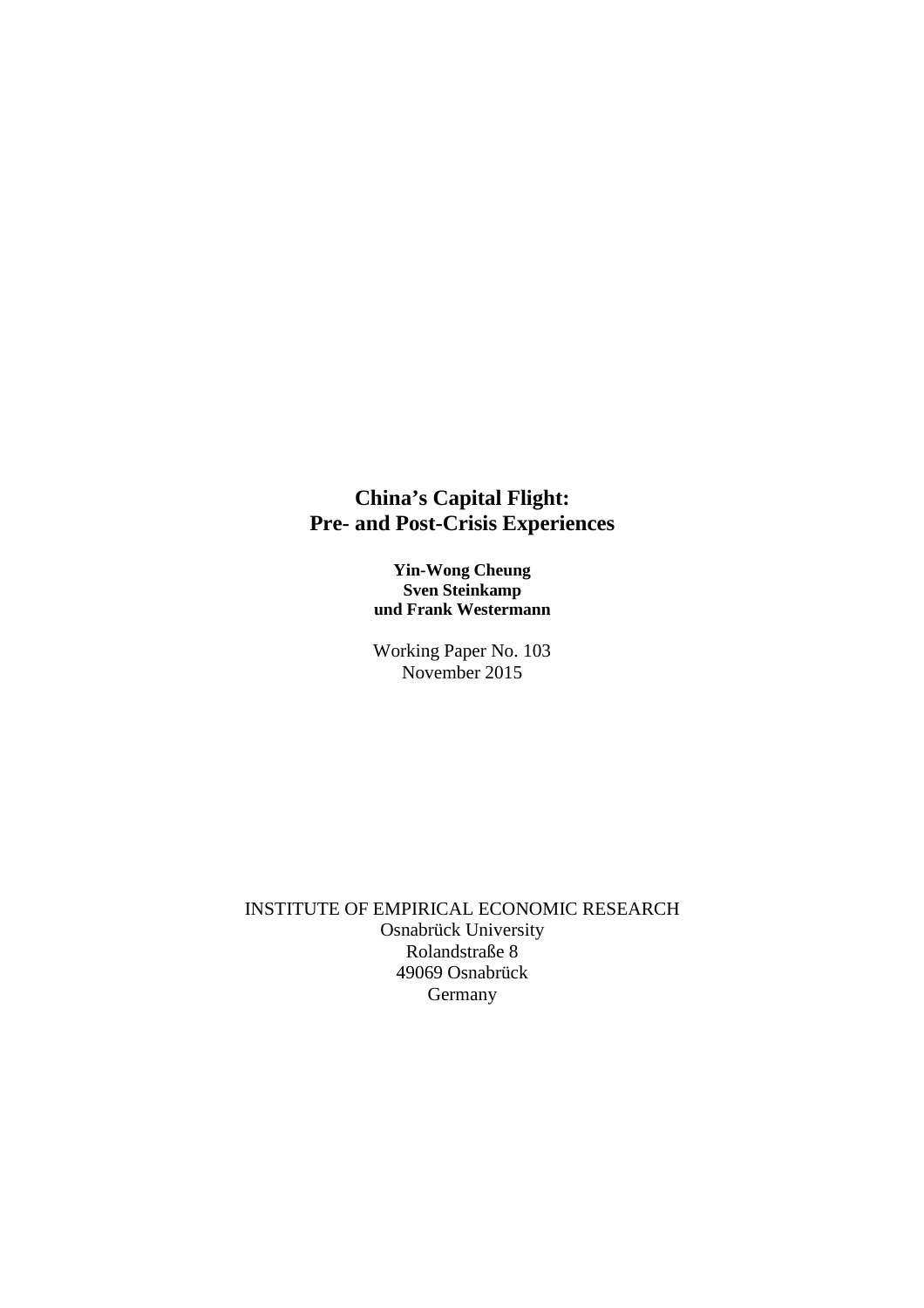## China's Capital Flight: Pre- and Post-Crisis Experiences\*

Yin-Wong Cheung, Sven Steinkamp, Frank Westermann

- Yin-Wong Cheung Hung Hing Ying Chair Professor of International Economics, City University of Hong Kong, Kowloon Tong, Hong Kong, E-mail: yicheung@cityu.edu.hk.
- Sven Steinkamp, Institute of Empirical Economic Research, Osnabrück University, D-49069 Osnabrück, Germany, E-mail: sven.steinkamp@uni-osnabrueck.de.
- Frank Westermann, Institute of Empirical Economic Research, Osnabrück University, D-49069 Osnabrück, Germany; E-mail: frank.westermann@uni-osnabrueck.de.

**\*** We thank Joshua Aizenman, Bertrand Candelon, Steve Cecchetti, Valentina Corradi, Pierre-Olivier Gourinchas, Katharina Panopoulou, XingWang Qian, Eli Remolona, Matthew Yiu, and participants of the 2015 CityU-DNB-JIMF Conference on "The New Normal in the Post-Crisis Era," the  $3<sup>rd</sup>$  Workshop on "New Financial Reality," and the  $9<sup>th</sup>$  MIFN Conference. Also, we are grateful to Kenneth Chow, Charlotte Emlinger, MingMing Li, XingWang Qian, and Fengming Qin for providing some of the data used in our exercise. Cheung and Westermann gratefully thank The Hung Hing Ying and Leung Hau Ling Charitable Foundation, the Bundesbank Regional Office in Bremen, Lower Saxony and Saxony-Anhalt, and the Global Research Unit of CityU for their support.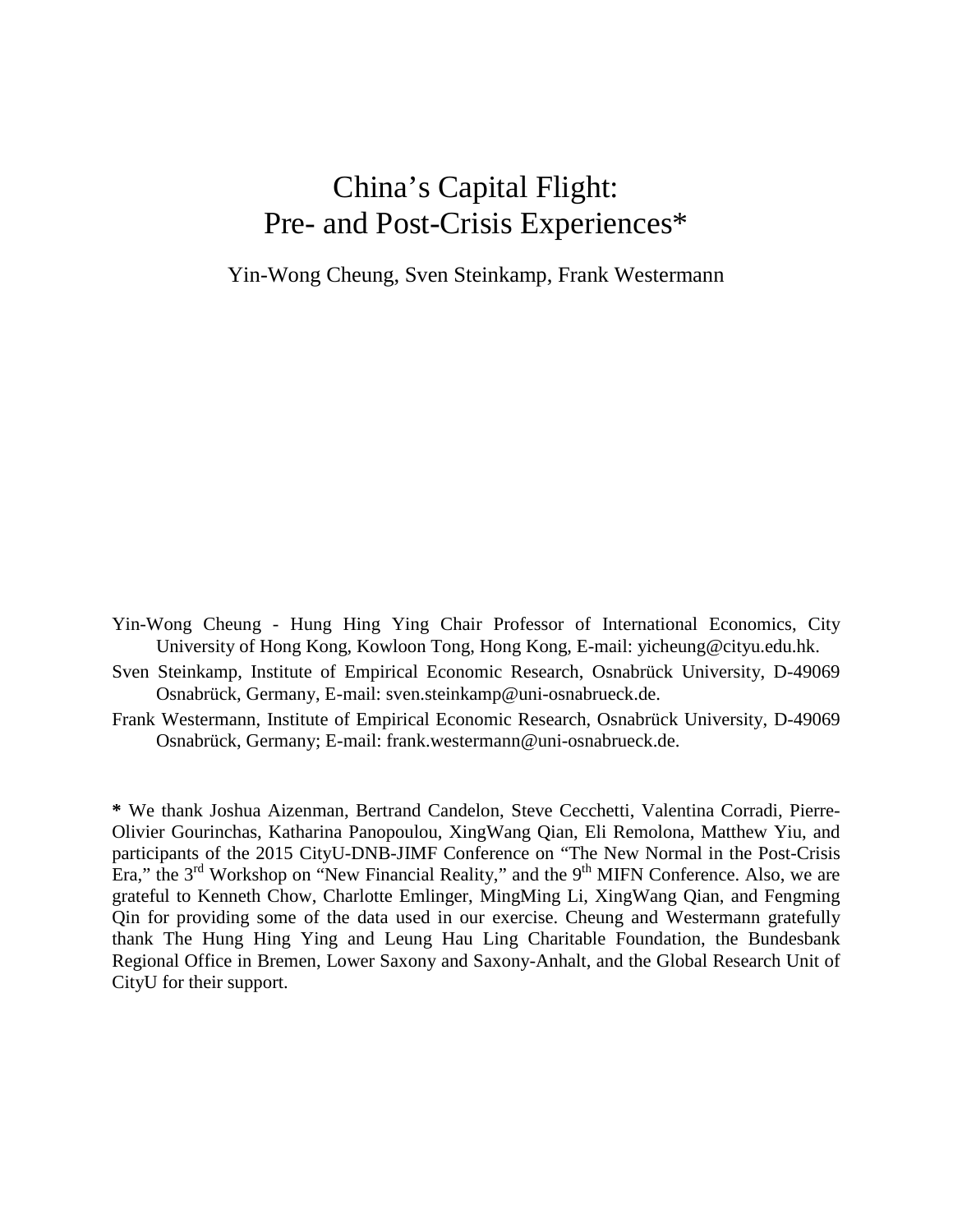# China's Capital Flight: Pre- and Post-Crisis Experiences

## Abstract

We study China's illicit capital flow and document a change in its pattern. Specifically, we observe that China's capital flight, especially the one measured by trade misinvoicing, exhibits a weakened response in the post-2007 period to the covered interest disparity, which is a theoretical determinant of capital flight. Further analyses indicate that the post-2007 behavior is influenced by quantitative easing and other factors including exchange rate variability, capital control policy and trade frictions. Our study confirms that China's capital flight pattern and its determinants are affected by the crisis event. Further, both the canonical and additional explanatory variables have different effects on different measures of capital flight. These results highlight the challenges of managing China's capital flight, which requires information on the period and the type of capital flight that the policy authorities would like to target.

JEL Classification: F3, F32, G15.

Keywords: World Bank Residual Method; Trade Misinvoicing; Quantitative Easing; Capital Controls; Covered Interest Disparity.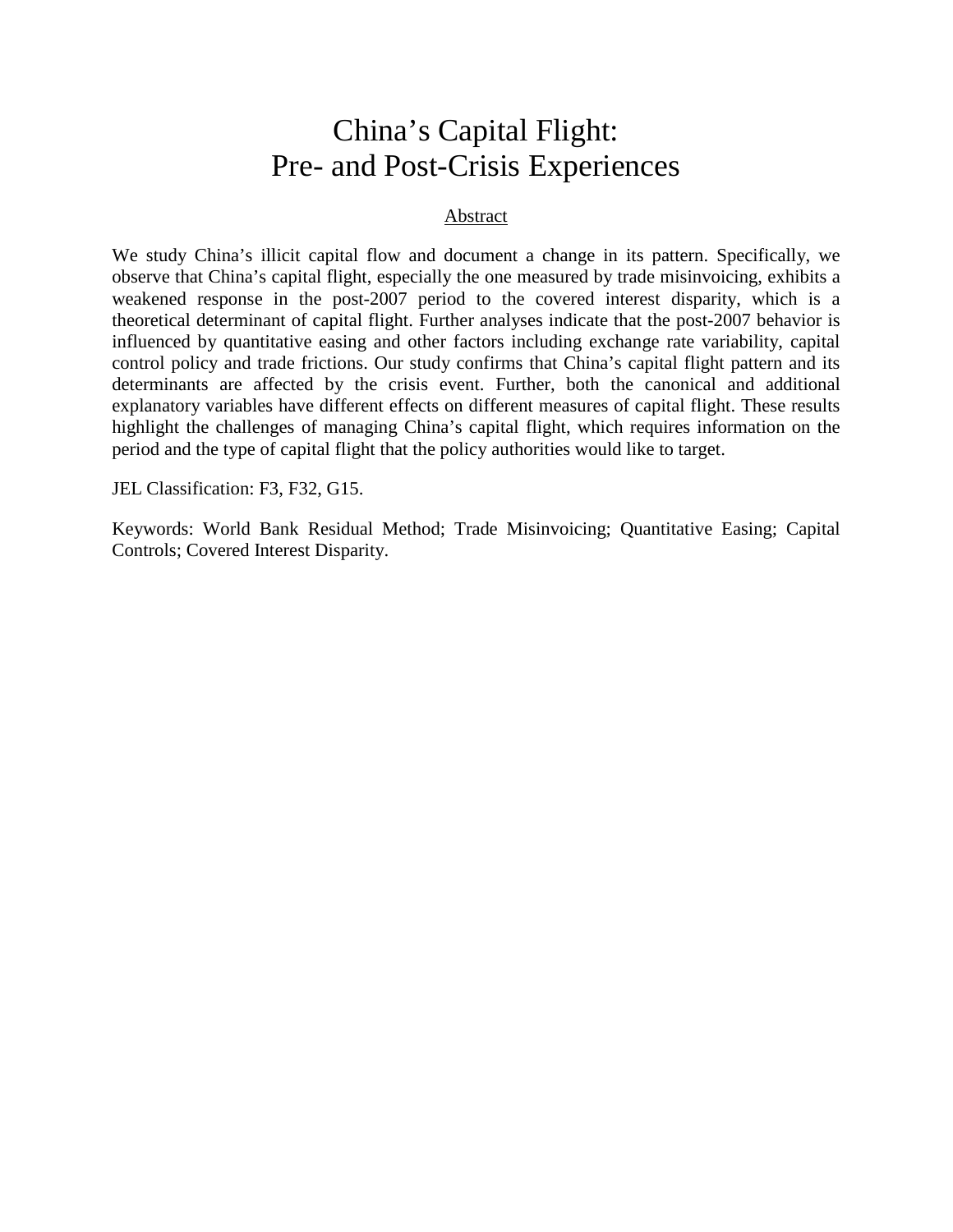#### **1. Introduction**

China is increasingly integrated with the global economy. The pace of integration, however, is uneven across the trade and financial sectors. Since its reform initiatives were launched in 1978, China has gradually evolved from a closed and isolated economy to the world's largest trading nation. While liberalizing trade activity, China is quite conscientious about the stability of its financial sector. Regulations and capital control measures are in place to restrict and manage cross-border capital movements. Despite the fact that China is loosening its grip on its financial markets, it maintains explicit controls on capital account transactions to manage its underdeveloped financial sector and protect it from external financial volatility.<sup>[1](#page-3-0)</sup>

China's capital control measures target both inflows and outflows. While excessive capital inflows overheat the domestic economy, massive outflows drain needed resources from development projects and impose pressure on monetary and exchange rate policies. One commonly discussed caveat of China's capital account liberalization policy is the capital outflow and its adverse economic impacts that may occur when China opens up its capital account (Bayoumi and Ohnsorge, 2013). Despite China's infamously tight grip on its capital account, it cannot perfectly regulate money movement across its border.

In the last few decades, China has been adjusting its capital control policy to maintain a stable economic environment for its reform initiatives. Hung (2008) and Prasad and Wei (2007), for instance, describe China's policy measures aimed at curbing illicit capital flows. Although these capital control measures are deemed effective, they do not eliminate all illicit flows. Cheung and Herrala (2014), and Ma and McCauley (2008) for example, show that China's control of cross-border capital movement is porous. While control measures deter money from moving across borders, people find ways to circumvent these barriers. The magnitude of China's capital flight could be quite large. For some years, inward or outward capital flight could be larger than the official foreign direct investment data or the change in external debts (Cheung and Qian, 2010).

Anecdotal evidence indicates that sizable capital flight – both inward and outward – has taken place in China. It is commonly believed that China's outward capital flight is driven by the desire to move money out of a tightly controlled regime. For different reasons, wealthy

<span id="page-3-0"></span> <sup>1</sup> Fernald and Babson (1999) and Yu (2009), for instance, attribute to capital controls China's ability to insulate itself from the massive external financial volatility in the recent global financial crises.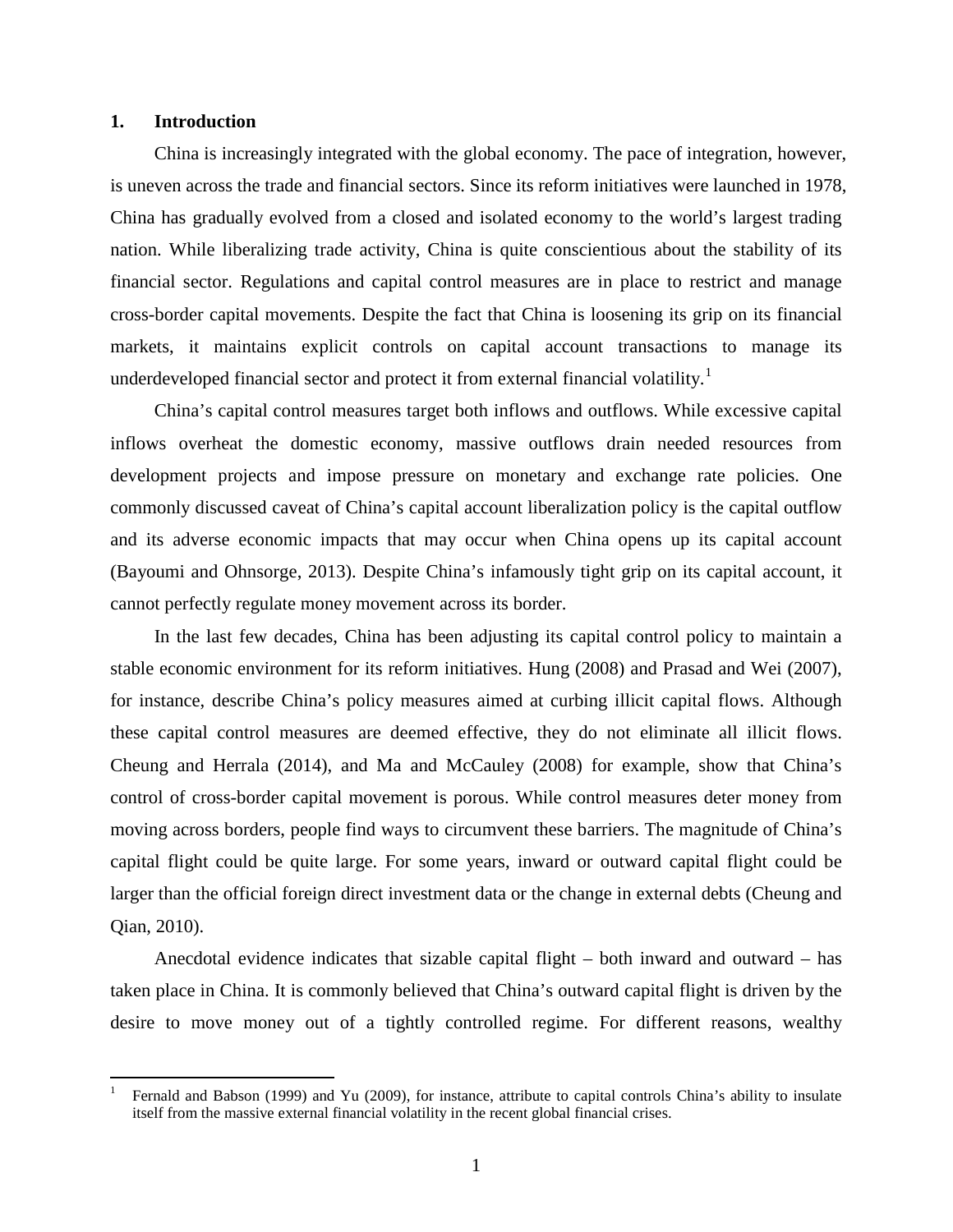individuals and corrupted executives/officials choose to shelter their wealth overseas. The anticorruption campaign launched by the Xi Jinping regime reveals and reaffirms the widespread existence of corruption and the magnitude of capital flight related to the embezzlement of public funds. Inward capital flight sometimes is perceived to be hot money that takes advantage of the flourishing real estate sector, shadow banking, and equity market.

Financial crises in the last few decades have always reminded authorities of the detrimental impact of volatile cross-border capital flows on their economies. The 2007/8 Global Financial Crisis is no exception. One new phenomenon of the recent crisis and its aftermath is characterized by an ultra-loose monetary policy, dubbed quantitative easing pursued by the United States to revive its economy. A similar accommodative monetary policy has been subsequently pursued by other economies including Great Britain, Japan and the European Monetary Union. The developing and emerging economies including China in general are quite concerned about the massive capital inflows triggered by excess global liquidity created by quantitative easing. Typically, these economies have tightened their policies on cross-border capital movements to alleviate destabilizing capital flows. Indeed, China was quite vigilant – it strengthened its management of capital flows in general, and, in June 2008, explicitly reinstated its managed exchange rate policy in particular.

In this article, we empirically analyze China's capital flight. The choice of China is motivated by its growing importance on the global stage and the relative size of its capital flight. Kar and Spanjers (2014) for instance, assert that China is the leading source of illicit capital flows among developing countries, and it dominates the flows originating from Asia.<sup>[2](#page-4-0)</sup>

Our exercise considers two approaches to generate a proxy for capital flight. The first, the commonly used World Bank residual approach, uses balance-of-payments statistics and generates the proxy from the difference between the sources and uses of funds (Cuddington, 1987, 1986; World Bank, 1985).

The second approach is based on the notion of trade misinvoicing, which is believed to be a common business maneuver to bypass controls and move money across national borders. For instance, export underinvoicing and import overinvoicing facilitate outward capital flight. Kar and Freitas (2012) and Kar and Spanjers (2014) estimate trade misinvoicing to account for 77.8%

<span id="page-4-0"></span><sup>&</sup>lt;sup>2</sup> Laws and rules restricting foreign purchases of assets instituted in the 2000s by, for example, Singapore and Australia were perceived to target capital inflows from China. The top five sources of outward capital flight from 2003 to 2012 are China, Russia, Mexico, India, and Malaysia.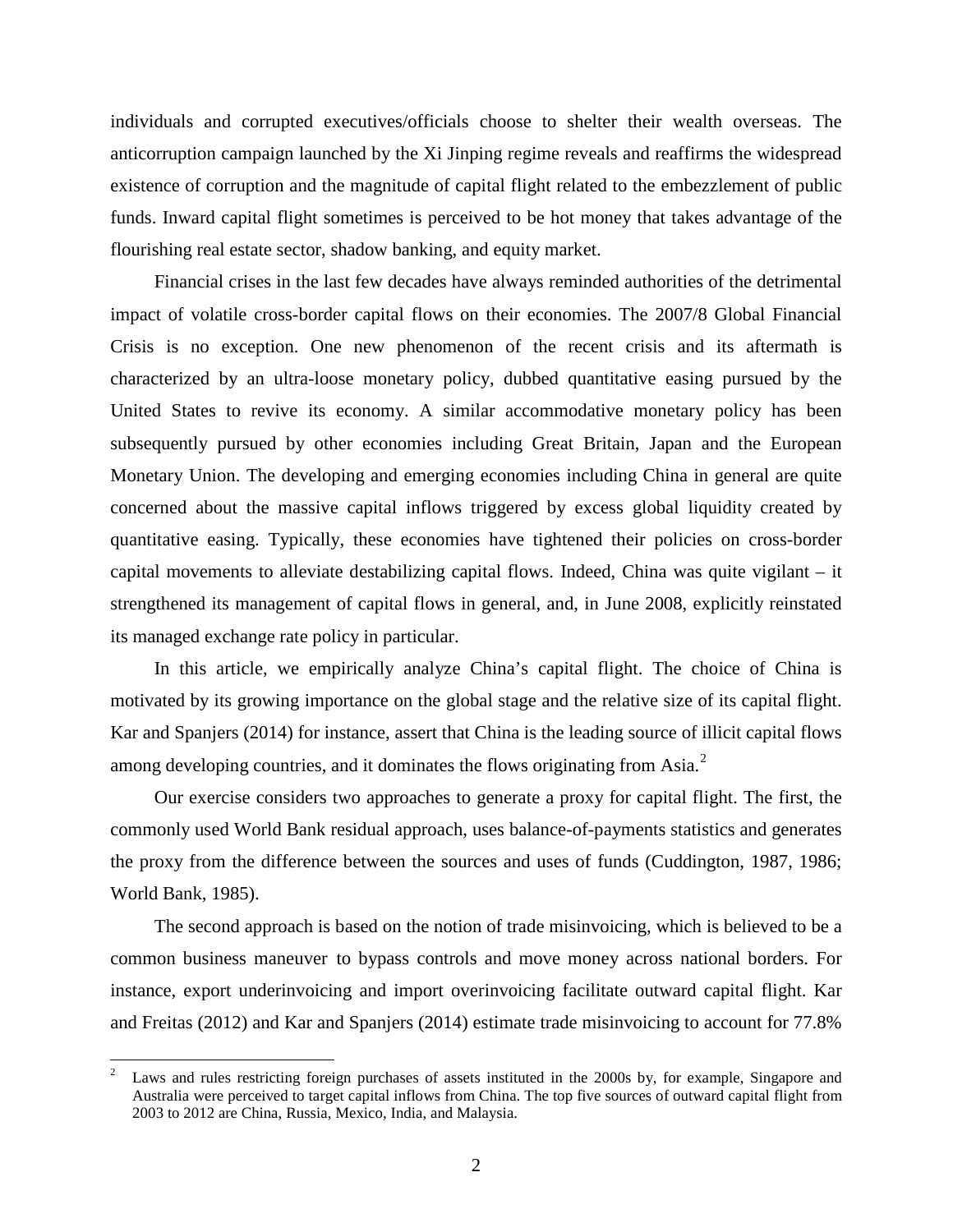of total capital flight. This is a significant source of China's capital flight, too. The asserted role of trade misinvoicing echoes China's repeated efforts to curtail trade misinvoicing by cracking down on forged, illegal, and reused trade documents.

Using these measures, we compare the patterns of China's capital flight before and after the 2007/8 global financial crisis in light of its dramatic impacts on the global market and related policy responses. In anticipation of the empirical results, we show that the World Bank residual and the trade misinvoicing measures of China's capital flight behave differently, and these measures exhibit different patterns before and after the eruption of the crisis. Further, the change in behavior could be related to the ultra-accommodative monetary policy adopted by, for example, the United States after the crisis, and to the responses to exchange rate variability and control policy measures.

The next section introduces the World Bank residual and trade misinvoicing measures of capital flight, presents the basic capital flight regression specifications, and lists the explanatory variables that comprise both canonical economic determinants and factors specific to China. Section 3 extends the basic specifications to accommodate different behaviors in the post-crisis period and explores several potential factors driving the behavior in the post-crisis period. Some robustness regressions are presented in Section 4. Section 5 concludes.

### **2. Basics**

## *2.1 Two Capital Flight Measures*

There is little disagreement on the adverse effect of capital flight, which hinders the capital-formation and resource-allocation processes and strains the financial system.<sup>[3](#page-5-0)</sup> Its exact definition, however, is far from conclusive. One general interpretation equates capital flight to capital movement triggered by economic and political uncertainty. An obvious drawback of this interpretation is that accurately measuring it is difficult.<sup>[4](#page-5-1)</sup> In the current study, we consider two operationally feasible notions of capital flight that are commonly used in the literature. They are the World Bank residual measure and the trade misinvoicing measure.

The World Bank residual measure of capital flight is quite routinely adopted in empirical studies. Using information from balance-of-payments statistics to determine the discrepancy of

<span id="page-5-1"></span><span id="page-5-0"></span><sup>&</sup>lt;sup>3</sup> Capital flight could be beneficial if it helps circumvent distortionary capital controls and trade barriers.<br><sup>4</sup> Discussions of various measures of capital flight and their limitations are given in, for example, Claess Naude (1993), Kant (1996), Kar and Cartwright-Smith (2009), Schneider (2003), and Zhao et al. (2013).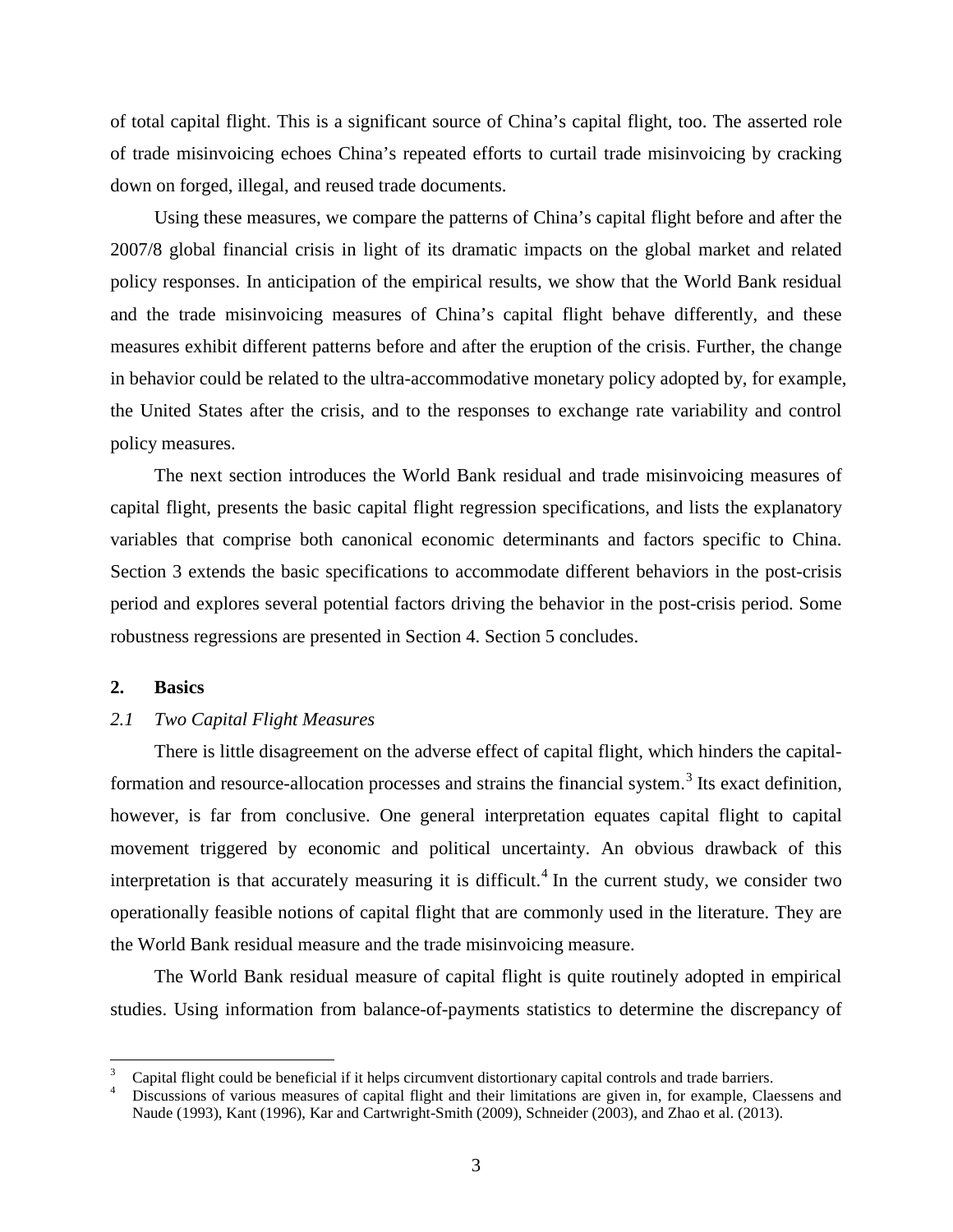the uses and sources of funds, the measure provides an operational definition of capital flight. There is outward (inward) capital flight when the total source of funds is larger (less) than the total use of funds. Building on publicly available national accounting information, the World Bank residual measure covers a wide range of economic activities including all foreign assets and liabilities incurred by both public and private sectors. This measure is also replicated easily.

The World Bank residual method (World Bank, 1985) computes capital flight according to

$$
WBR = \Delta ExD + NFDI - CAD - \Delta IR,\tag{1}
$$

where the sources of funds are given by the change in external debts (*∆ExD*) and the net foreign direct investment (*NFDI*), and the uses of funds are the current account deficit (*CAD*) and the change in international reserves (*∆IR*). If all international transactions are properly reported, the double-entry accounting practice will ensure that the uses of funds equal the sources of funds and the World Bank residual (*WBR*) measure is zero.

When the sources of funds are larger than the uses, the difference is interpreted as unreported illicit capital outflow. When capital is leaking from the economy, it reflects dislike of domestic assets and resources are leaving. When the sources of funds are less than the uses, foreign capital is infiltrating into the domestic economy, and there is a relative preference for domestic assets. The current study uses data from China's State Administration of Foreign Exchange to construct the *WBR* measure.

Trade misinvoicing is a well-documented way to circumvent regulations and move money illicitly across national borders (Bhagwati, 1981, 1964; Cardoso and Dornbusch, 1989). To quantify the level of trade misinvoicing, we compare the trade data reported by China and its trading partners. The trade data are from the *Directions of Trade Statistics*. One practical technical issue is that export data are reported at f.o.b. (*free on board*) prices and imports are at c.i.f. (*cost, insurance and freight*) prices. Even in the absence of misinvoicing behavior, the two price conventions create a wedge between trade data reported by importing and exporting countries. To allow for differences in reported prices, we incorporate a variable *CIF* to capture the c.i.f. effect in calculating China's export underinvoicing, *EUI*,

$$
EUI = \sum_{i}^{p} [XW_{i,t} - XC_{i,t} * (1 + CIF)],
$$
\n
$$
(2)
$$

where  $XW_{i,t}$  is economy *i*'s reported value of imports from China,  $XC_{i,t}$  is China's reported value of exports to country *i, p* is the number of economies importing from China, and *CIF* facilitates a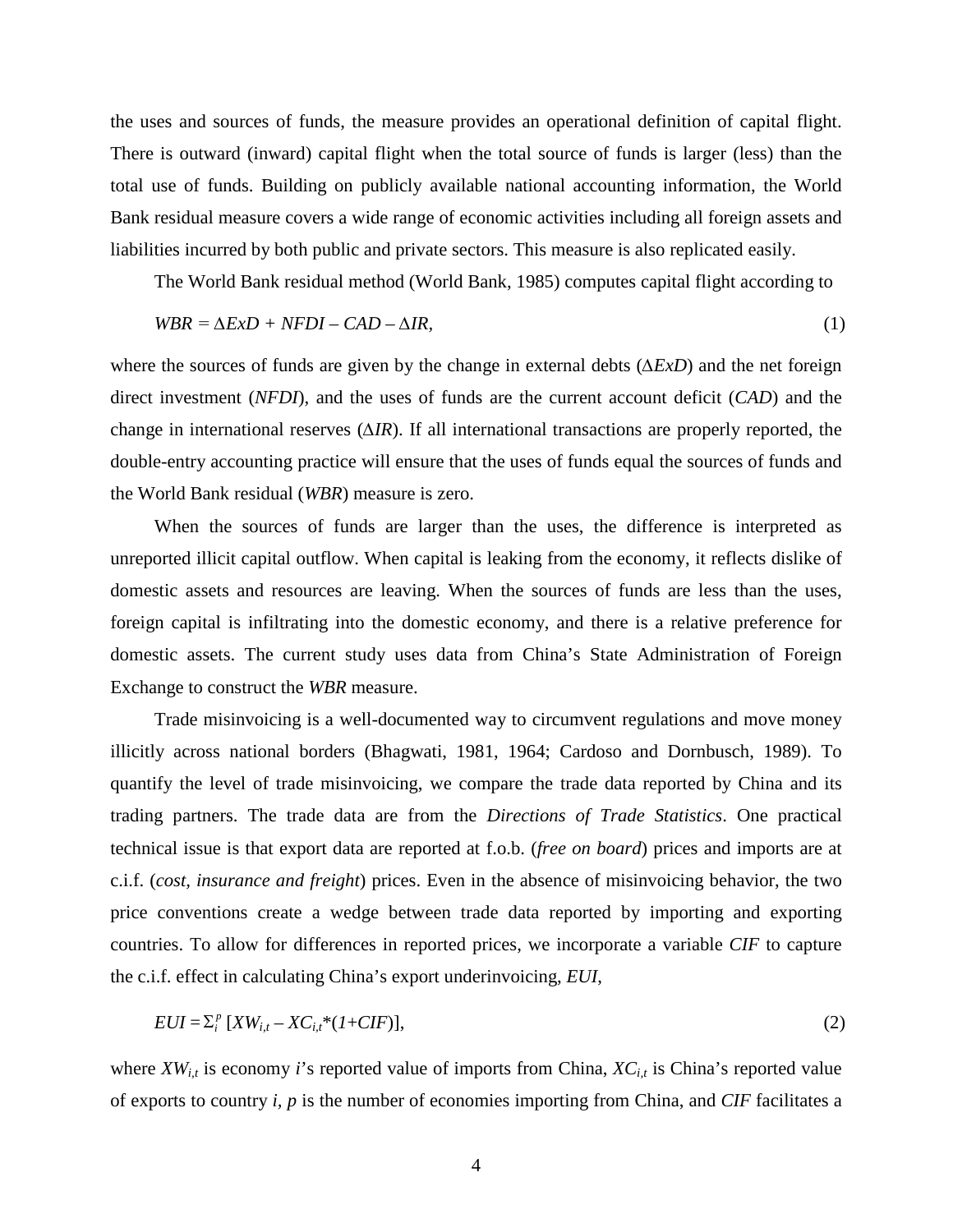fair comparison of the reported values of exports and imports. In the current and next sections, *CIF* assumes the value of 10%, a value commonly adopted by recent studies on trade misinvoicing. [5](#page-7-0) The results based on alternative fixed and time-varying values of *CIF* are discussed in Section 4. A positive *EUI* implies China underinvoiced or underreported the value of its exports, and capital has been illicitly transferred to its trading partners.<sup>[6](#page-7-1)</sup> By the same token, we calculate China's import overinvoicing, *IOI* as

$$
IOI = \sum_{i}^{q} [MC_{i,t} - MW_{i,t} * (1 + CIF)].
$$
\n(3)

 $MC_{i,t}$  is China's reported value of imports from country *i*,  $MW_{i,t}$  is economy *i*'s reported value of exports to China, and *q* is the number of countries exported to China. Again, a positive *IOI* implies capital is leaking out of China.

The amount of China's capital flight via trade misinvoicing is the sum of export underinvoicing and import overinvoicing; that is,  $TMI = EUI + IOI$ . Henceforth, the sum is called the trade misinvoicing (*TMI*) measure of capital flight.

The *WBR* and the *TMI* measures normalized by the gross domestic product (GDP) are plotted in Figure 1. The sample period ranges from 1998:Q1 to 2014:Q2. Apparently, the two measures evolve differently during the sample period, with a statistically insignificant sample correlation of −0.0398.

The *TMI* measure indicates money was moving out of China for most of the sample period until the post-crisis period. Starting roughly after 2009, the measure suggests that capital was moving into China via *TMI*. The *WBR* measure, to a lesser extent, also exhibits a different behavior after the 2007/8 global financial crisis. In contrast to the *TMI* measure, the *WBR* measure shows a strong (average) outward capital flight in the post-crisis period.

The weak correlation suggests the possibility that the two measures capture different aspects of China's capital flight phenomenon. The *WBR* measure is based on international transactions reported by China in its balance-of-payments statistics. The *TMI* measure focuses on misreporting of trade transactions. Data from China and its trade partners are used to infer the extent of misreporting. *TMI* could be carried out via price and quality misrepresentation, and faked, forged, or illegally reused trade documents. Both discrepancies in coverage and data

<span id="page-7-0"></span><sup>&</sup>lt;sup>5</sup> See, for example, Beja (2008) and Kar and Freitas (2012). The value of 10% corresponds to the IMFs estimate (International Monetary Fund, 2015, 2010, 1993).

<span id="page-7-1"></span>We implicitly assume that *EUI* is mainly driven by China's invoicing behavior.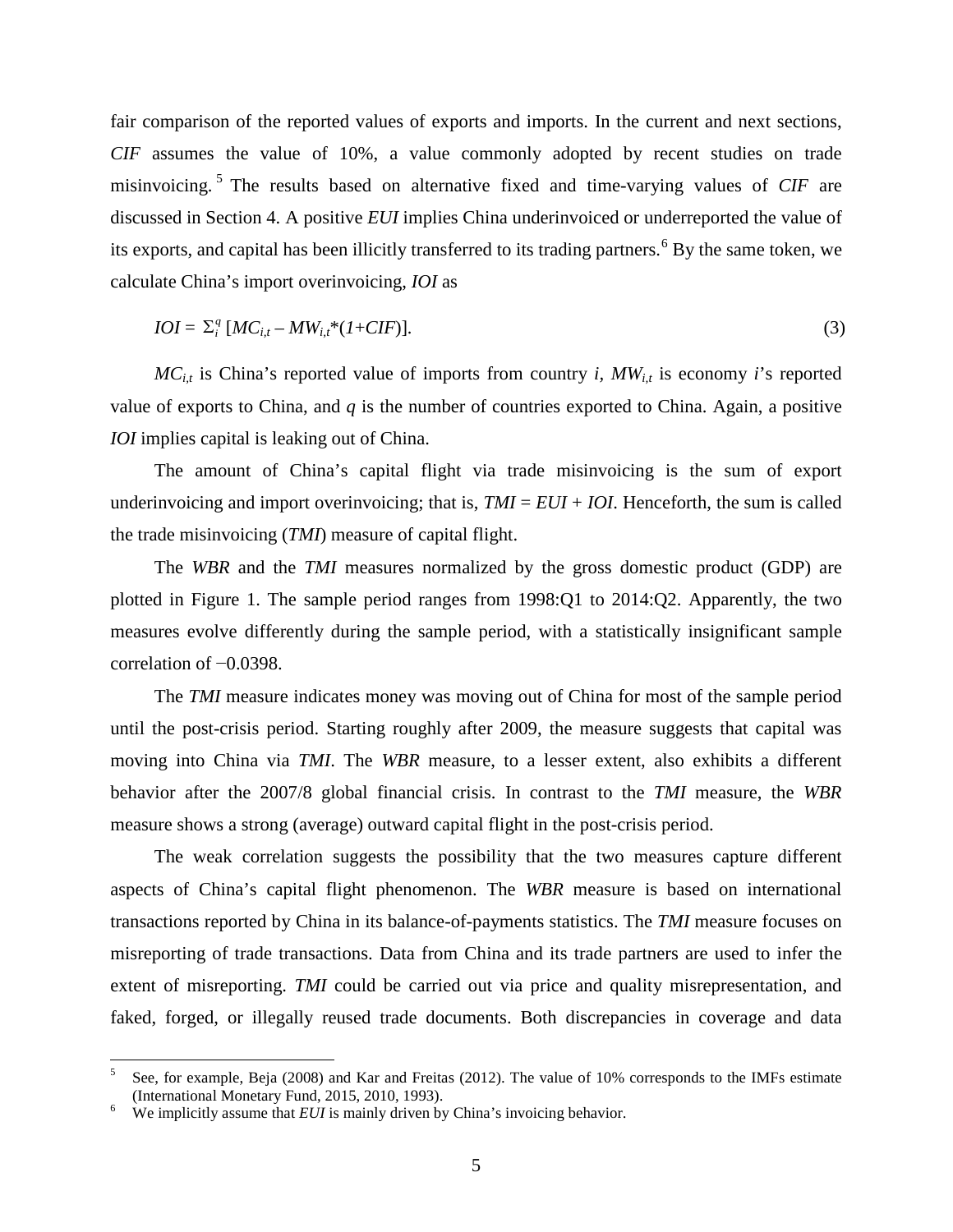source contribute to differences of these two measures. Further, these two types of illicit crossborder capital transfers are likely to be committed by different segments of the population.

The official capital flow based on financial account information is included in Figure 1. For comparison purposes, the official data adopt the sign convention of the capital flight measure; that is, a positive (negative) number means outflow (inflow). During the sample period, there are on average substantial official capital inflows – an observation in line with China's large trade surplus and strong FDI performance. The sizes of the two capital flight measures, however, are at times comparable to that of the official flow; a phenomenon also noted in Cheung and Qian  $(2010).$ <sup>[7](#page-8-0),[8](#page-8-1)</sup> Thus, China's capital flight seems to be non-negligible relative to the official flow.

Given that the *WBR* measure and the *TMI* measure have a weak correlation and can capture different facets of China's capital flight, we include the sum of the two measures as a third measure of capital flight in the subsequent analysis. [9](#page-8-2) For brevity, we label the sum as the combined measure (*CM*) of capital flight. The combined measure is plotted in Figure 1c. The correlation of the combined measure with its two components are, respectively 0.7613 (*WBR* measure) and 0.6176 (*TMI* measure).

#### FIGURE 1 HERE

#### *2.2 Preliminary Results*

A bivariate empirical specification of capital flight derived from the portfolio balance approach (Cuddington, 1986; Diwan, 1989; Dornbusch, 1984) is given by

$$
Y_t = \alpha + \lambda CID_t + \varepsilon_t, \tag{4}
$$

where  $Y_t$  is the capital flight normalized by GDP,  $CID_t$  is the deviation from the covered interest parity between the Chinese and US currencies.<sup>[10](#page-8-3)</sup> Money tends to flow out from an economy when its return on capital after adjusting for currency gains/losses is lower than in the rest of the

<span id="page-8-0"></span>The averages of the net official flows, the *WBR* measure, and the *TMI* measure are, respectively, −0.61, 0.12, and 0.72 during the sample period.

<span id="page-8-1"></span>The official flow and the *WBR* measure in fact have a quite high level of association, with an estimated sample correlation coefficient of 0.74. However, the official flow data have essentially zero correlation with the *TMI*

<span id="page-8-2"></span>The combined estimate is considered in, for example, Boyce and Ndikumana (2001), Collier et al. (2001), Gunter (2004, 1996), and Kar and Spanjers (2014).<br><sup>10</sup> In the empirical literature, both capital flight and cumulative capital flight are examined. For instance, Boyce

<span id="page-8-3"></span><sup>(1992),</sup> Cerra et al. (2008), Fedderke and Liu (2002); Le and Zak (2006); Lensink et al. (2000); Mikkelsen (1991), Ndikumana and Boyce (2003) and Pastor (1990) examined capital flight, while Cheung and Qian (2010), Collier et al. (2001), Cuddington (1987), Dooley (1988) and Rojas-Suarez (1990) considered cumulative capital flight. We consider the former, as it is the usual object of the policy debate.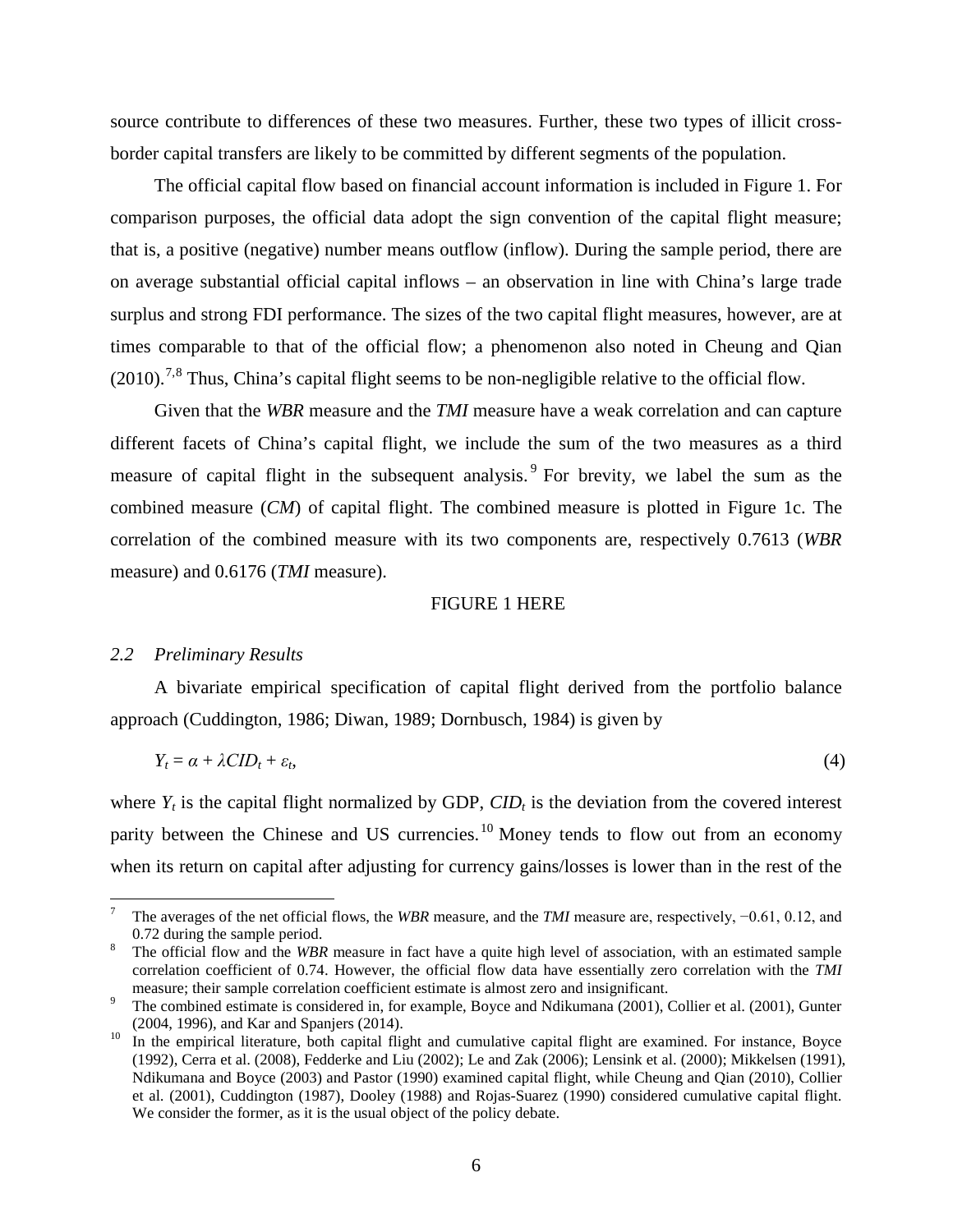world. Covered interest differentials are possible under capital controls. To take advantage of return differentials, illicit capital movements evade control measures on cross-border transfers, and constitute capital flight. Since the  $CID<sub>t</sub>$  variable represents an excess covered return on the Chinese currency, we expect it discourages outward capital flight and, thus, has a negative coefficient. See the Appendix for the definition and construction of the covered interest disparity and other variables used in the regression exercise.

While equation (4) presents the essential spirit of the portfolio balance approach, it sidesteps the effects of other factors that influence capital movements. To properly assess the *CID* effect, we add control variables to (4) and consider the augmented regression

$$
Y_t = \alpha + \lambda CID_t + \theta' X_t + \varepsilon_t, \tag{5}
$$

where  $X_t$  is a vector containing control variables for the capital flight regression. We consider two types of control variables: economic factors and China-specific institutional factors. The economic factors include China's real GDP growth rate, China's government balance normalized by its GDP, the difference between the United States and China inflation rates, the change in China's openness, and the change in China's international reserves normalized by its GDP.

Besides these economic factors, we consider some institutional factors specific to China. The China-specific institutional factors include a political-risk index and dummy variables capturing the effects of China's exchange rate policy, the US–China Strategic Economic Dialogue,<sup>[11](#page-9-0)</sup> and the evolution of China's capital control policy.<sup>[12](#page-9-1)</sup> It is assumed that capital flight responds to these institutional environments. Again, data on these economic and institutional factors are described in the appendix.

The results of estimating (4) and (5) are presented in Table 1. For each of the three measures of capital flight, specification (1) gives the (gross) effect of covered interest disparity, specification (2) includes the economic factors, and specification (3) includes both economic and institutional factors.[13](#page-9-2)

## TABLE 1 HERE

<span id="page-9-0"></span> <sup>11</sup> The first Strategic Economic Dialogue took place in December 2006. The Dialogue was renamed the U.S.–China Strategic and Economic Dialogue in July 2009; see http://www.treasury.gov/initiatives/Pages/china.aspx. <sup>12</sup> These dummy variables facilitate comparison with previous studies. More sophisticated variables capturing

<span id="page-9-1"></span>

<span id="page-9-2"></span>effects of exchange rate variability and policy measures are considered later in the exercise. <sup>13</sup> Despite the GDP normalization of the capital flight measures, we labeled the results using the notations *WBR*, *TMI*, and *CM* for convenience. The variables used in these and subsequent regressions are tested to be *I*(0) variables. The estimated residuals exhibit no significant serial correlation. Robust t-statistics are reported.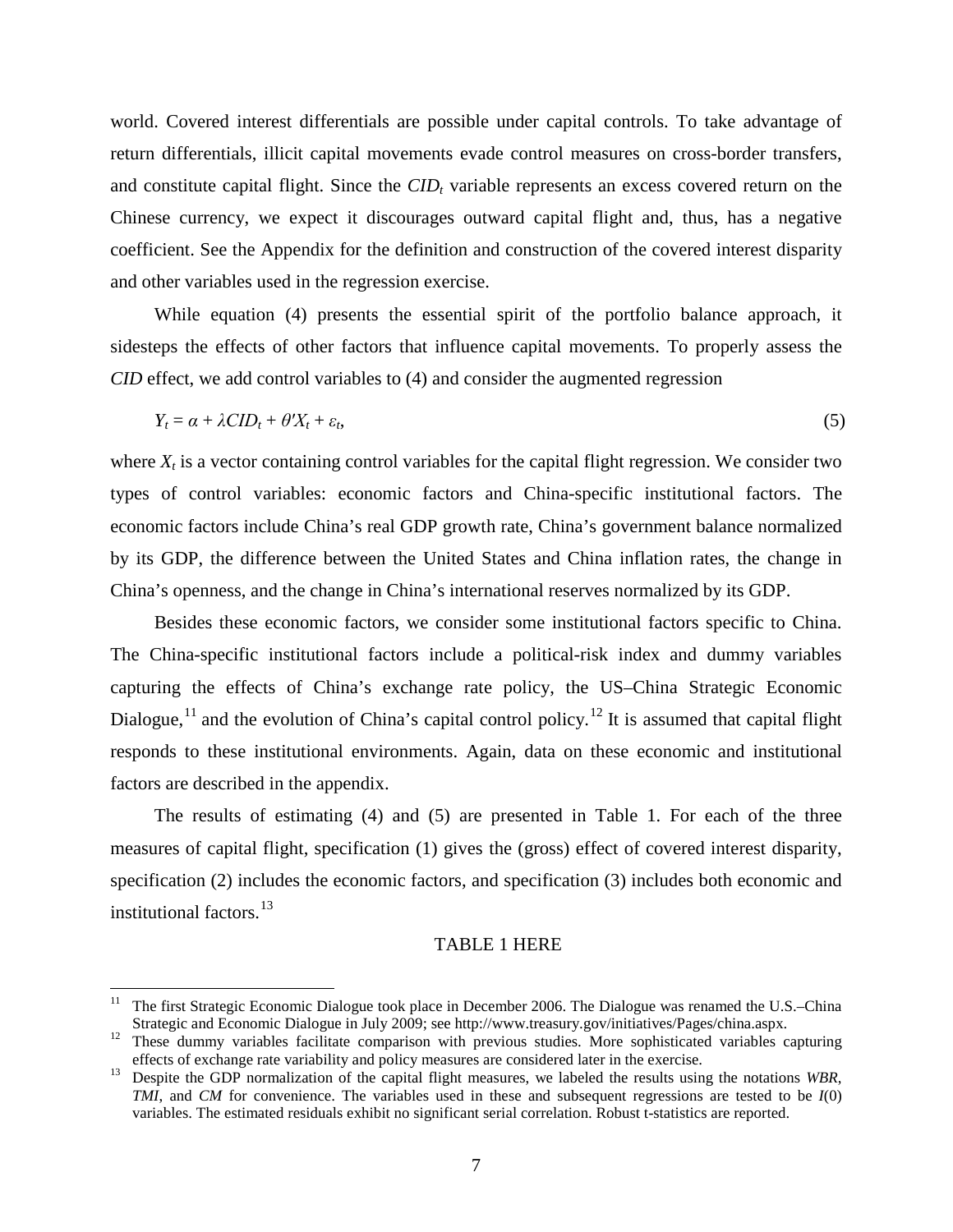A relatively robust result is that the covered interest disparity variable, *CID*, always garners a negative coefficient estimate. It is statistically significant in all three cases of specification (1) and two cases of (2), but insignificant under (3). The insignificant results are likely due to the inclusion of other insignificant control variables.

The performance of the economic and institutional factors varies across capital flight measures and specifications.<sup>[14](#page-10-0)</sup> In general, the number of significant control variables is relatively small. Indeed, as presented, the *WBR* measure is not affected by any of the control variables under consideration. The *TMI* measure, on the other hand, is influenced by real GDP growth, the inflation differential, the exchange rate regime, and the capital control policy. The results are in accord with the observation in the previous subsection that these two measures do not move in tandem. The group of significant control variables under the combined measure is a subset of those affecting the *TMI* measure. Thus, if we examine only, say, the *WBR* measure, we can misinterpret the economic and institutional factors that are relevant for understanding some other common notions of capital flight. The adjusted *R*-square estimates indicate that these variables explain the *TMI* measure better than they explain the *WBR* measure.

## **3. Pre- and Post-Crisis CID effects**

Although not all the control variables are significant and some have unexpected signs, the effect of the return differential on capital presented in the previous subsection is largely in line with theory. Notably, the crisis did trigger some economic policy responses, and the effects of these policies are likely to stay on for a while. One example of these "new" norms is quantitative easing, which alters the pattern of international capital flow and, hence, China's post-crisis capital flight behavior. Thus, in this section, we investigate if China's capital flight behavior and the CID effect are different before and after the 2007/8 global financial crisis.

#### *3.1 Post-Crisis Effects of Return Differentials*

The average (annualized) *CID* before and after the crisis are quite comparable; for example, the averages of the four-year periods before and after the crisis are, respectively, 3.14% and 4.13%. However, in those periods, the averages of the normalized *WBR* measure of capital flight are −0.52% and 0.19%, and the normalized *TMI* measure averages 0.88% and −0.24%. These

<span id="page-10-0"></span><sup>&</sup>lt;sup>14</sup> Note that the *WBR* measure comprises international reserves; see equation (1). To avoid spurious interpretations, we excluded the international reserve variable from the *WBR* and *CM* regressions. Indeed, when the international reserve variable is included, it always has the expected negatively significant coefficient estimate.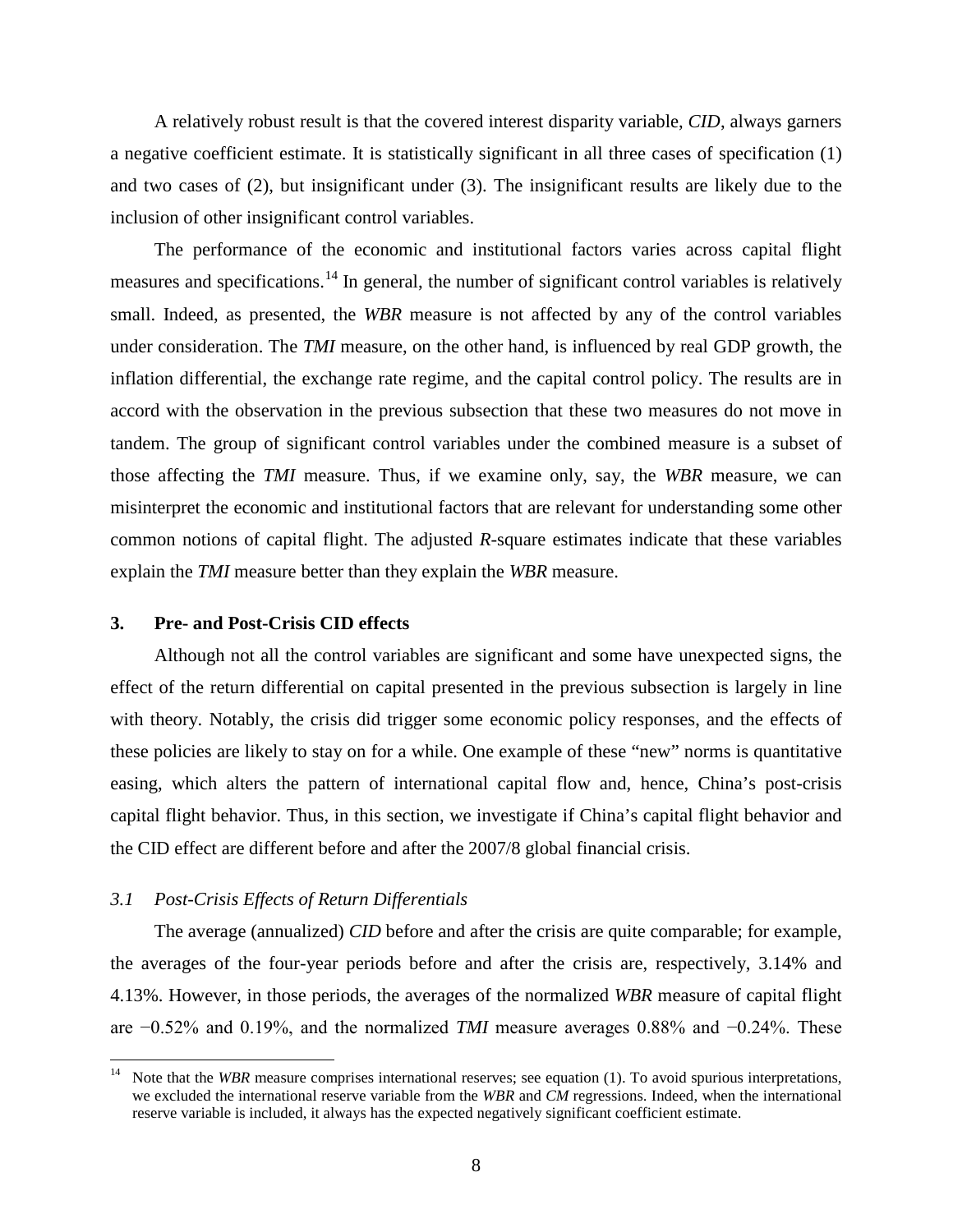simple averages indicate the dissimilarity of these two capital flight measures, and the possible change in the *CID* effect after the crisis erupted. To assess the post-crisis *CID* effect, we estimate two modified equations:

$$
Y_t = \alpha + \alpha_l D_t + \lambda C I D_t + \lambda_l (D_t^* C I D_t) + \varepsilon_t, \tag{6}
$$

$$
Y_t = \alpha + \alpha_I D_t + \lambda C I D_t + \lambda_I (D_t^* C I D_t) + \theta' X_t + \varepsilon_t,
$$
\n<sup>(7)</sup>

where  $D_t \equiv I(t) = 2007$ :Q1). At the risk of being imprecise, we call  $D_t$  the post-crisis dummy variable, though it covers the post-2007 period.

The results of estimating (6) and (7) presented in the format of Table 1 are given in the Appendix Table B1 for brevity. Table 2 instead presents parsimonious versions of these specifications by sequentially dropping the insignificant economic and institutional control variables. By excluding insignificant variables, we mitigate the effect of including irrelevant variables on inferences. For the *WBR* measure, the institutional control factors have no significant impact and, thus, only specifications (1) and (3) are presented.

The inclusion of the two post-crisis dummy variables discernibly enhances the explanatory power of the models. Consider the *TMI* measure, for instance: Equation (4) (specification (1) Tables 1 and 2) has an adjusted *R*-square estimate of 23%, while equation (6) has a value of 83%. In general, the presence of the two post-crisis dummy variables increases the magnitude of the *CID* effect. Similar to the results in Table 1, the model specifications with post-crisis dummy variables offer a better explanatory power for capital flight captured by the *TMI* than captured by the *WBR* channel.

A striking result is that the marginal post-crisis effect of *CID*, as given by the coefficient estimate of the interaction variable  $D_t$ <sup>\*</sup>*CID<sub>t</sub>*, is positive and significant; its magnitude is at times comparable to the usual *CID* effect. That is, the *net* return-differential effect on capital flight in the post-crisis period (given by the combined effect of *CID* and  $D_t^*CID_t$ ) is noticeably smaller than the *CID* effect in the precrisis period. Even though we expect the capital flight behavior to be different before and after the crisis, it is puzzling to observe the prevalence of the marginally positive post-crisis effect of *CID;* it goes against the portfolio balance reasoning and weakens the general return-differential effect.

The economic and institutional control factors have the expected signs. An improving government balance situation discourages outward capital flight. At the same time, a worsening inflation induces outflows. During the sample period, China's holding of international reserves is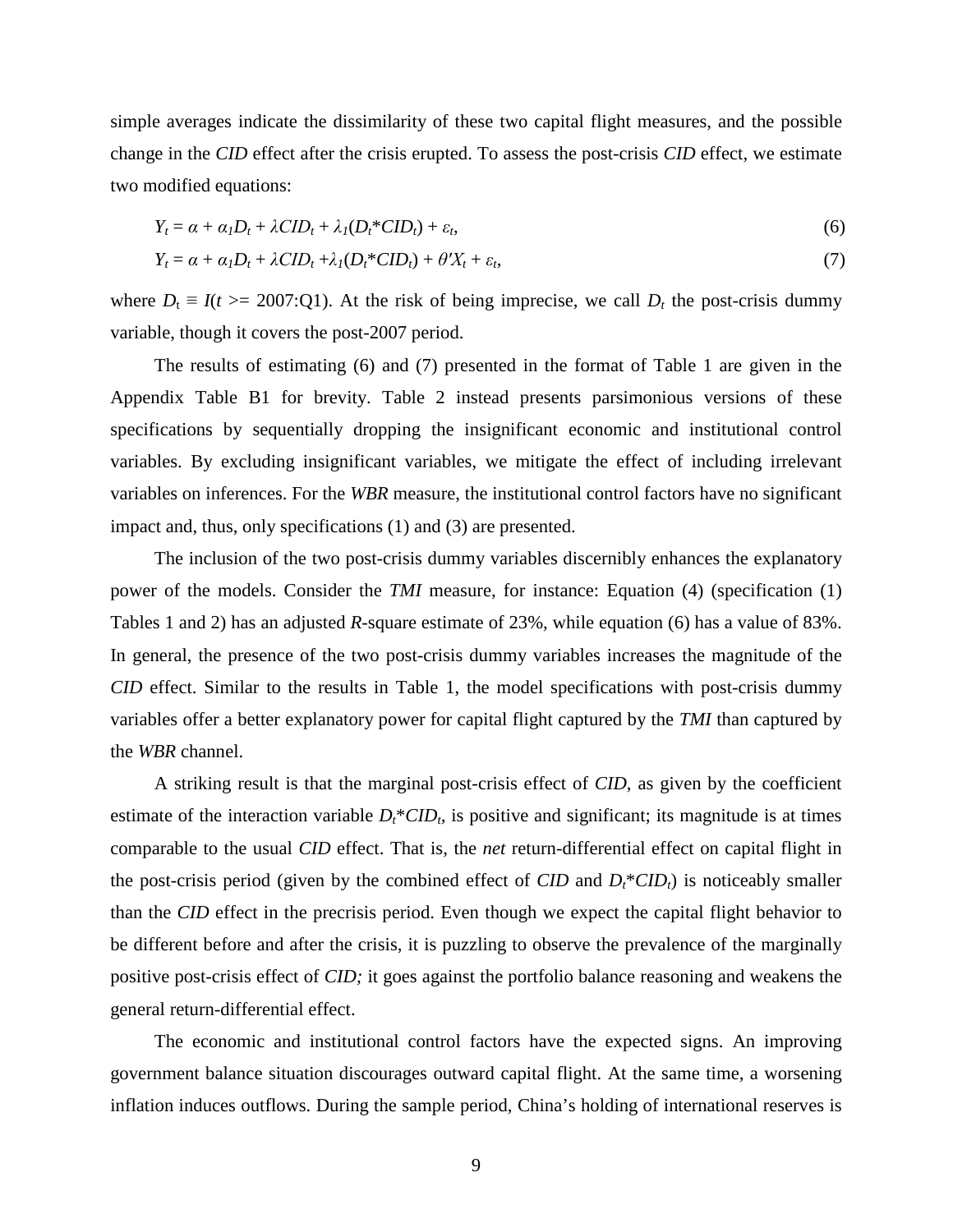a source of tension. The rapid growth of international reserves is viewed as a sign of predatory trade practice and an undervalued exchange rate. Our results indicate that reserve holdings have a positive impact on capital flight. Possibly, a high level of reserve holdings makes capital outflow less of a policy issue. Indeed, in recent years, China has encouraged its corporations to invest overseas. The negative sign of the exchange rate regime dummy variable indicates that a more liberal regime in China is associated with reduced capital flight.

Technically speaking, the results in Table 2 could be biased if return differentials are influenced by capital flight. To address this issue, we considered the two-stage least squares version of the Lewbel (2012) instrumental-variable technique. The approach exploits heteroscedasticity in our data and yields consistent instrumental-variable estimates. In sum, the results from the Lewbel procedure do not reject the null hypothesis of the *CID* being exogenous. For brevity, they are presented in Appendix Table B2.[15](#page-12-0)

Thus, in the following, we examine the post-2007 behavior based on extensions and modifications of the specifications in Table 2.

#### TABLE 2 HERE

#### *3.2 The Role of Quantitative Easing*

In the previous subsection, we found that the marginal post-crisis effect of *CID*, as given by the coefficient estimate of  $D_t^*CID_b$  is significantly positive. Is the counterintuitively positive effect caused by some extraordinary events that occurred during and after the crisis?

Quantitative easing is an aggressive monetary policy adopted by some developed countries to counter the adverse crisis effects on their economies. The United States has pursued three closely scrutinized rounds of quantitative easing since the advent of the global financial crisis. By aggressively purchasing designated financial instruments in the open market for a prolonged period, the US Federal Reserve dramatically expands the size of its balance sheet, increases the monetary base and money supply, and keeps interest rates low. Besides debasing the US dollar, developing countries are alert to implications of quantitative easing for global US dollar liquidity and international capital movement. Specially, there are concerns about the adverse effect of unduly massive inflow via proper and illicit channels. When the then-Fed Chairman Ben

<span id="page-12-0"></span><sup>&</sup>lt;sup>15</sup> Further, the marginal post-crisis effect given by  $D_t^*CID_t$  is qualitatively similar to the results in Table 2 when  $D_t$ is modified to  $I(t) = 2008$ :Q1). The result is available upon request.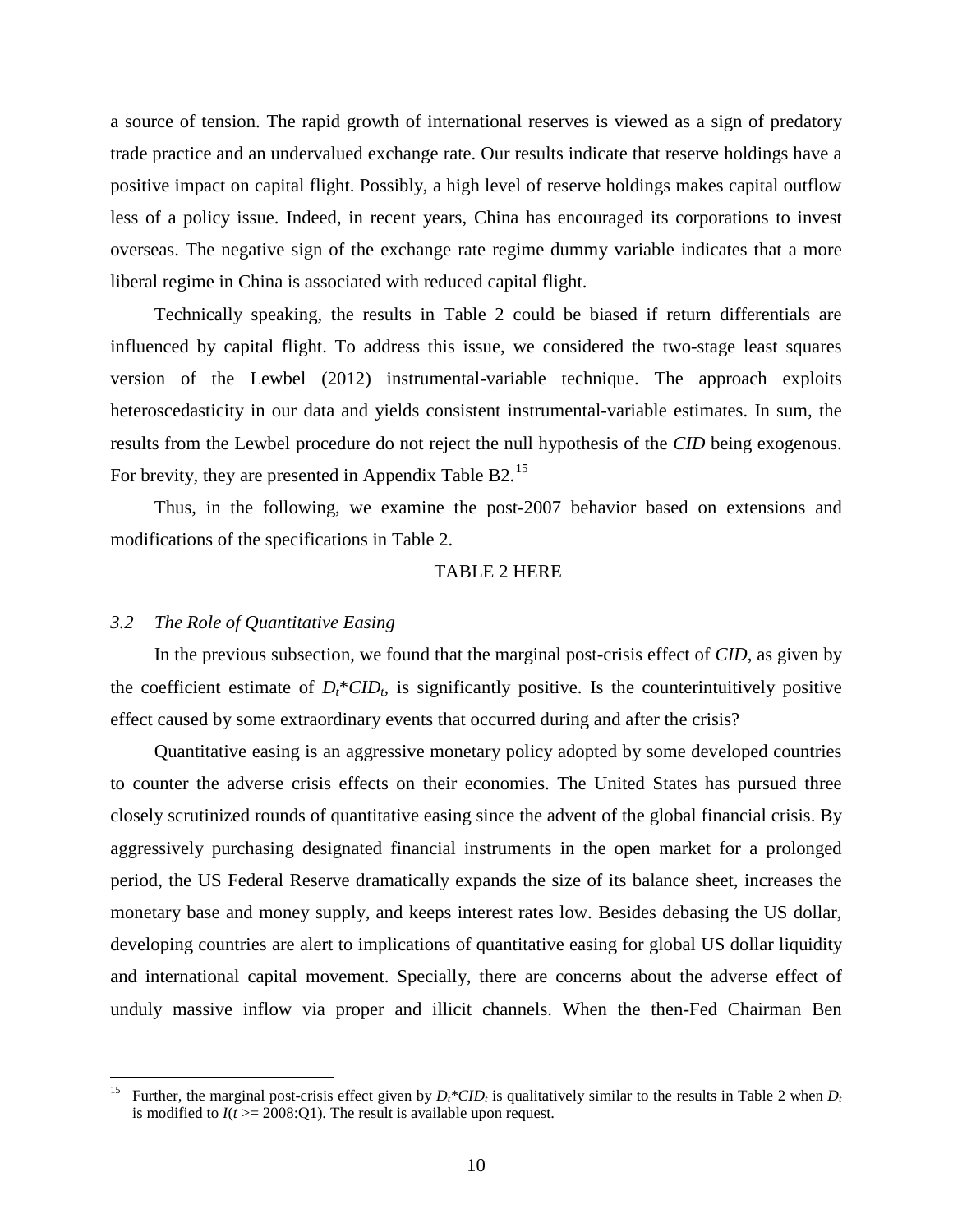Bernanke remarked in June 2013 on the possibility of tapering the quantitative easing, the developing economies were jittered by capital flight and currency devaluation.

Did the surge in the global US dollar liquidity alter China's capital flight behavior? We investigate such a possibility using two sets of regression equations:

$$
Y_t = \alpha + \alpha_I D_t + \lambda C I D_t + \lambda_I (D_t^* C I D_t) + \beta M + \varepsilon_t,
$$
\n(8)

$$
Y_t = \alpha + \alpha_I D_t + \lambda C I D_t + \lambda_I (D_t^* C I D_t) + \beta M + \theta' X_t + \varepsilon_t,
$$
\n
$$
(9)
$$

and

$$
Y_t = \alpha + \alpha_I D_t + \lambda C I D_t + \lambda_I (D_t^* C I D_t) + \beta M + \beta_I (D_t^* M) + \varepsilon_t,
$$
\n(10)

$$
Y_t = \alpha + \alpha_I D_t + \lambda C I D_t + \lambda_I (D_t^* C I D_t) + \beta M + \beta_I (D_t^* M) + \theta' X_t + \varepsilon_t. \tag{11}
$$

The liquidity effect is assessed using the variable *M*, which is the ratio of China's GDPnormalized money supply, M1, to the US normalized M1. The use of a ratio reflects that capital flight is a case of siphoning off money from the domestic economy. Equations (8) and (9) evaluate the monetary effect during the sample period, and (10) and (11) isolate the post-crisis effect.

Table 3 presents the incremental explanatory power of the *M* variable relative to the parsimonious specifications in Table 2. *M* exhibits quite different effects on the *WBR* and *TMI* measures. It has a negative estimated coefficient for the former measure, but a positive coefficient estimate for the latter. The *M* effect on the combined measure of capital flight is similar to the one observed for the *WBR* measure. The relative money supply variable, *M,* is statistically significant in only one of the three *TMI* specifications. For the *WBR* specifications, the impact of the *CID* interaction term is weakened in the presence of *M*; indeed, it becomes statistically insignificant in one of the two cases.

The magnitudes of the covered interest disparity variable and its interaction term for the *TMI* specifications are strengthened in the presence of the relative money supply ratio. The adjusted *R*-square estimates show that, at best, the *M* variable marginally increases the explanatory powers of these specifications. One way to interpret the result is that the *M* variable reinforces the effects of the two *CID* related variables and should be part of the *TMI* specification. However, the interpretation does not help explain why the *CID* interaction term has a positive sign in the post-crisis period.

To focus on the post-crisis phenomenon, we turn to Table 4 for the results pertaining to equations (10) and (11). The inclusion of the *M* interaction term, which captures the marginal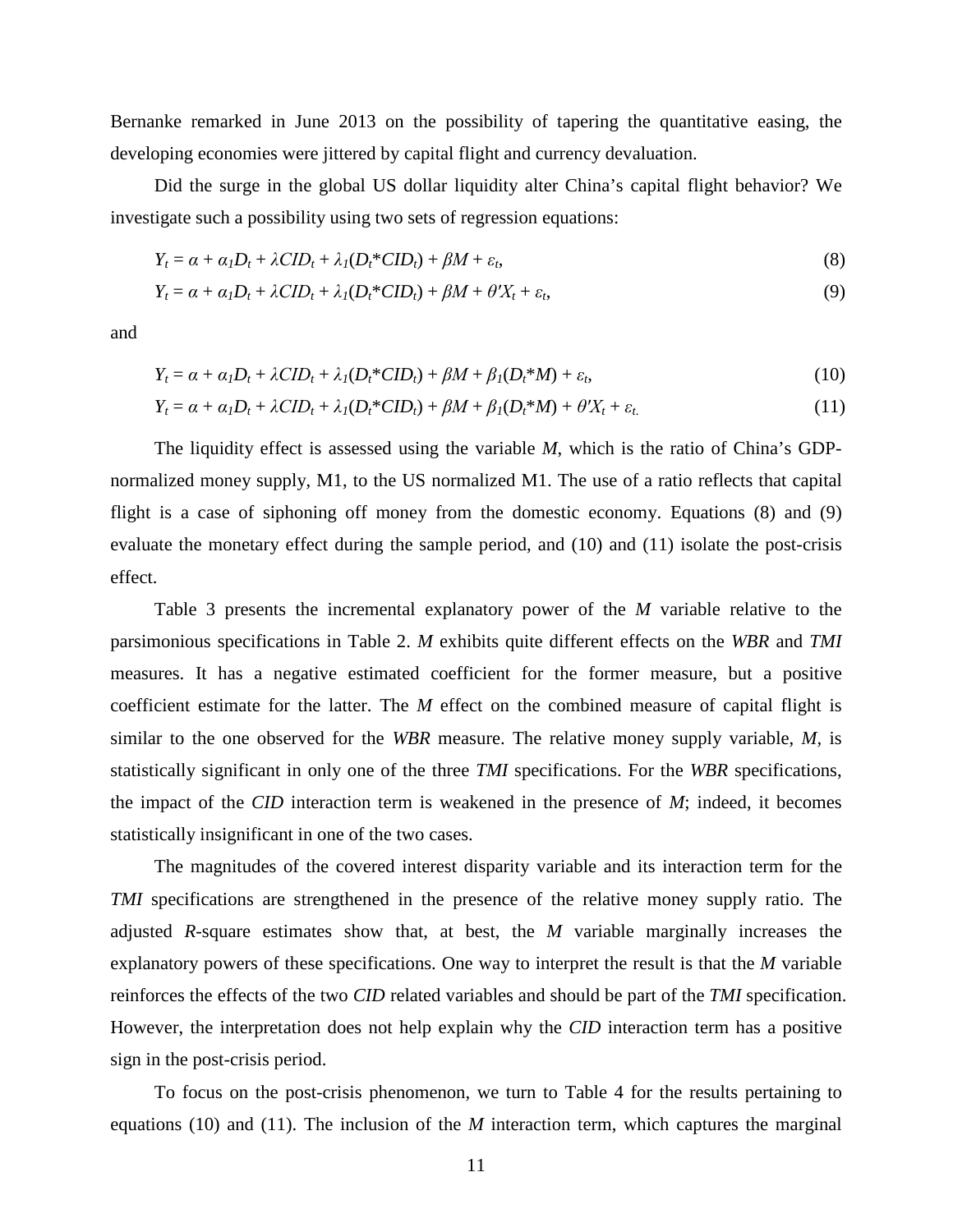effect in the post-crisis period, yields a few observations. First, it reinforces the impression that *M* has a more prominent influence on *TMI* behavior than on the *WBR* measure and the combined measure of capital flight.

Second, *TMI* is mainly affected by the relative money supply after the beginning of the crisis, but not before it. The three coefficient estimates of the *M* interaction term are significantly positive and are larger than the *M* coefficient estimates in Table 3. That is, the relative money supply is not necessary a regular determinant of capital flight. Possibly, its effects after the crisis are related to the specific objective of quantitative easing.

Third, in the presence of the interaction variable, the magnitudes of the coefficient estimates of the *CID* related variables and of the economic and institutional factors are (marginally) reduced. The overall explanatory power is also marginally improved. The result indicates that at least a small part of the positive *CID* effect in Table 2 could be attributed to the relative money supply effect. The new normal represented by the relative money supply does not, nevertheless, fully explain the counterintuitively positive *CID* effect.

## TABLE 3 AND TABLE 4 HERE

#### *3.3. New Phenomena in China*

Since the global financial crisis, China has continued its reform efforts. Will the ongoing reform policies contribute to the observed capital flight behavior? In this subsection, we consider the implications of changes in exchange rate volatility and capital control policy.

#### *3.3.1 Exchange Rate Volatility*

In line with the official stance on gradual reform, China has softened its control in measured steps on the RMB since July 2005, the time at which the currency was allowed to float against an unspecific basket of currencies. In May, 2007, the currency's trading band around its daily fixing was widened to  $\pm 0.5\%$ , from  $\pm 0.3\%$ . The daily trading band was further increased to  $\pm 1\%$  on April 14, 2012, and to  $\pm 2\%$  on March 15, 2014.

Although a 2% daily trading range could be deemed restrictive, the trend of widening the trading band is lauded as a commitment to giving market forces a role in determining the RMB value, and in facilitating the allocation of capital and resources. The increased trading range provides China a platform to promote its long sought "two-way" volatility in the currency, and to curb the market's belief that the RMB is a safe one-way bet against the US dollar. Drops in the RMB's value in early and late 2014 are examples of the downside volatility effect.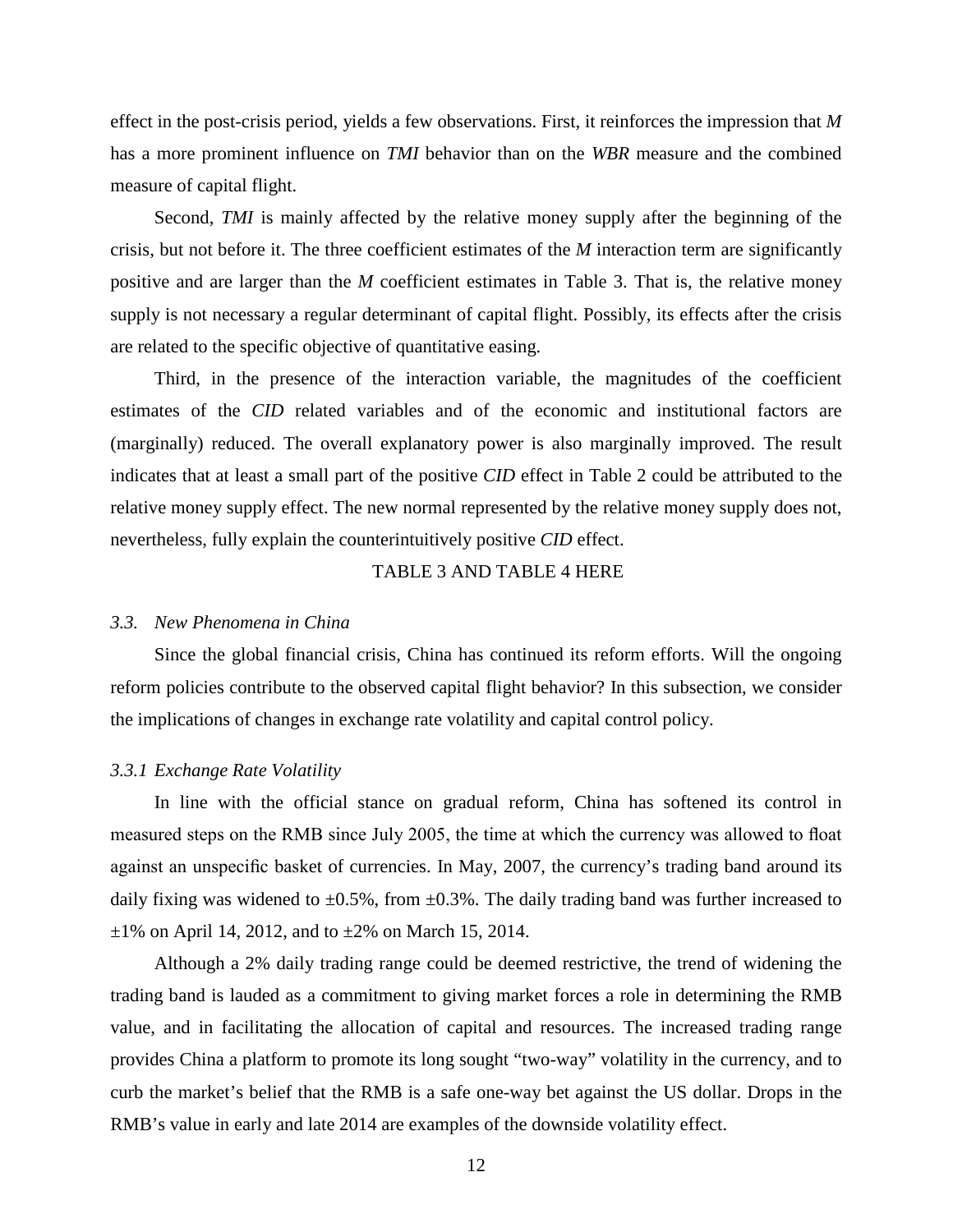With increased two-way exchange rate volatility, will capital flight be affected? A priori, a high level of volatility is indicative of a high degree of uncertainty, which in turn encourages outflow. However, in the case of China, the higher RMB volatility could be a result of a less restrictive exchange rate regime and, thus, may not encourage capital flight. To study the implications, we consider an augmented version of  $(11)$ :

$$
Y_t = \alpha + \alpha_I D_t + \lambda C I D_t + \lambda_I (D_t^* C I D_t) + \beta M + \beta_I (D_t^* M) + \gamma V + \gamma_I (D_t^* V) + \theta' X_t + \varepsilon_t. \tag{12}
$$

The variable *V* is the exchange rate variability measured by the standard error of daily returns in a quarter. Table 5 summarizes the results of estimating the exchange rate variability effect.

Specification (3a) in Table 5 is essentially specification (3) in Table 2 augmented with the exchange rate variability variables, and does not include relative money supply. It assesses the marginal contributions of exchange rate variability in the presence of the canonical capital flight explanatory variables. Specification (3b) adds the relative money supply interaction variable, and drops the insignificant exchange rate variability term.

With the exception of (3b) for the *WBR* measure, the exchange rate variability exhibits a statistically significant positive effect on capital flight since the global financial crisis. The significance observed for the combined measure is likely attributable to the *TMI* component. Despite the significance of its interaction term, the exchange rate volatility itself is not statistically significant in the presence of the relative money supply variable. Notably, the exchange rate regime dummy variable retains its negative effect in the presence of the exchange rate variability variable. While a liberal exchange rate policy discourages capital flight, increased volatility induces it.

Controlling for the effect of exchange rate volatility in the post-crisis period reduces the estimated effects of the relative money supply and the return-differential interaction on the *TMI* measure. Nevertheless, these two variables still have significant impact on capital flight. The exchange rate volatility phenomenon does not completely alter the results noted in the previous subsection.

#### TABLE 5 HERE

#### *3.3.2 Capital Control Policy*

While China is gradually loosening its grip on the domestic financial sector, it retains an effective set of capital control policies to manage its economy and mitigate external financial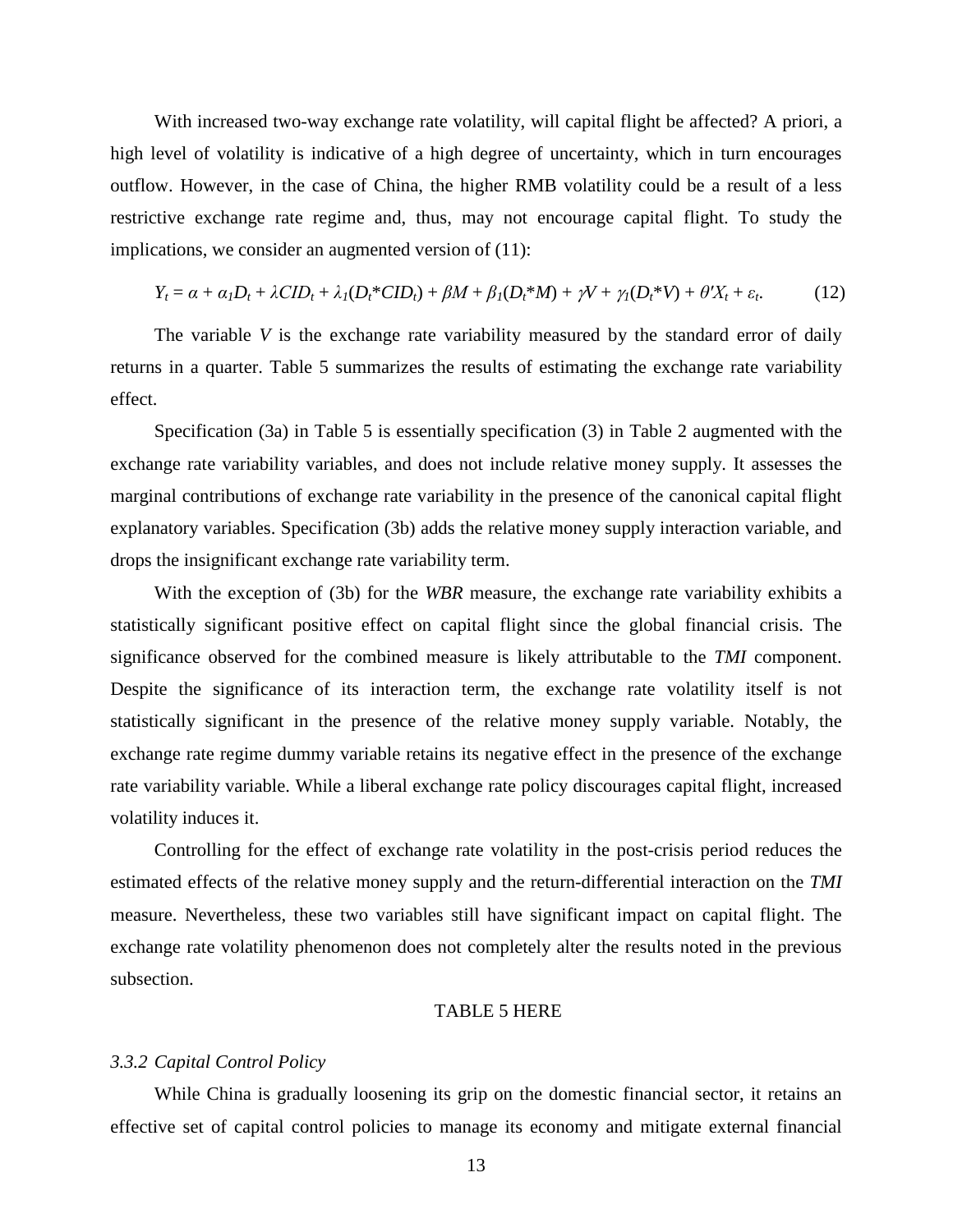volatility. China manages cross-border capital movement in both directions. However, capital flight and capital outflow, and their adverse economic impacts, are usually in the limelight when, for example, China's capital account liberalization policy is discussed (Bayoumi and Ohnsorge, 2013; Kar and Freitas, 2012).

The capital control dummy variable considered in the previous subsections was adopted to facilitate comparison with some previous studies. It is arguably coarse for measuring the precise effect of capital control. Recently, Chen and Qian (2015) constructed some elaborate measures of China's capital controls. These measures incorporate information from individual transaction categories and quantify the intensity of policy effects.

The incremental effect of controls on capital flight are examined using the specification

$$
Y_t = \alpha + \alpha_1 D_t + \lambda C I D_t + \lambda_1 (D_t^* C I D_t) + \beta M + \beta_1 (D_t^* M) + \gamma W + \gamma_1 (D_t^* W) + \theta' X_t + \varepsilon_t. \tag{13}
$$

The variable *W* is the Chen and Qian (2015) *de jure* measure of control on capital outflows.<sup>[16](#page-16-0)</sup> The capital control policy effect on capital flight presented in Table 6 is revealed by the enhanced measure. While the significance of the *W* variable varies across capital flight specifications, its effect during the post-crisis period is quite pronounced. Specifically, a strong control on capital outflow dampens capital flight in the post-crisis sample period. The marginal insignificance observed under the (3b) column of the *WBR* measure is mainly due to the inclusion of the relative money supply interaction variable (see also Table 7 later).

Compared with exchange rate variability, the inclusion of the two outflow control variables induces a larger dip in the coefficient estimates of the *CID* interaction term. That is, the refined control variable contributes more than exchange rate variability to the observed post-crisis *CID* effect in the previous regressions. $17$ 

Table 7 summarizes the joint effects of relative money supply, exchange rate variability and outflow controls. The parsimonious specification (3b) keeps only the significant terms. The results illustrate the different behaviors of the alternative measures of capital flight. It is relatively easy to explain capital flight via *TMI*: 95% of its variability is accounted for by the combined specification, and it is affected by – beyond the canonical factors – the relative money supply and the exchange rate variability since the beginning of the global financial crisis. The *WBR* measure

<span id="page-16-1"></span>

<span id="page-16-0"></span><sup>&</sup>lt;sup>16</sup> The original Chen and Qian series was extended to 2014 using ARIMA forecasts.<br><sup>17</sup> We also examined the Chen and Qian (2015) measure of inflow controls. The results were not reported for brevity because the variable turns out to be insignificant in the subsequent analyses.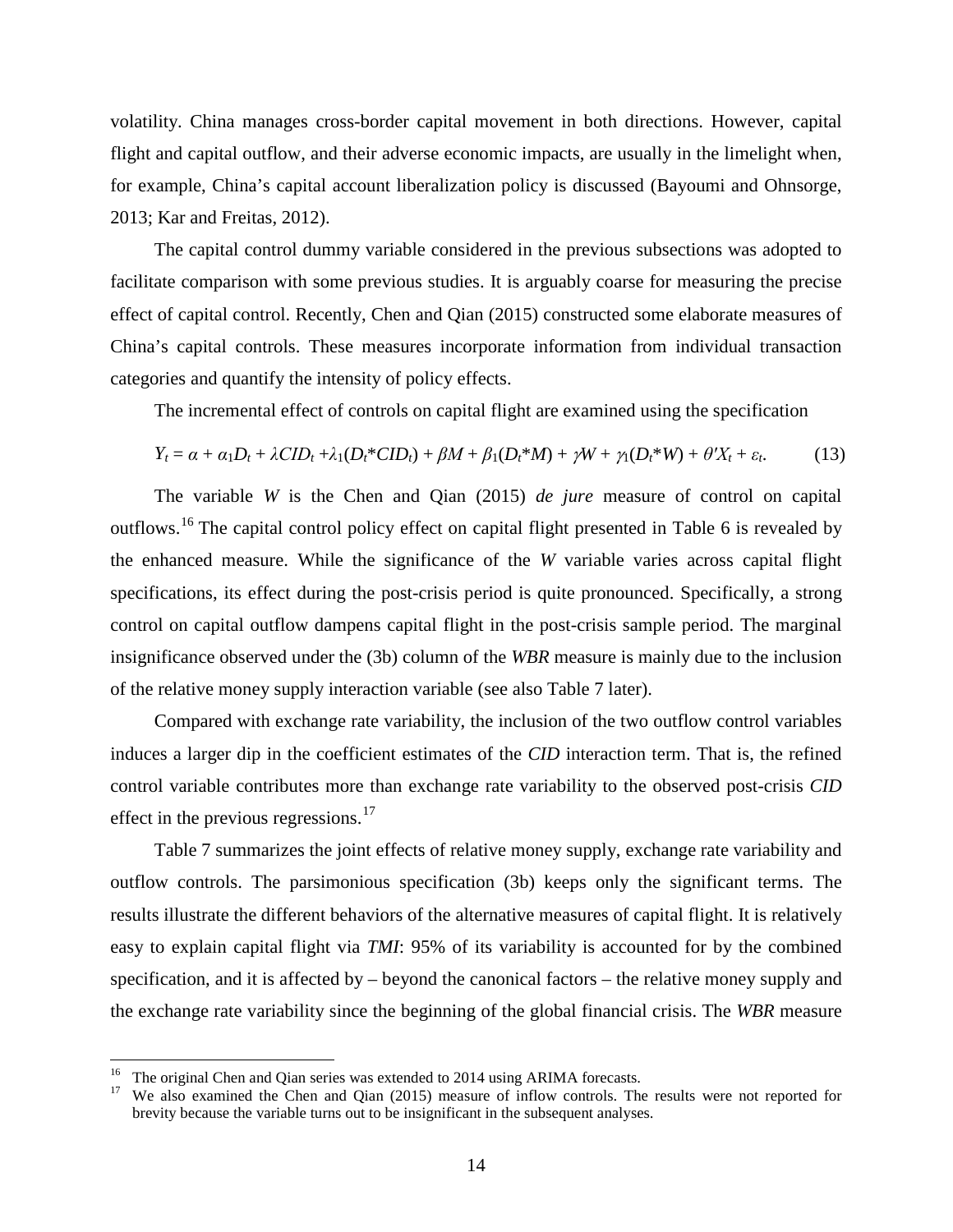is, on the other hand, not affected by these two variables, but is affected by the enhanced capital outflow control measure.

#### TABLE 6 AND 7 HERE

#### **4. Additional Discussions**

In this section, we present additional results on China's capital flight behavior.

## *4.1 Alternative TMI measures*

As noted in Subsection 2.1, we followed the usual practice and set the *CIF* term to 10% in calculating the *TMI* measure. This choice reflects the lack of c.i.f. data and facilitates comparison with other studies. However, a fixed *CIF* implies the wedge between the reported prices of imports and exports is constant over time, and the resulting capital flight measure does not capture the time-varying nature of transaction costs. To address the issue, we consider a few alternative proxies of the *CIF* term in (2) and (3).

First, in addition to the fixed 10% *CIF*, we consider the cases of fixed values of 8% and 12%. Second, we adopt the *CIF* estimates from the CEPII. In essence, the "raw" *CIF* estimates are derived from a gravity-equation model at the product and country-pair levels. <sup>[18](#page-17-0)</sup> These estimates are product, trading-partner, and time specific. The country-pair *CIF* estimates are constructed using weights determined by trading volumes of individual products. We derived two versions of the *CIF* data from this approach. The first version contains the *CIF* data that are calculated directly from the CEPII estimates. We then rescaled the first-version data and normalized them to have their means equal to 10% to generate the second version. The rescaling facilitates comparison of results based on the fixed 10% *CIF* assumption. Third, we use the oil price to infer the time variability of the *CIF*. The choice of oil price is based on the assumption that fuel cost is a main time-varying component of the c.i.f. Again, to facilitate comparison, the time-varying *CIF* that tracks the variability of oil price is normalized to have a mean equal to 10%. The construction of these alternative *CIF* variables is presented in Appendix C.

Table 8 presents the results of estimating the parsimonious specification (3b) in Table 7 using alternative *TMI* measures. The column labeled 10% repeats the results from Table 7 for reference. In sum, during the post-2007 period, the effects of return differentials, the relative money supply and exchange rate variability are all positive. That is, the results in the previous

<span id="page-17-0"></span>See Gaulier and Zignago (2010) for a detailed description.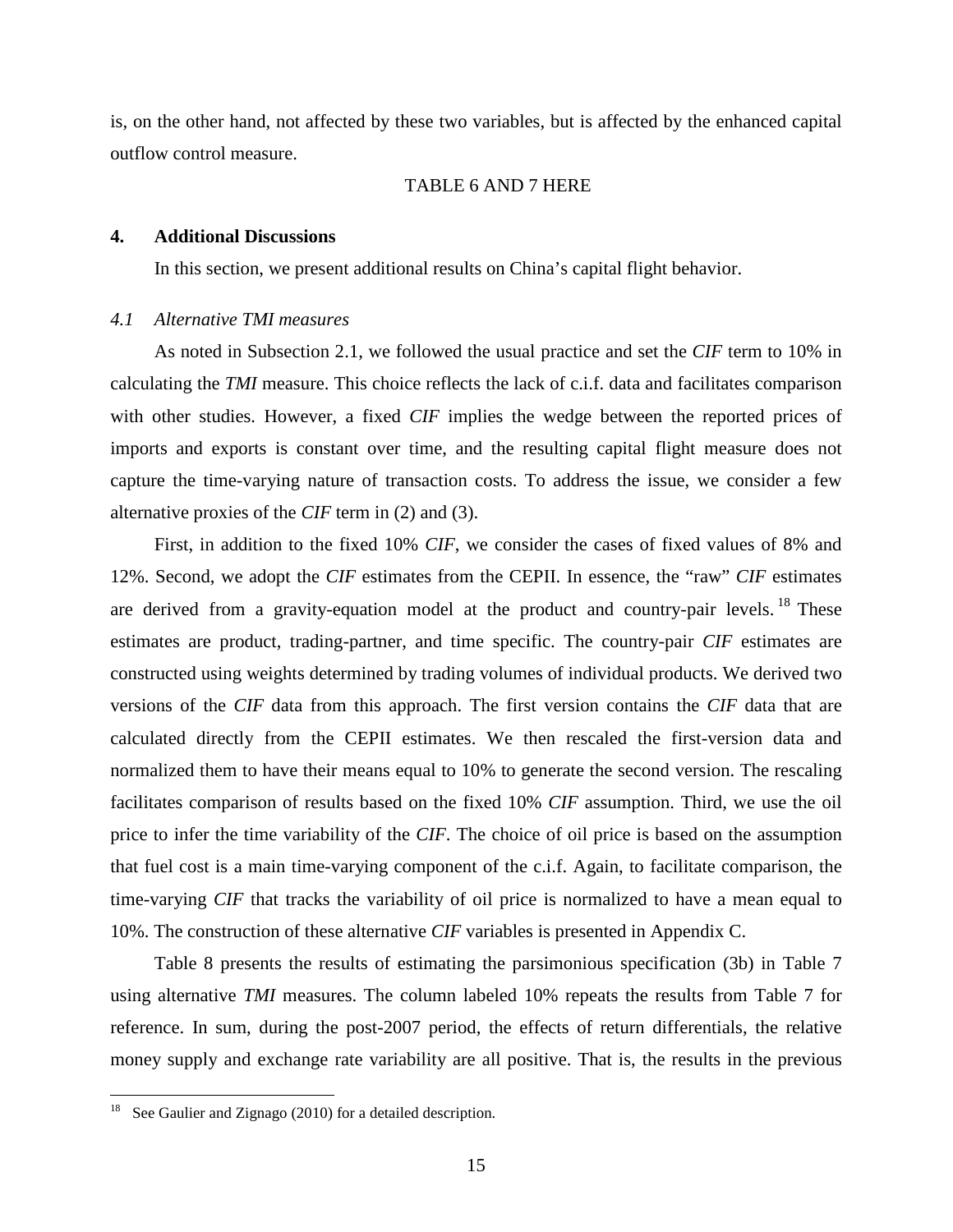section are quite robust to alternative *TMI* constructions – China's capital flight is subject to the effects of some "new" factors in the post-crisis period.

We repeated the exercise with alternative combined measures derived from alternative TMI measures. The results presented in the appendix are similar to those in Table 8: *CID* and  $D_t^*CID_t$ have significantly negative and positive coefficient estimates, respectively.

#### *4.2 Tariffs*

So far, we have assumed the motivation to misreport import and export values is to move money illicitly across borders. It is possible that *TMI* is a means to circumvent tariffs or distortions created by import and export taxes (See Dornbusch and Kuenzler, 1993, on different motives of *TMI*). To assess the tariff effect, we include a tariff variable in our analysis. Specifically, we augment the three parsimonious specifications in Table 7 and those of alternative *TMI* measures based on time-varying *CIF* factors in Table 8 with a tariff variable, which is the total tariff revenues received normalized by trade volume.<sup>[19](#page-18-0)</sup>

The estimated general effect given by the tariff variable itself is in line with the common wisdom – the higher the tariff, the stronger the capital flight (Table 9). The tariff variable of all four *TMI* measures has a positive coefficient estimate, and three of them are statistically significant. The coefficient estimates of the *WBR* and the combined measures are positive but insignificant. The tariff effect is mainly found among the *TMI* measures.

The marginal effect of tariffs after 2007, however, is negative. The tariff interaction variable that captures its marginal post-crisis effect has a negative and significant coefficient estimate for the *TMI* measures derived from time-varying *CIF* data. For two of the four *TMI* measures, the negative post-2007 tariff effect is larger (in magnitude) than the tariff effect itself. That is, since the advent of the crisis, the tariff effect is weaker than that observed before the crisis, and the net effect depends on the way *TMI* is assessed.

The inclusion of the two tariff variables does not qualitatively alter the effects of other explanatory variables. Nevertheless, it is noted that, compared with Table 8, the marginal positive post-2007 effect of return differentials is reduced.

#### TABLE 8 AND 9 HERE

<span id="page-18-0"></span>We also considered a "tariff" variable that includes the net value of the value-added, imports and related export rebate taxes. The results are similar to those reported in the text.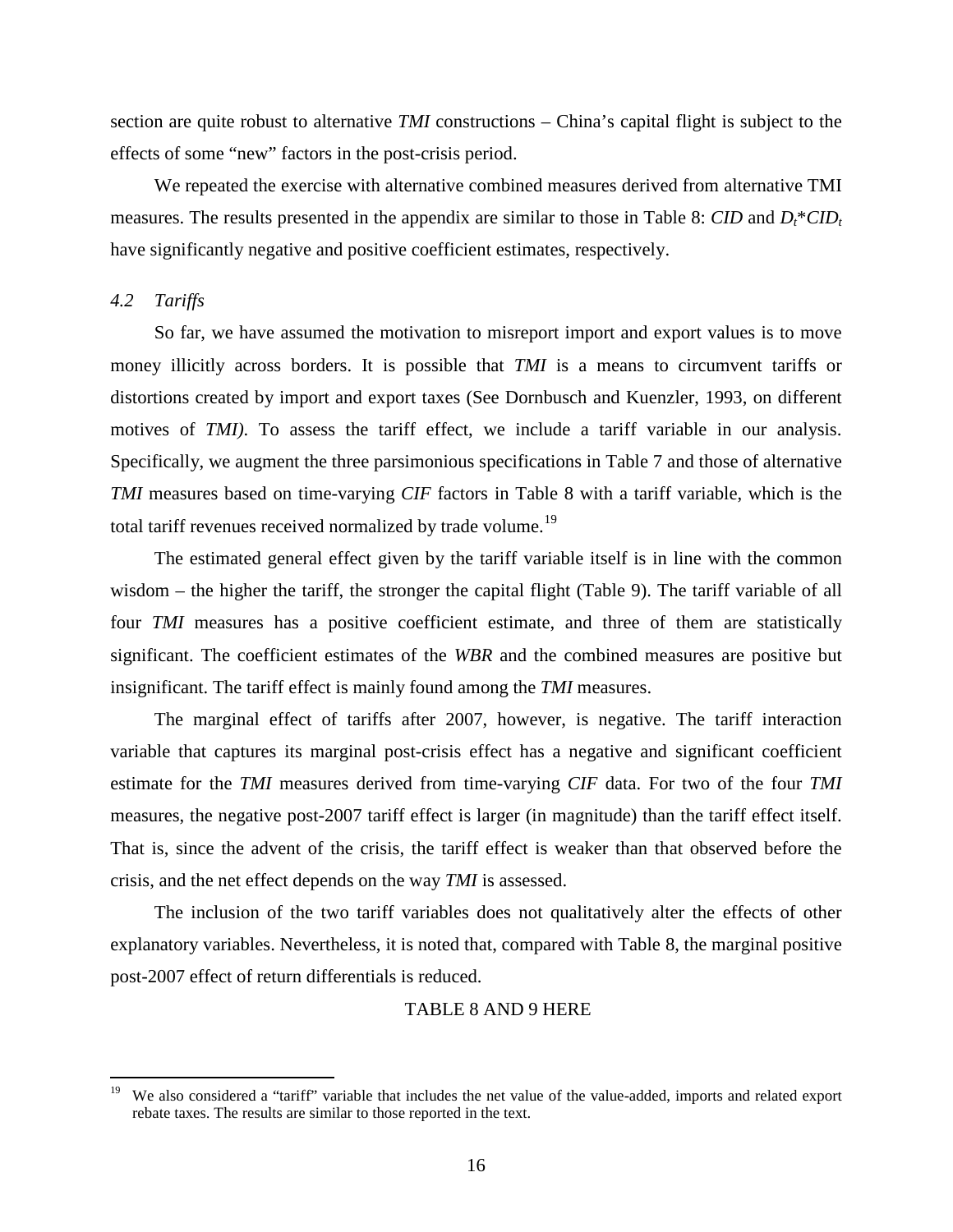#### *4.3 Interest Rates or Exchange Rates*

There are two main components of the deviation from covered interest parity: the interest differential and the exchange rate premium. The interest rates and their differences are mainly determined by the US and Chinese policies. Further, the Chinese money and capital markets are not open to all market participants; especially, not to nonresidents. The segmentation restricts the market response to interest rate differentials.

The exchange rate premium based on non-deliverable forwards, on the other hand, is a barometer of the market's expectation for RMB movement. While the RMB spot exchange rate is effectively managed by China, the non-deliverable forward rate is determined in offshore markets that are not officially under China's jurisdiction. That is, the premium could reflect the market view on the future value of the RMB. Indeed, the exchange rate premium displays a more variable pattern than the interest rate differential during the full and subsample periods. Given the structural differences between the two components, they may have different impacts on capital flight.

To assess their individual roles, we use the interest differential (*RDiff*) and exchange rate premium (*NDF*) in place of *CID* in the regression. Table 10 presents the results from the three parsimonious specifications in Table 7, and those of the *TMI* measures based on time-varying *CIF* factors. Breaking down the *CID* does not qualitatively change the effects of other explanatory variables. The general effects of interest differentials and exchange rate premiums on capital flight as captured by *RDiff* and *NDF* are in line with theoretical predictions – a high relative Chinese interest rate deters capital flight, and an expected RMB depreciation (US dollar appreciation) encourages capital flight.

The perplexing observation is the behavior of the interaction variables. The coefficient estimates of both interest differential and exchange rate premium interaction variables, with only one exception, have their signs opposite to those expected. While the interest differential interaction is statistically significant in only one case, the exchange rate premium interaction is significant in all the six cases reported in the table. These results indicate that the unusual premium effect is a main force behind the marginally positive return differential (*CID*) effect observed in the post-2007 period. It is not surprising to observe that capital flight responds strongly to the premium, which reflects market expectations; the question is – why has the pattern changed since 2007?

#### TABLE 10 HERE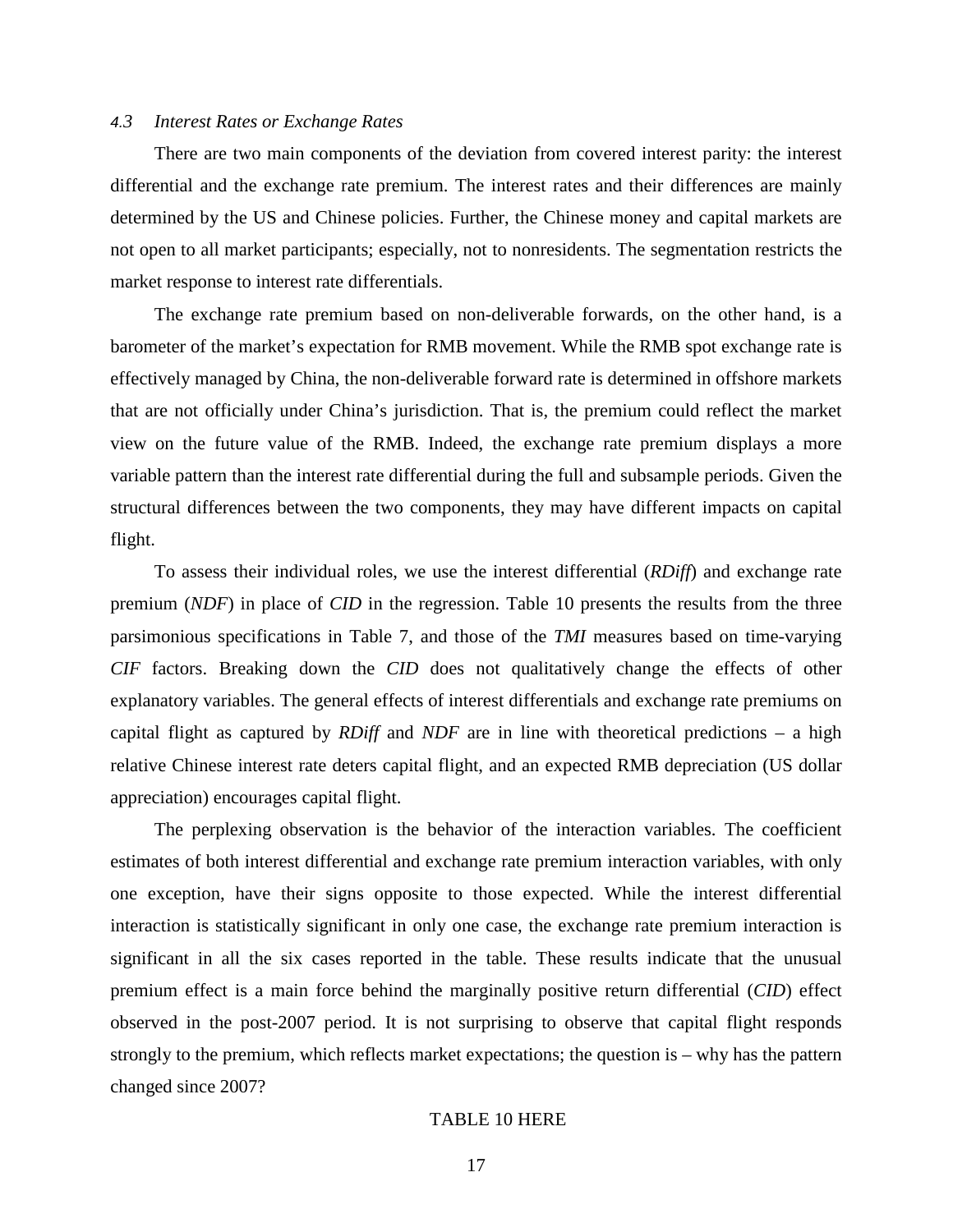#### *4.3. Others*

We did a few more robust checks. For instance, we explored if the *CID* exhibits threshold effects since capital movement may be triggered only by large *CID*s. We a) re-estimated the regressions using stratified *CID* data, and b) estimated models with endogenously determined thresholds. Neither of these efforts revealed any significant threshold effect.<sup>[20](#page-20-0)</sup>

There are popular news stories on the implications of China's money for the real estate boom in Hong Kong, growing casino revenue in Macao, and hot money into China to fund the expanding shadow-banking sector. Unfortunately, relevant data exemplified by these news stories are hard to find. In one attempt, we included the Hong Kong housing price index in the regression specifications presented in Table 7: The housing price index turned out to be insignificant.

The errors and omissions (*EO*) of the balance-of-payments account is another measure of capital flight. The *EO* measure has a sample correlation coefficient of 0.58 with the *WBR* measure, and of −0.10 with the *TMI* measure. The regression results derived from the *EO* measure are quite similar to those based on the *WBR* measure. These results, and those described earlier in this subsection, are omitted brevity but are available upon request.

#### **5. Concluding Remarks**

China's recent strong presence on the global stage is not a new phenomenon. In the eighteenth and early nineteenth centuries, China produced one-quarter or more of total world output. It was a major trading nation connected to the world via the Silk Road and marine routes and ran substantial trade surpluses.<sup>[21](#page-20-1)</sup> In the last few decades China has been resurrecting the global economic predominance it had a few centuries ago.

As the largest trading nation, China's influence in the arena of international trade is easily felt. Its role in the global financial market/architecture, however, is quite minor relative to the size of its economy and trade sector.<sup>[22](#page-20-2)</sup> With its underdeveloped financial markets and capital control policy, China has a limited degree of integration with the global financial market. After the eruption of the global financial crisis, however, China is seen to be more assertive in

<span id="page-20-1"></span><span id="page-20-0"></span><sup>&</sup>lt;sup>20</sup> For an analysis of threshold effects in China's covered interest differential see also Chen (2013).<br><sup>21</sup> See, for example, Maddison (2007), Sakakibara and Yamakawa (2003a, 2003b), and the references cited there. It i

<span id="page-20-2"></span><sup>&</sup>lt;sup>22</sup> China surpassed the United States and became the largest trading nation in 2012. Making references to the PPPbased measure, IMF asserted that China was the largest world economy in 2014.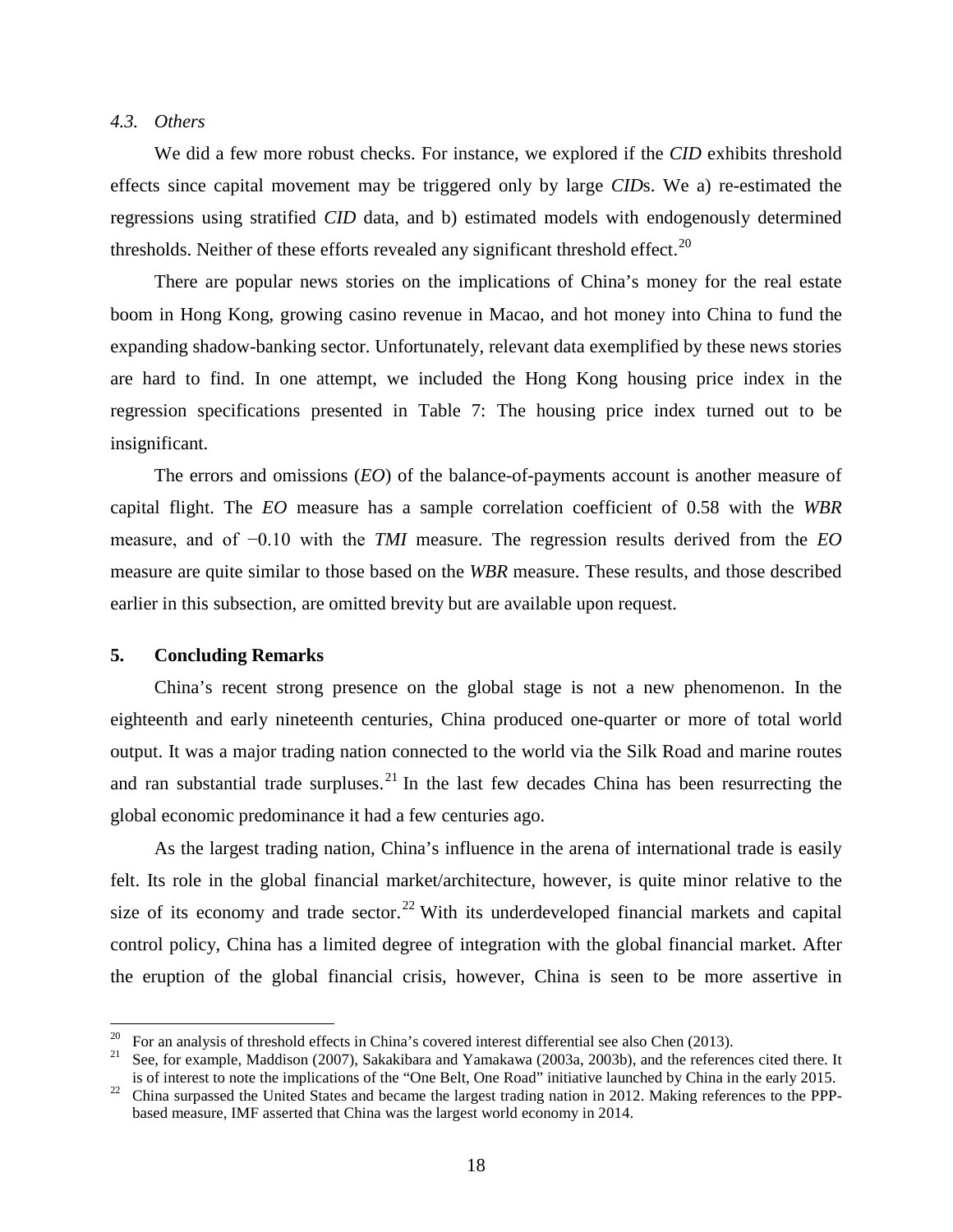advocating its roles in the global economy. When China is assuming a high-profile approach, the world has to prepare itself to embrace the challenges and opportunities associated with accepting China into the global financial market.

In this exercise, we study China's illicit capital flow, which is perceived to be a nonnegligible channel through which Chinese capital interacts with the rest of the world. We document a change in the pattern of China's capital flight in the post-2007 period. Specifically, we observe that China's capital flight, especially that measured by *TMI*, behaved differently in the pre- and post-2007 periods. The covered return differential, which is a theoretical determinant of capital flight, displays a weakened effect in the post-2007 sample.

Further analyses indicated that the post-2007 behavior is influenced by quantitative easing and other factors including exchange rate variability, China's capital control policy, and trade frictions. These additional explanatory factors, however, could not completely explain the observed change in the covered return differential effect. Some changes in market perceptions and behavior remain uncaptured.

Even though we could not fully explain the new phenomenon, our exercise unravels some determinants that affect China's capital flight after, but not before, 2007. This finding should not be interpreted in isolation. In the literature, it is quite well documented that "new" theories have been proposed about crises that have occurred in the preceding few decades.<sup>[23](#page-21-0)</sup> The international reserve hoarding behavior, for example, changes across crisis periods.<sup>[24](#page-21-1)</sup> Apparently, the forces that triggered the global financial crisis also changed the global economic environment and the behavior of market participants, thus altering economic relationships.

Our study affirms that China's capital flight pattern and its determinants are affected by the crisis event. Our empirical results also show that both the canonical and additional explanatory variables have different effects on different capital flight measures. That is, there is uncertainty of understanding both China's capital flight and its underlying driving forces. Policy considerations have yet to face an extra layer of uncertainty. In addition to the relevant determining factors, the management of capital flight requires information on which type of capital flight the policy would like to target.

<span id="page-21-0"></span><sup>&</sup>lt;sup>23</sup> Consider, for instance, the "first generation" models focused on fiscal imbalances from the 1970s/1980s crises, the "second generation" models of self-fulfilling followed the crisis in the early 1990s, the "third generation" models of financial-market imperfections followed the 1997–98 crisis, and the recent crisis models on leveraging. See, for example, Aizenman et al. (2015) and Cheung and Qian (2009).

<span id="page-21-1"></span>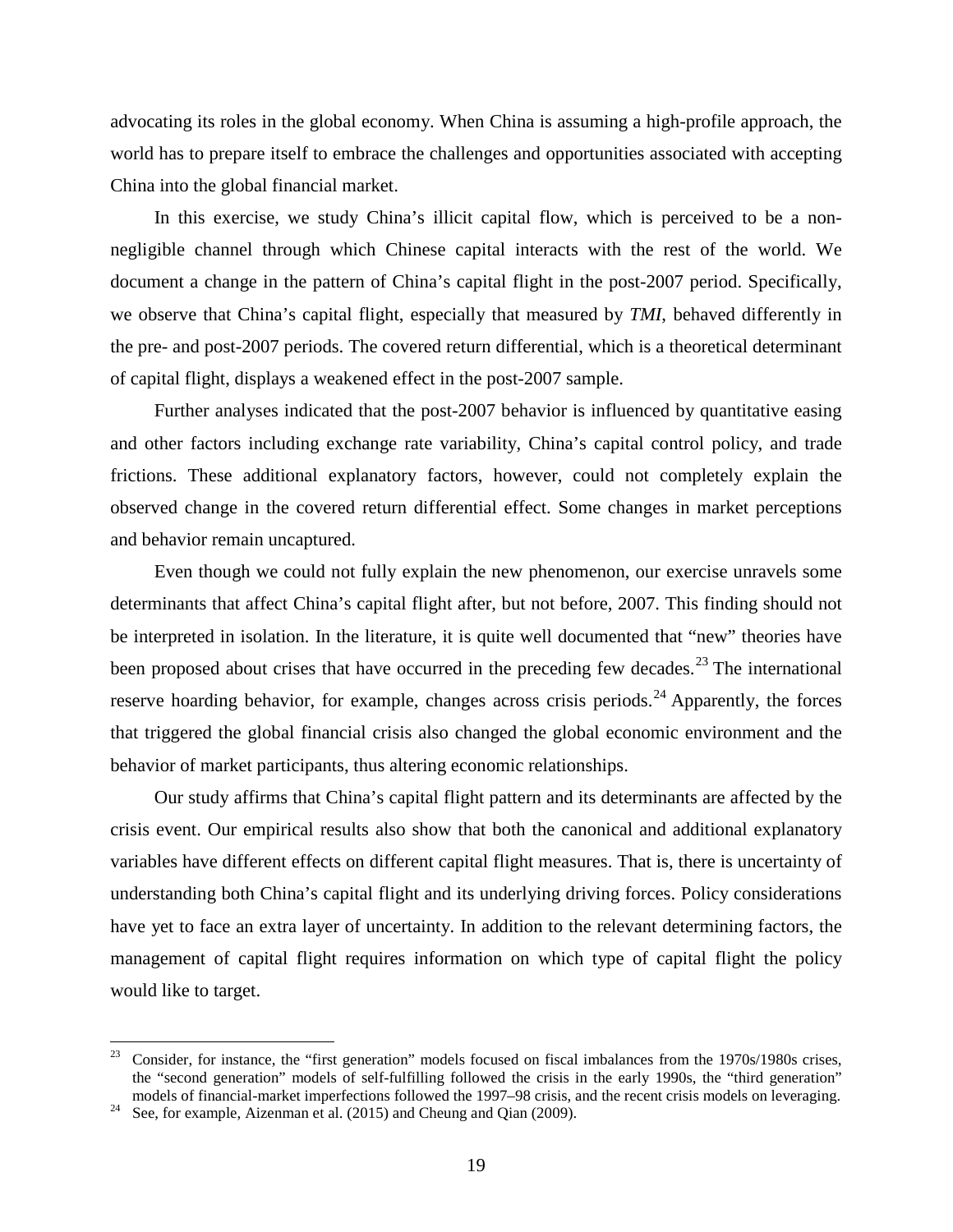In Subsection 2.1, we note that the magnitudes of China's capital flight and official capital flow could be quite comparable. Will China's continuous effort to liberalize its financial sector diminish the incentive to move money across boarders illicitly? It will take some time for China to have the free capital mobility that makes illicit capital movement irrelevant. Even for developed countries with limited controls, there is illicit capital activity. More importantly, both Zhou Xiaochuan and Pan Gongsheng (governor and deputy governor of China's central bank) consider controls on cross-border capital flows as consistent with convertibility; China's vision of convertibility is "managed convertibility," which is not the same as the notion of free convertibility. Thus, China's illicit capital flow is likely to be around for a while.

Despite its current low level of participation in the global capital market, many observers expect China to play an increasing role in the future.<sup>[25](#page-22-0)</sup> Chinn (2013) for instance highlights the role of China for tackling the problem of global imbalances, which have implications for both illicit capital flows discussed in the current study and official flows that have experienced large swings, say, in 2015. Further studies of both the official and illicit flows are warranted.

<span id="page-22-0"></span> $25$  China was ranked the most promising source of FDI (UNCTAD, 2013). Even back in the 2000s, China was expected to be among the top 5 leading FDI exporters (UNCTAD, 2005, 2004). See, for example, Cheung and Qian (2009) for China's ODI activity.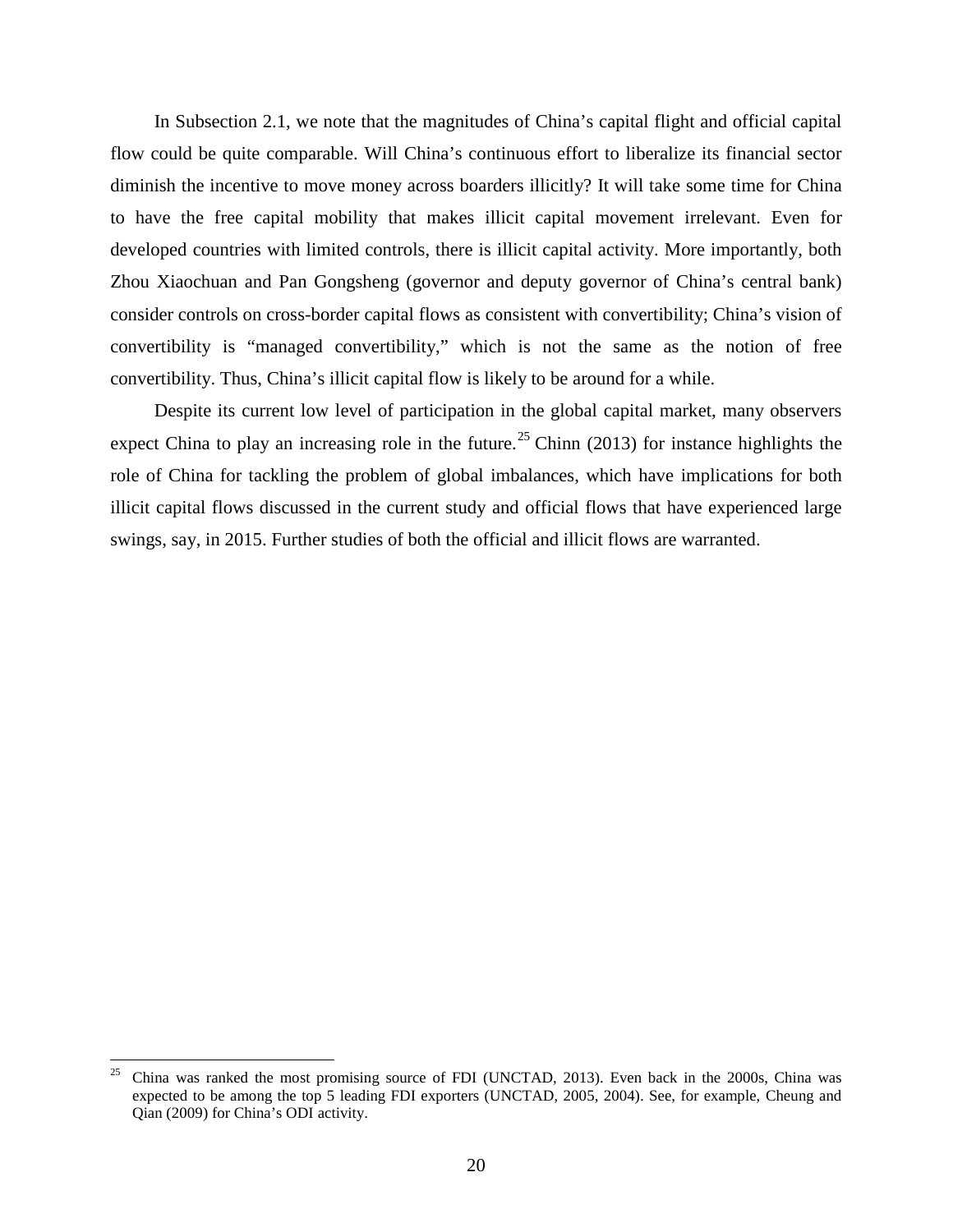**Appendix A**: **Variable Definitions and Data Sources**

| Capital Flight   | China's capital flight as percentage of nominal GDP (both in US Dollar). Capital flight<br>is measured either (i) by the World Bank residual method (WBR), (ii) by trade<br>misinvoicing $(TMI)$ , or (iii) by a combined measure $(CM)$ . See below for the<br>construction of these variables. A discussion is given in chapter 2.                                                                                                                                                                                     |
|------------------|--------------------------------------------------------------------------------------------------------------------------------------------------------------------------------------------------------------------------------------------------------------------------------------------------------------------------------------------------------------------------------------------------------------------------------------------------------------------------------------------------------------------------|
| <b>WBR</b>       | China's capital flight measured by the World Bank residual method, i.e., $WBR = \Delta ExD$<br>$+$ NFDI – CAD – $\Delta IR$ , where $\Delta ExD$ is the change in external debts, NFDI is the net<br>foreign direct investment, CAD is the current account deficit, and $\Delta IR$ is the change in<br>international reserves. The WBR measure is expressed as percentage of nominal GDP.<br>Positive values indicate outward capital flight. Data source: State Administration of<br>Foreign Exchange (SAFE) of China. |
| $\mathit{TMI}$   | China's capital flight measured by the net trade misinvoing method given by the sum                                                                                                                                                                                                                                                                                                                                                                                                                                      |
|                  | of export underinvoicing and import overinvoicing, i.e. $TMI = \sum_i^p I X W_{i,t} - X C$                                                                                                                                                                                                                                                                                                                                                                                                                               |
|                  | $_{i,t}*(1+CIF)$ + $\Sigma_i^q$ [MC <sub>it</sub> – MW <sub>it</sub> *(1+CIF)], where XW <sub>it</sub> is economy <i>i</i> 's reported value                                                                                                                                                                                                                                                                                                                                                                             |
|                  | of imports from China, $XC_{i,t}$ is China's reported value of exports to country i, $MC_{i,t}$ is<br>China's reported value of imports from country <i>i</i> , $MW_{i,t}$ is economy <i>i</i> 's reported value<br>of exports to China, $p$ is the number trading partners, and CIF is the c.i.f./f.o.b. ratio as<br>discussed in Appendix C. TMI is expressed as percentage of nominal GDP. Positive<br>values indicate outward capital flight. Data source: Directions of Trade Statistics<br>$(MF)$ .                |
| CM               | China's capital flight measured by the World Bank residual method adjusted for trade<br>misinvoicing, i.e. $CM = WBR + TMI$ . CM is expressed as percentage of nominal GDP.<br>Positive values indicate outward capital flight. Data source: State Administration of<br>Foreign Exchange (SAFE) of China, Directions of Trade Statistics (IMF).                                                                                                                                                                          |
| Capital Controls | A categorical variable to capture the timing of China's capital control policy changes.<br>It takes the value -1 in times of tightened capital controls $(2001:Q1-2002:Q1,$<br>$2007:Q1-2009:Q1$ , a value of $+1$ when Chinese authorities step-wise liberalized<br>controls and encouraged capital outflows $(2000:Q1-2000Q4, 2006:Q1-2006Q4, 2009-$<br>*), and it is zero otherwise.                                                                                                                                  |
| CID              | The covered interest differential. It is given by the nominal interest rate differential<br>(RDiff) minus the non-deliverable forward premium (NDF), i.e. $CID = RD$ + NDF =<br>$(r-r^*)/(1+r^*)$ – $(F-S)/S$ , where r is the Chinese interbank offer rate (CHIBOR), r* is<br>the US\$ LIBOR, F is the Renminbi non-deliverable forward rate (Yuan/\$) and S is the<br>spot exchange rate (Yuan/\$). $r, r^*$ and F are annualized one-month rates. Data sources:<br>Datastream, CEIC.                                  |
| $\boldsymbol{D}$ | A dummy variable, given by $I(t) = 2007$ :Q1), capturing the early crisis period.                                                                                                                                                                                                                                                                                                                                                                                                                                        |
| Exr. Regime      | Dummy variable capturing exchange rate regime changes. Variable is 0, whenever the<br>Renminbi was pegged to the US-Dollar (1991Q1-2005Q2, 2008Q4-2010Q1), and 1<br>when it was under managed float (2005Q3-2008Q3; 2010Q2-now).                                                                                                                                                                                                                                                                                         |
| Exr. Volatility  | (Logged) quarterly average of the empirical standard deviation of changes in the daily<br>Y/USD spot exchange rate. Data source: Datastream.                                                                                                                                                                                                                                                                                                                                                                             |
| Gov. Balance     | China's government balance as percentage of nominal GDP, both in US Dollar. Data<br>source: Datastream.                                                                                                                                                                                                                                                                                                                                                                                                                  |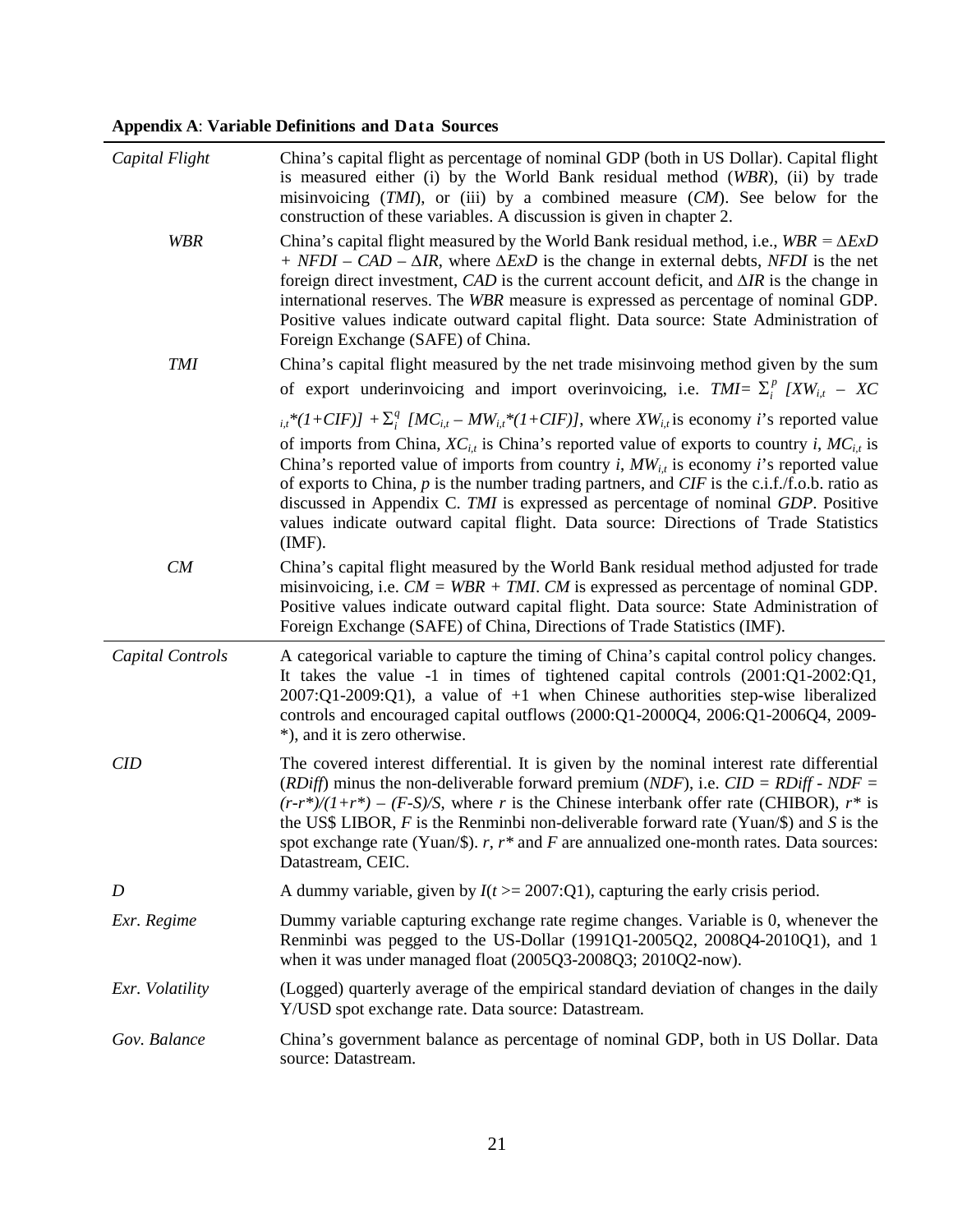| Inflation Diff.         | The difference between the Chinese and US inflation rate in percentage points. Data<br>source: International Financial Statistics (IFS).                                                                                                                                                                      |
|-------------------------|---------------------------------------------------------------------------------------------------------------------------------------------------------------------------------------------------------------------------------------------------------------------------------------------------------------|
| <b>NDF</b>              | The renminbi nondeliverable forward premium given by $(F-S)/S$ , where F and S are<br>nondeliverable forward and spot rates $(Y/\$)$ , respectively. An $NDF > 0$ indicates an<br>expected \$ appreciation. Data sources: Datastream, CEIC.                                                                   |
| Oil price               | Crude Oil-Brent Spot FOB U\$/BBL. Data source: Datastream.                                                                                                                                                                                                                                                    |
| <b>Openness</b>         | China's trade openness scaled by GDP. Openness is measured by the total value of<br>(seasonally adjusted) imports and exports. Data source: International Financial<br>Statistics (IFS).                                                                                                                      |
| <b>Outflow Controls</b> | Chen and Qian (2015) index of China's controls of capital outflows. A large score of<br>the index represents a tight level of controls. Data source: Chen and Qian (2015).                                                                                                                                    |
| <b>Political Risk</b>   | China's Political Risk Index - a higher value means a lower level of political risk. Data<br>source: ICRG.                                                                                                                                                                                                    |
| <b>RDiff</b>            | Interest rate differential given by $(r-r^*)/(1+r^*)$ , where r is the Chinese interbank offer<br>rate (CHIBOR), $r^*$ is the US\$ LIBOR (both in annualized one-month rates) Positive<br>values of <i>RDiff</i> indicate a higher nominal return on investment in China. Data sources:<br>Datastream, CEIC.  |
| <b>Real GDP Growth</b>  | Growth rate of China's real GDP. Data source: International Financial Statistics (IFS).                                                                                                                                                                                                                       |
| Rel. M1                 | China's Monetary Aggregate M1 relative to the US, both standardized by the countries<br>nominal GDP. All variables in levels and national currency. Data sources: Federal<br>Reserve Economic Data (FRED), Datastream.                                                                                        |
| Reserves                | China's international reserve assets in percent of nominal GDP, both in US Dollar.<br>Data source: International Financial Statistics (IFS).                                                                                                                                                                  |
| <b>SED</b>              | A dummy variable for the semi-yearly Strategic Economic Dialogue (SED) between<br>the US and Chinese governments, starting from December 2006 and its successor, the<br>U.S.-China Strategic and Economic Dialogue (S&ED). The variable is set to 1 in each<br>quarter when a meeting took place, 0 otherwise |
| Tariffs                 | Tariff revenue collected from imports and exports. Expressed as percentage of total<br>trade volume. Data source: Ministry of Finance, People's Republic of China.                                                                                                                                            |

*Notes:* If necessary, the time series have been seasonally adjusted. The first difference of a variable is used in the regression when the series itself is *I*(1).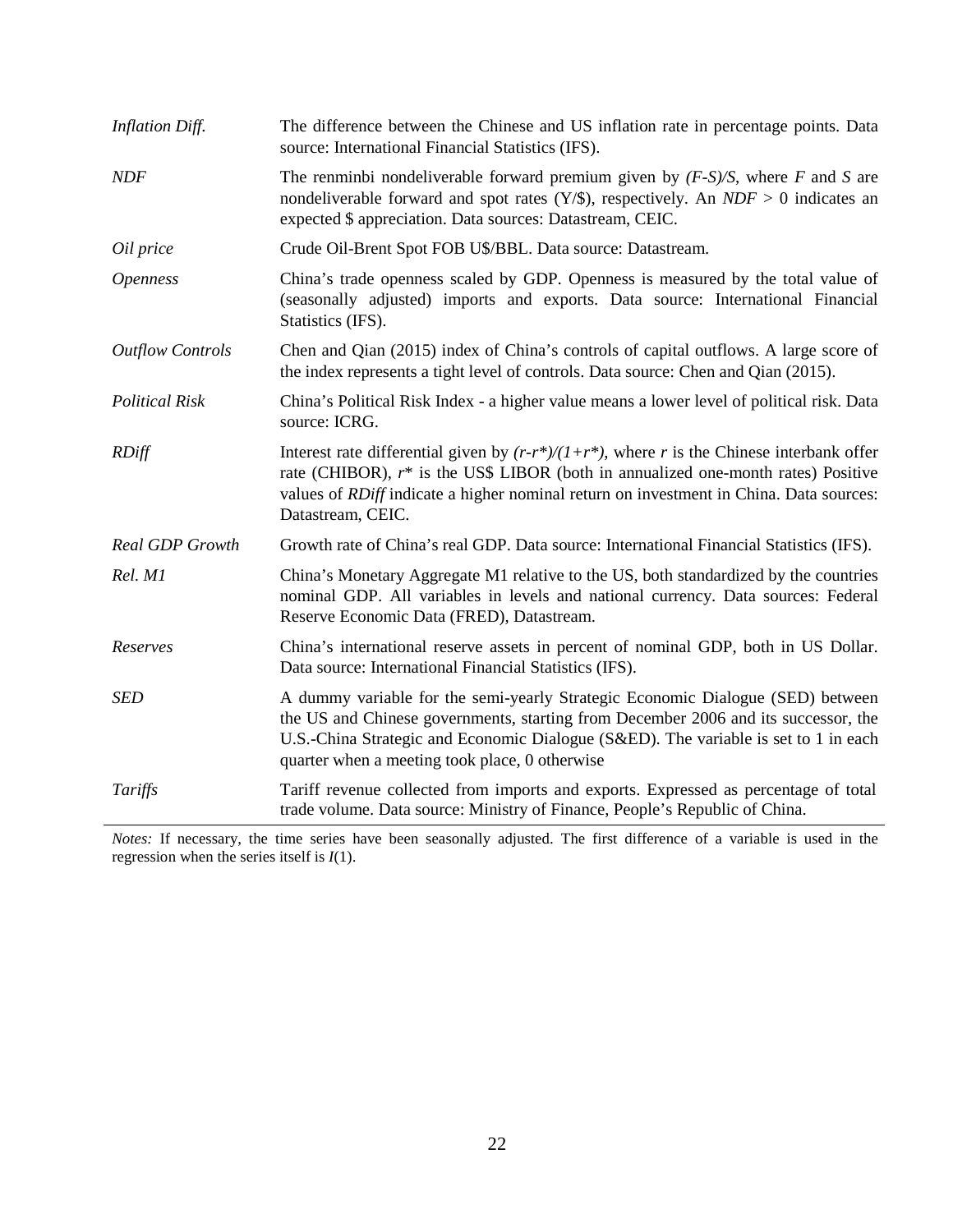## **Appendix B: Additional Tables**

## **Table B1**

| Capital Flight with Post-Crisis Dummy Variables |  |
|-------------------------------------------------|--|
|                                                 |  |

|                         |             | <b>WBR</b>  |             |             | TMI         |             |             | CM          |             |
|-------------------------|-------------|-------------|-------------|-------------|-------------|-------------|-------------|-------------|-------------|
|                         | (1)         | (2)         | (3)         | (1)         | (2)         | (3)         | (1)         | (2)         | (3)         |
| $\rm CID$               | $-0.157***$ | $-0.161***$ | $-0.185***$ | $-0.074***$ | $-0.118***$ | $-0.089***$ | $-0.232***$ | $-0.255***$ | $-0.266***$ |
|                         | (5.32)      | (4.14)      | (3.40)      | (5.10)      | (5.72)      | (4.73)      | (8.24)      | (6.59)      | (5.76)      |
| $CID*D$                 | $0.098***$  | $0.111***$  | $0.127**$   | $0.059***$  | $0.096***$  | $0.082***$  | $0.158***$  | $0.183***$  | $0.202***$  |
|                         | (2.81)      | (2.70)      | (2.47)      | (3.13)      | (4.19)      | (4.30)      | (4.33)      | (4.24)      | (4.51)      |
| $\mathbf D$             | $0.452**$   | 0.217       | 0.161       | $-1.311***$ | $-1.476***$ | $-1.165***$ | $-0.859***$ | $-1.282***$ | $-0.990***$ |
|                         | (2.49)      | (0.64)      | (0.43)      | (14.48)     | (12.12)     | (9.82)      | (4.22)      | (4.02)      | (2.84)      |
| Real GDP Growth         |             | $-0.030$    | $-0.097$    |             | $-0.014$    | 0.019       |             | $-0.041$    | $-0.078$    |
|                         |             | (0.45)      | (0.95)      |             | (0.50)      | (0.74)      |             | (0.58)      | (0.88)      |
| D(Gov. Balance)         |             | $-0.368**$  | $-0.329$    |             | 0.048       | 0.004       |             | $-0.351*$   | $-0.338*$   |
|                         |             | (2.02)      | (1.67)      |             | (0.57)      | (0.06)      |             | (1.94)      | (1.75)      |
| Inflation Diff.         |             | 0.069       | 0.074       |             | $0.080**$   | $0.052**$   |             | 0.135       | 0.120       |
|                         |             | (0.72)      | (0.73)      |             | (2.23)      | (2.39)      |             | (1.33)      | (1.26)      |
| D(Openness)             |             | $-0.037$    | 0.027       |             | 0.000       | 0.068       |             | $-0.035$    | 0.101       |
|                         |             | (0.26)      | (0.15)      |             | (0.00)      | (1.19)      |             | (0.24)      | (0.58)      |
| D(Reserves)             |             |             |             |             | $0.134***$  | 0.050       |             |             |             |
|                         |             |             |             |             | (2.93)      | (1.42)      |             |             |             |
| Exr. Regime             |             |             | 0.220       |             |             | $-0.434***$ |             |             | $-0.232$    |
|                         |             |             | (0.74)      |             |             | (5.50)      |             |             | (0.82)      |
| <b>Political Risk</b>   |             |             | 0.039       |             |             | $-0.014$    |             |             | 0.027       |
|                         |             |             | (0.73)      |             |             | (0.99)      |             |             | (0.58)      |
| <b>SED</b>              |             |             | 0.146       |             |             | 0.044       |             |             | 0.185       |
|                         |             |             | (0.54)      |             |             | (0.43)      |             |             | (0.67)      |
| <b>Capital Controls</b> |             |             | $-0.031$    |             |             | $-0.178***$ |             |             | $-0.218$    |
|                         |             |             | (0.20)      |             |             | (3.36)      |             |             | (1.59)      |
| Adj. R2                 | 0.43        | 0.44        | 0.40        | 0.83        | 0.85        | 0.92        | 0.62        | 0.63        | 0.66        |

*Note:* The results of estimating equations (6) and (7) for the *WBR* measure, *TMI* measure and combined measure of capital flight are presented. Column (1) gives results pertaining equation (6), column (2) includes economic control variables, and column (3) adds China-specific control variables. See the text and the Appendix for variable definitions. Robust *t*-statistics are in parentheses; \*, \*\*, \*\*\* indicate significance at the 10%, 5%, and 1% level, respectively. An intercept and quarterly dummies are included but not reported for brevity.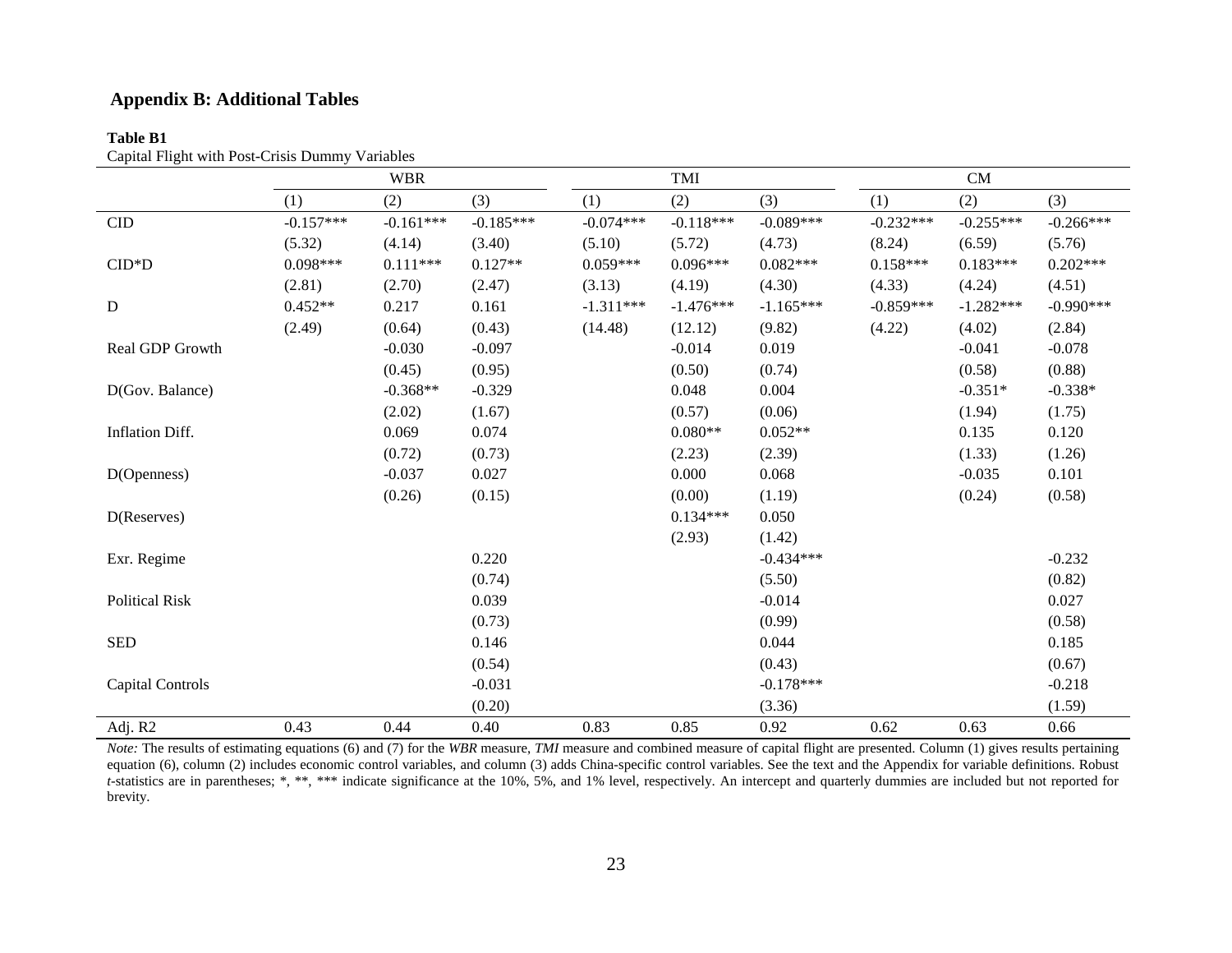|                        |                       | <b>WBR</b>            |                        | TMI                    |                        |                       | CM                    |                       |
|------------------------|-----------------------|-----------------------|------------------------|------------------------|------------------------|-----------------------|-----------------------|-----------------------|
|                        | (1)                   | (2)                   | (1)                    | (2)                    | (3)                    | (1)                   | (2)                   | (3)                   |
| CID                    | $-0.150***$<br>(4.61) | $-0.145***$<br>(4.72) | $-0.077***$<br>(5.05)  | $-0.181***$<br>(5.70)  | $-0.099***$<br>(3.99)  | $-0.228***$<br>(6.68) | $-0.223***$<br>(6.89) | $-0.196***$<br>(6.14) |
| $CID*D$                | $0.092**$<br>(2.38)   | $0.101***$<br>(2.76)  | $0.062***$<br>(3.43)   | $0.157***$<br>(5.04)   | $0.089***$<br>(3.73)   | $0.154***$<br>(3.81)  | $0.164***$<br>(4.25)  | $0.151***$<br>(4.02)  |
| ${\bf D}$              | $0.467**$<br>(2.53)   | $0.433**$<br>(2.48)   | $-1.316***$<br>(15.21) | $-1.594***$<br>(11.41) | $-1.248***$<br>(10.92) | $-0.849***$<br>(4.40) | $-0.884***$<br>(4.82) | $-0.619***$<br>(2.95) |
| D(Gov. Balance)        |                       | $-0.415***$<br>(2.75) |                        |                        |                        |                       | $-0.422***$<br>(2.67) | $-0.460***$<br>(3.00) |
| D(Reserves)            |                       |                       |                        | $0.131***$<br>(3.17)   | $0.075**$<br>(2.41)    |                       |                       |                       |
| Exr. Regime            |                       |                       |                        | $0.193***$<br>(3.56)   | $0.079*$<br>(1.85)     |                       |                       |                       |
| Adj. R2                | 0.41                  | 0.46                  | 0.83                   | 0.83                   | 0.90                   | 0.60                  | 0.63                  | 0.65                  |
| First Stage F-Stat >10 | Yes                   | Yes                   | Yes                    | Yes                    | Yes                    | Yes                   | Yes                   | Yes                   |
| H0: Underidentified    | 60.985***             | $61.027***$           | 60.985***              | 25.445***              | 24.123***              | 60.985***             | 61.027***             | 59.612***             |
| H0: Not Overidentified | 3.319                 | 4.528                 | 6.322                  | 1.935                  | 4.633                  | 2.688                 | 3.732                 | 3.299                 |
| H0: CID is exogenous   | 0.273                 | 0.721                 | 4.577**                | 1.202                  | 2.556                  | 0.212                 | 0.024                 | 0.131                 |

| Table B2                                                                                      |  |
|-----------------------------------------------------------------------------------------------|--|
| Capital Flight – Two-Stage Least Squares Estimation with Lewbel (2012) Instrumental Variables |  |

*Notes:* The results are based on the two-stage-least squares instrumental variables regression with robust standards errors. As instrument, we choose the lagged value of the *CID* as well as internal instruments proposed by Lewbel (2012). In the presence of heteroscedasticity in the first stage regression, this IV technique yields consistent estimates (even when valid external instruments are unavailable or weak) by imposing higher moment restrictions. As identifying instruments  $(Z - Z)\hat{\epsilon}_1$  is used, where Z is the vector of the exogenous variables,  $\overline{Z}$  the vector of means of the Z variables, and  $\hat{\varepsilon}_1$  the residual of the first stage regression explaining the covered interest rate differential variable by the Z variables. A Breusch-Pagan test rejects homoscedasticity in the first stage regressions at the 1% level; indicating that the approach is appropriate. We do not find evidence for weak identification and overidentification at the 10% level of significance. Also, we reject possible underidentification at the 1% level. The F-statistics in all first stage regressions are far above  $10 - a$ common rule-of-thumb requirement to exclude weak identification. Thus, our instruments seem to be statistically valid. Finally, as indicated by a Hausman-type test, we find little evidence for an efficiency gain when the *CID* is treated as being endogenous and, thus, do not reject the null hypothesis of CID is exogenous (except for column (1) of the *TMI* regression). See the text and the Appendix for variable definitions. Robust *t*-statistics are in parentheses; \*, \*\*\* \*\*\* indicate significance at the 10%, 5%, and 1% level, respectively. An intercept and quarterly dummies are included but not reported for brevity.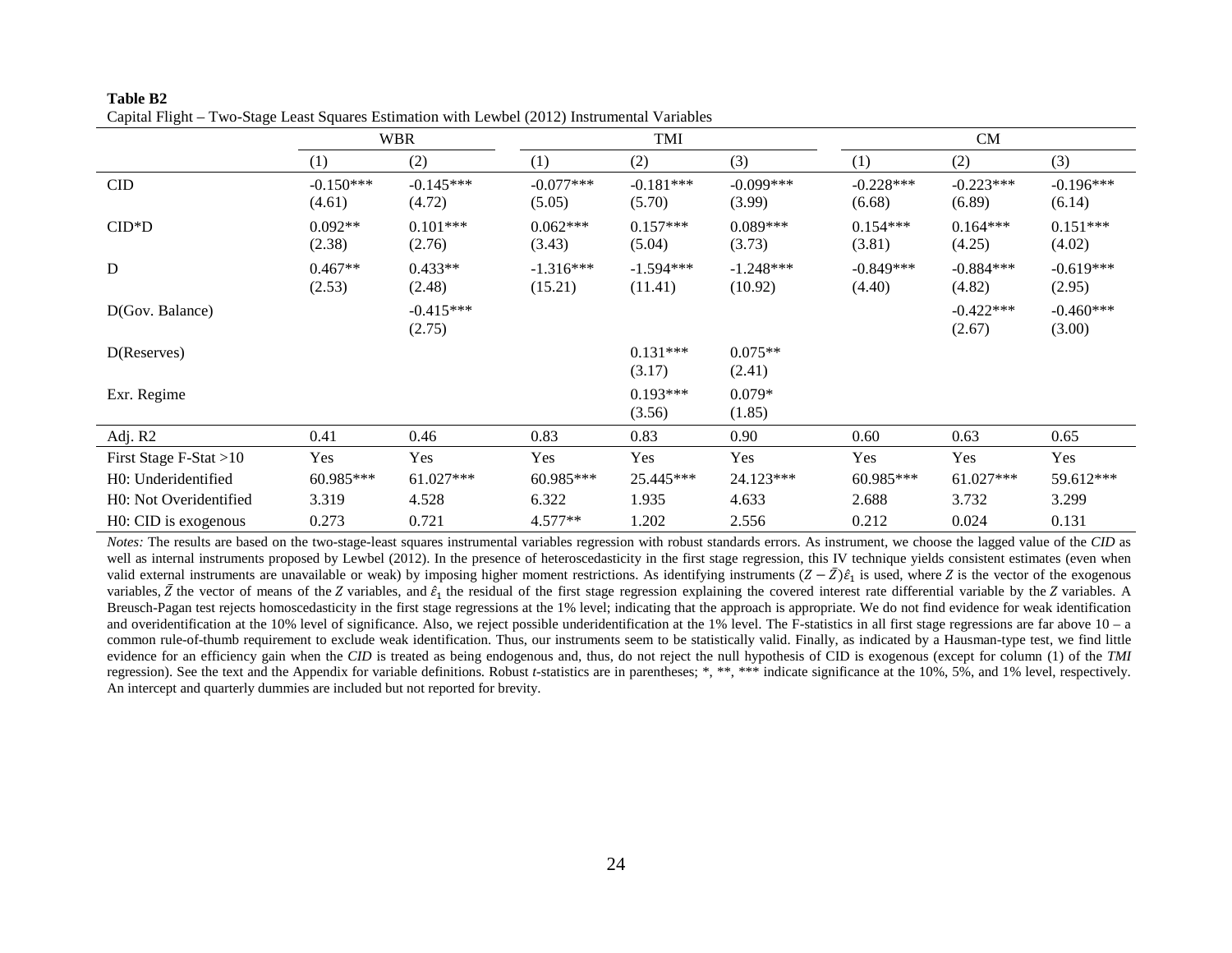| <i>Received verbrond of Companies measures of Cuprum Firement</i> |                       |                       |                       |                       |                       |                       |  |
|-------------------------------------------------------------------|-----------------------|-----------------------|-----------------------|-----------------------|-----------------------|-----------------------|--|
|                                                                   | $(10\%)$              | $(CEPII10\%)$         | (CEPII)               | (Oil)                 | $(8\%)$               | (12%)                 |  |
| <b>CID</b>                                                        | $-0.204***$<br>(6.88) | $-0.262***$<br>(8.68) | $-0.247***$<br>(8.27) | $-0.278***$<br>(8.24) | $-0.257***$<br>(9.06) | $-0.275***$<br>(9.65) |  |
| $CID*D$                                                           | $0.155***$<br>(4.12)  | $0.211***$<br>(4.98)  | $0.195***$<br>(4.48)  | $0.231***$<br>(5.02)  | $0.203***$<br>(4.77)  | $0.224***$<br>(5.35)  |  |
| ${\bf D}$                                                         | $-3.898***$<br>(5.05) | $-5.732***$<br>(6.12) | $-5.935***$<br>(6.27) | $-5.799***$<br>(5.10) | $-6.014***$<br>(6.42) | $-5.968***$<br>(6.37) |  |
| D(Gov. Balance)                                                   | $-0.424***$<br>(2.74) | $-0.408**$<br>(2.35)  | $-0.406**$<br>(2.31)  | $-0.432**$<br>(2.09)  | $-0.451**$<br>(2.62)  | $-0.459***$<br>(2.68) |  |
| Exr. Regime                                                       | $-0.919***$<br>(4.09) | $-1.486***$<br>(5.40) | $-1.438***$<br>(5.31) | $-2.062***$<br>(6.74) | $-1.491***$<br>(5.43) | $-1.580***$<br>(5.66) |  |
| Outflow Controls*D                                                | $-1.935***$<br>(4.01) | $-2.407***$<br>(4.09) | $-2.472***$<br>(4.17) | $-2.036***$<br>(2.97) | $-2.543***$<br>(4.30) | $-2.545***$<br>(4.30) |  |
| Adj. R2                                                           | 0.72                  | 0.84                  | 0.84                  | 0.88                  | 0.85                  | 0.86                  |  |

#### **Table B3** Alternative versions of Combined Measures of Capital Flight

*Note:* The results of estimating the parsimonious specification in Table 7 of the combined measures of capital flight that are based on *TMI* measures are presented, with different (time-varying) transaction cost assumptions. See the text and the Appendix for variable definitions. Robust *t*-statistics are in parentheses; \*, \*\*, \*\*\* indicate significance at the 10%, 5%, and 1% level, respectively. An intercept and quarterly dummies are included but not reported for brevity.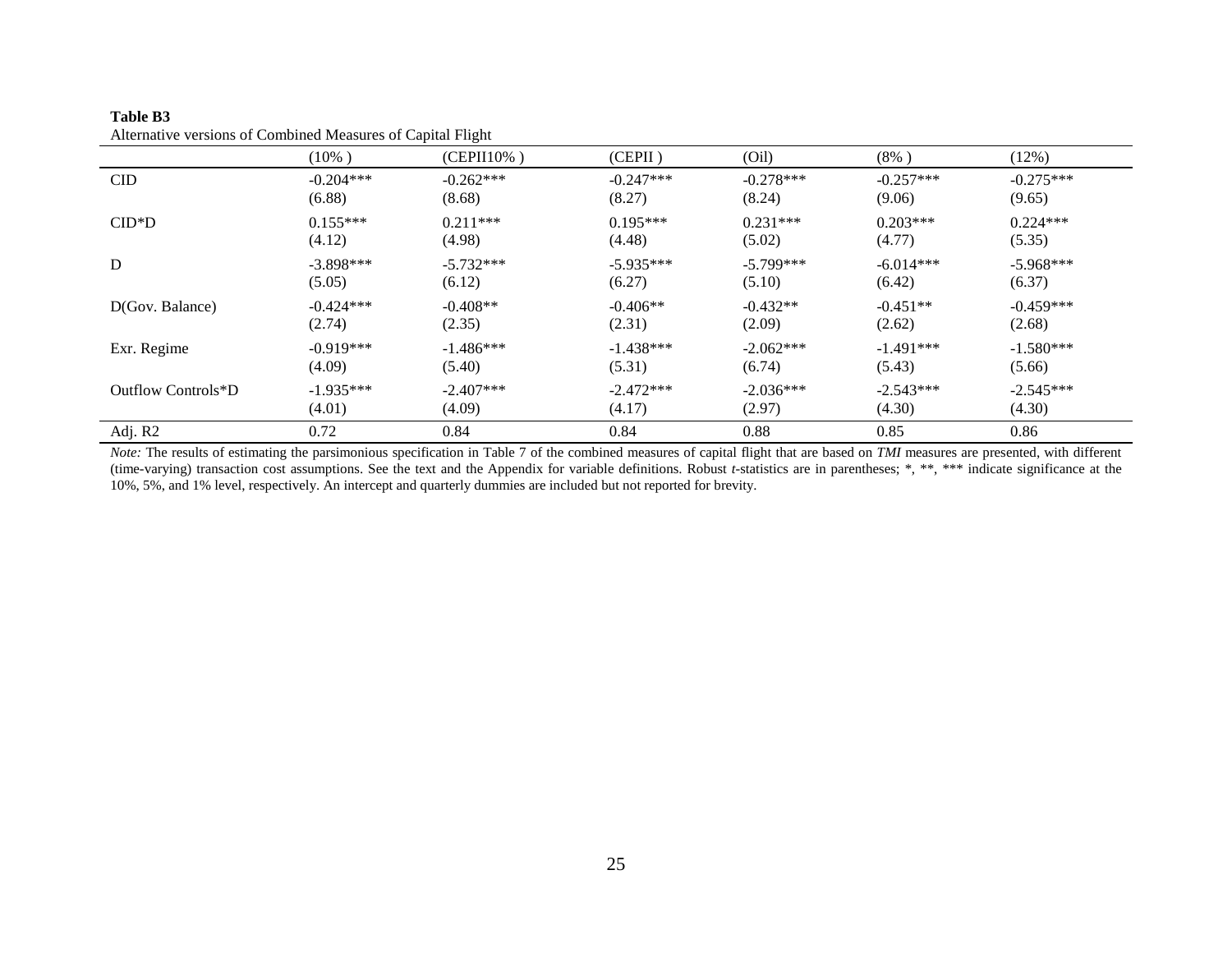#### **Appendix C**: Alternative Measures of Trade Misinvoicing

The main technical factor creating a wedge between the reported import and export values is transaction costs. Typically, exports are reported under the free-on-board format, which does not include insurance, freight costs, tariffs, etc. The reported values of imports, on the other hand, include these transaction costs.

In addition to the 10% fixed *CIF* factor commonly used in the literature,  $^{26}$  $^{26}$  $^{26}$  we consider other *CIF* forms to assess the robustness of the exercise. For example, we consider two alternative fixed *CIF* values of 8% and 12%. We also consider two time-varying *CIF* factors. The first is based on the data from the French research center CEPII. Specifically, CEPII reports *CIF* factors at the country-pair level on a product-specific basis.<sup>[27](#page-28-1)</sup> For a given year, the country-pair *CIF* is a weighted average of product-specific *CIF* with the weights given by trade-volume values of individual products,

$$
CIF_{t,i} = \sum_{g=1}^{m} \widehat{CIF}_{t,i,g} \frac{v_{t,i,g}}{\frac{1}{m} \sum_{g=1}^{m} v_{t,i,g}},
$$
\n(14)

where  $\widehat{CIF}_{t,i,q}$  is the product- and country-specific *CIF* estimate of CEPII,  $i = [1, ..., p]$  is the trading-partner country index,  $q = [1, ..., m]$  is the index of different OECD HS-96 product categories, and  $v$  is the trade volume. For comparison purposes, we consider a derivative of the country-pair *CIF* by scaling it to have its mean equal to 10%:

$$
CIF_{t,i}^{10} = \frac{CIF_{t,i} \times 0.1}{\frac{1}{n} \sum_{t=1, i=1}^{n,p} CIF_{t,i}}.
$$
\n(15)

Note that both (14) and (15) allow *CIF* to vary over time and across countries (Hummels and Lugovskyy, 2006).

The second time-varying *CIF* factor is based on the oil price; assuming that fuel is a main time-varying component of transaction/transportation costs. The *CIF* factor that traces the oil price variability with a sample mean of 10% is given by

$$
CIF_t = \frac{o_{il_t * 0.1}}{\frac{1}{n} \sum_{t=1}^{n} o_{il_t}},\tag{16}
$$

where *Oil* is the Crude Oil Brent Spot price in US dollar and  $t = [1, ..., n]$  is a time index.

<span id="page-28-0"></span><sup>&</sup>lt;sup>26</sup> The International Monetary Fund (2015), for instance, suggests that "the 10 percent c.i.f./f.o.b. factor represents a

<span id="page-28-1"></span>simplified estimate of these costs, which vary widely across countries and transactions."<br><sup>27</sup> The CIF estimates from CEPII are, in essence, from a gravity-type equation model. CEPII does not directly rely on the observed discrepancies between the data on corresponding imports and exports for their estimation. See Gaulier and Zignago (2010) for details.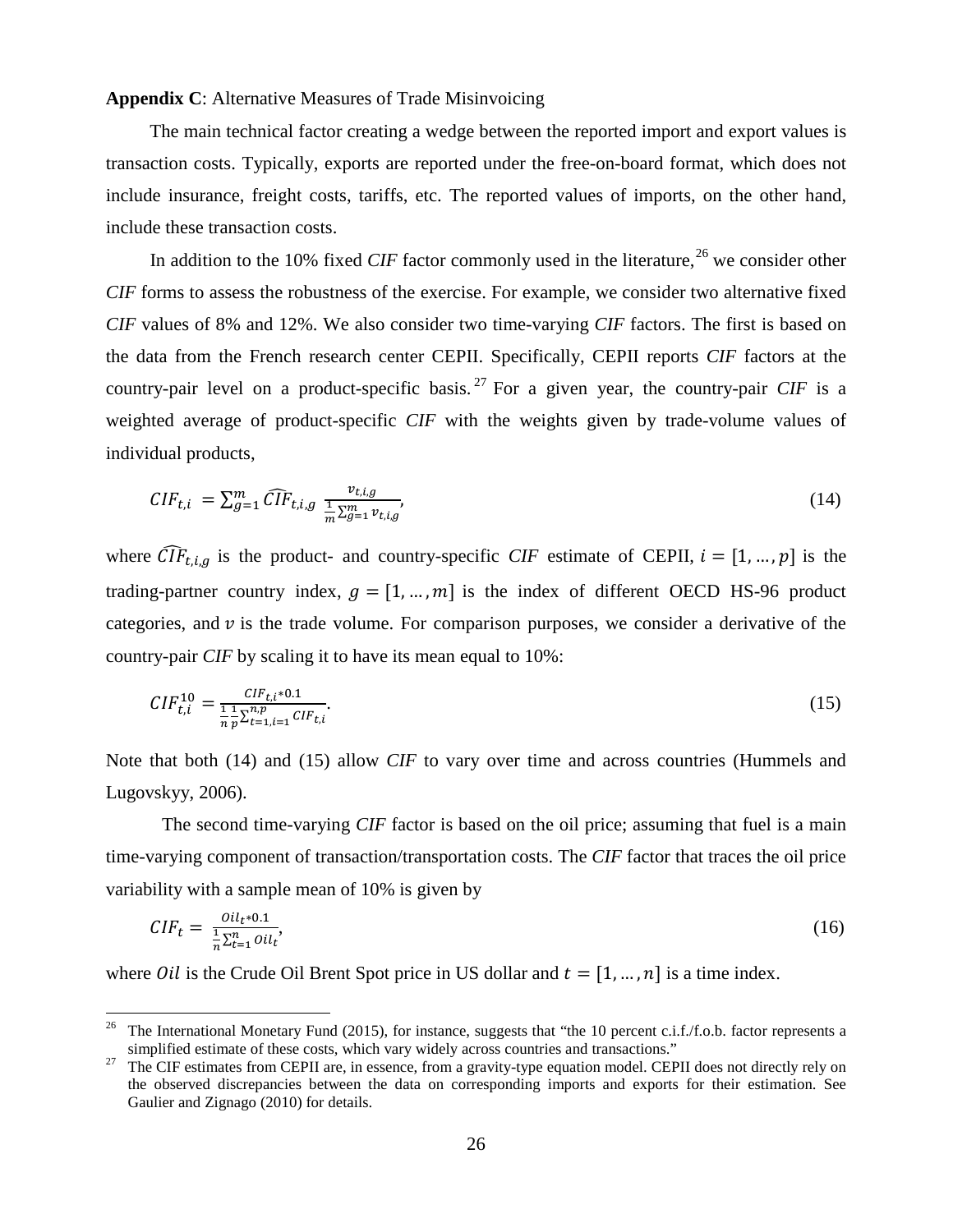#### **References**

- Aizenman, J., Cheung, Y.-W., Ito, H., 2015. International reserves before and after the global crisis: Is there no end to hoarding? J. Int. Money Financ. 52, 102–126. doi:10.1016/j.jimonfin.2014.11.015
- Bayoumi, T., Ohnsorge, F., 2013. Do Inflows or Outflows Dominate? Global Implications of Capital Account Liberalization in China, IMF Working Papers, No. 13/189. doi:10.5089/9781475532159.001
- Beja, E.L., 2008. Estimating Trade Mis-invoicing from China: 2000–2005. China World Econ. 16, 82–92. doi:10.1111/j.1749-124X.2008.00108.x
- Bhagwati, J.N., 1981. Alternative theories of illegal trade : Economic consequences and statistical detection. Weltwirtsch. Arch. 117(3), 409–427. doi:10.1007/BF02706100
- Bhagwati, J.N., 1964. On the underinvoicing of imports. Bull. Oxford Univ. Inst. Econ. Stat. 27(4), 389–397. doi:10.1111/j.1468-0084.1964.mp27004007.x
- Boyce, J.K., 1992. The revolving door? External debt and capital flight: A Philippine case study. World Dev. 20(3), 335–349. doi:10.1016/0305-750X(92)90028-T
- Boyce, J.K., Ndikumana, L., 2001. Is Africa a Net Creditor? New Estimates of Capital Flight from Severely Indebted Sub-Saharan African Countries, 1970-96. J. Dev. Stud. 38(2), 27–56. doi:10.1080/00220380412331322261
- Cardoso, E. a., Dornbusch, R., 1989. Foreign private capital flows, in: Handbook of Development Economics. pp. 1387–1439. doi:10.1016/S1573-4471(89)02013-9
- Cerra, V., Rishi, M., Saxena, S.C., 2008. Robbing the Riches: Capital Flight, Institutions and Debt. J. Dev. Stud. 44(8), 1190–1213. doi:10.1080/00220380802242453
- Chen, J., 2013. Crisis, Capital Controls, and Covered Interest Parity: Evidence from China in Transformation, in: Cheung, Y.-W., De Haan, J. (Eds.), The Evolving Role of China in the Global Economy. MIT Press, Chapter 11, 339-371.
- Chen, J., Qian, X., 2015. Measuring the On-Going Changes in China's Capital Flow Management: A De Jure and a Hybrid Index Data Set, HKIMR Working Paper No.11/2015. doi:10.2139/ssrn.2605303
- Cheung, Y.-W., Herrala, R., 2014. China's Capital Controls: Through the Prism of Covered Interest Differentials. Pacific Econ. Rev. 19(1), 112–134. doi:10.1111/1468-0106.12054
- Cheung, Y.-W., Qian, X., 2010. Capital flight: China's experience. Rev. Dev. Econ. 14(2), 227– 247. doi:10.1111/j.1467-9361.2010.00549.x
- Cheung, Y.-W., Qian, X., 2009. Empirics of China's Outward Direct Investment. Pacific Econ. Rev. 14(3), 312-341*.* doi: 10.1111/j.1468-0106.2009.00451.x
- Cheung, Y.-W., Qian, X., 2009. Hoarding of International Reserves: Mrs Machlup's Wardrobe and the Joneses. Rev. Int. Econ. 17(4), 824–843. doi:10.1111/j.1467-9396.2009.00850.x
- Chinn, M.D., 2013. United States, China, and the Rebalancing Debate: Misalignment, Elasticities, and the Saving-Investment Balance, in: Cheung, Y.-W., De Haan, J. (Eds.), The Evolving Role of China in the Global Economy. MIT Press, Chapter 11, 17-51.
- Claessens, S., Naude, D., 1993. Recent Estimates of Capital Flight, Policy Research Working Paper Series, No. 1186, World Bank.
- Collier, P., Hoeffler, A., Pattillo, C., 2001. Flight Capital as a Portfolio Choice. World Bank Econ. Rev. 15(1), 55–80. doi:10.1093/wber/15.1.55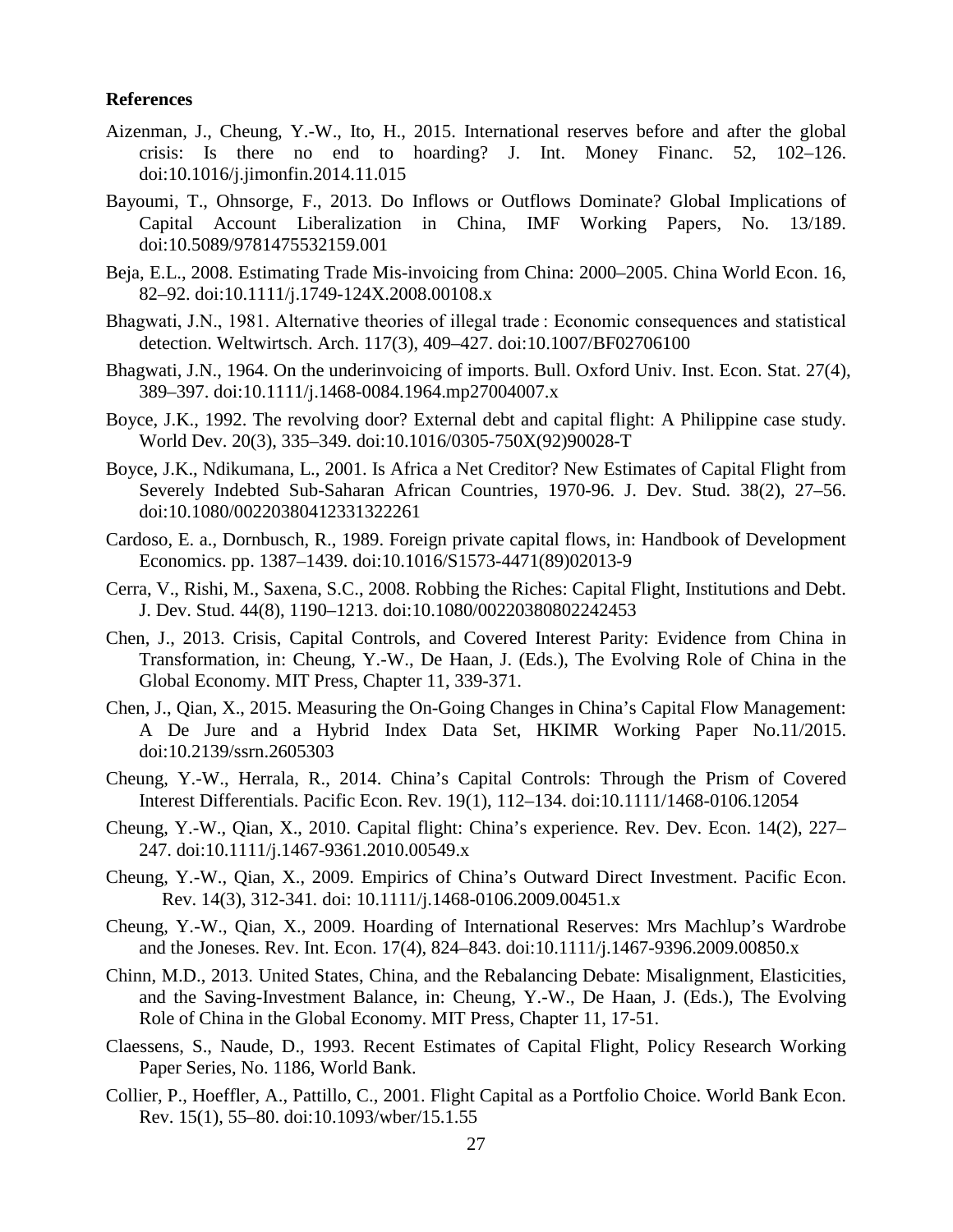- Cuddington, J.T., 1987. Capital flight. Eur. Econ. Rev. 31(1-2), 382–388. doi:10.1016/0014- 2921(87)90055-9
- Cuddington, J.T., 1986. Capital flight: Estimates, issues, and explanations, Princeton Studies in International Finance, No. 58.
- Diwan, I., 1989. Foreign debt, crowding out and capital flight. J. Int. Money Financ. 8(1), 121–136. doi:10.1016/0261-5606(89)90018-1
- Dooley, M.P., 1988. Capital flight: a response to differences in financial risks. Staff Pap. Monet. Fund 422–436.
- Dornbusch, R., 1984. External debt, budget deficits and disequilibrium exchange rates, NBER Working Papers, No. 1336.
- Dornbusch, R., Kuenzler, L.T., 1993. Exchange rate policy: options and issues, in: Policy Making in the Open Economy. Oxford University Press, World Bank.
- Fedderke, J.., Liu, W., 2002. Modelling the determinants of capital flows and capital flight: with an application to South African data from 1960 to 1995. Econ. Model. 19(3), 419–444. doi:10.1016/S0264-9993(01)00071-2
- Fernald, J.G., Babson, O., 1999. Why has China survived the Asian crisis so well? What risks remain?, International Finance Discussion Papers 633, Board of Governors of the Federal Reserve System (U.S.).
- Gaulier, G., Zignago, S., 2010. Baci: international trade database at the product-level (the 1994- 2007 version), CEPII Working Paper 2010-23. CEPII Working Paper 2010-23.
- Gunter, F.R., 2004. Capital flight from China: 1984–2001. China Econ. Rev. 15(1), 63–85. doi:10.1016/S1043-951X(03)00026-9
- Gunter, F.R., 1996. Capital flight from the People's Republic of China: 1984–1994. China Econ. Rev. 7(1), 77–96. doi:10.1016/S1043-951X(96)90020-6
- Hummels, D., Lugovskyy, V., 2006. Are matched partner trade statistics a usable measure of transportation costs? Rev. Int. Econ. 14(1), 69–86. doi:10.1111/j.1467-9396.2006.00561.x
- Hung, J.H., 2008. China's Approach to Capital Flows Since 1978: A Brief Overview, in: Cheung, Y.-W., Wong, K.-Y. (Eds.), China and Asia: Economic and Financial Interactions. Routledge, pp. 44–63.
- International Monetary Fund, 2015. Direction of Trade Statistics Quarterly. Washington, DC.
- International Monetary Fund, 2010. Direction of Trade Statistics Yearbook. Washington, DC.
- International Monetary Fund, 1993. A Guide to Direction of Trade Statistics. Washington, DC.
- Kant, C., 1996. Foreign direct investment and capital flight, Princeton Studies in International Finance, No. 80.
- Kar, D., Cartwright-Smith, D., 2009. Illicit financial flows from developing countries: 2002-2006, Global Financial Integrity. Washington, DC.
- Kar, D., Freitas, S., 2012. Illicit Financial Flows from China and the Role of Trade Misinvoicing, Global Financial Integrity. Washington, DC.
- Kar, D., Spanjers, J., 2014. Illicit Financial Flows from Developing Countries: 2003-2012, Global Financial Integrity. Washington, DC.
- Le, Q.V., Zak, P.J., 2006. Political risk and capital flight. J. Int. Money Financ. 25(2), 308–329. doi:10.1016/j.jimonfin.2005.11.001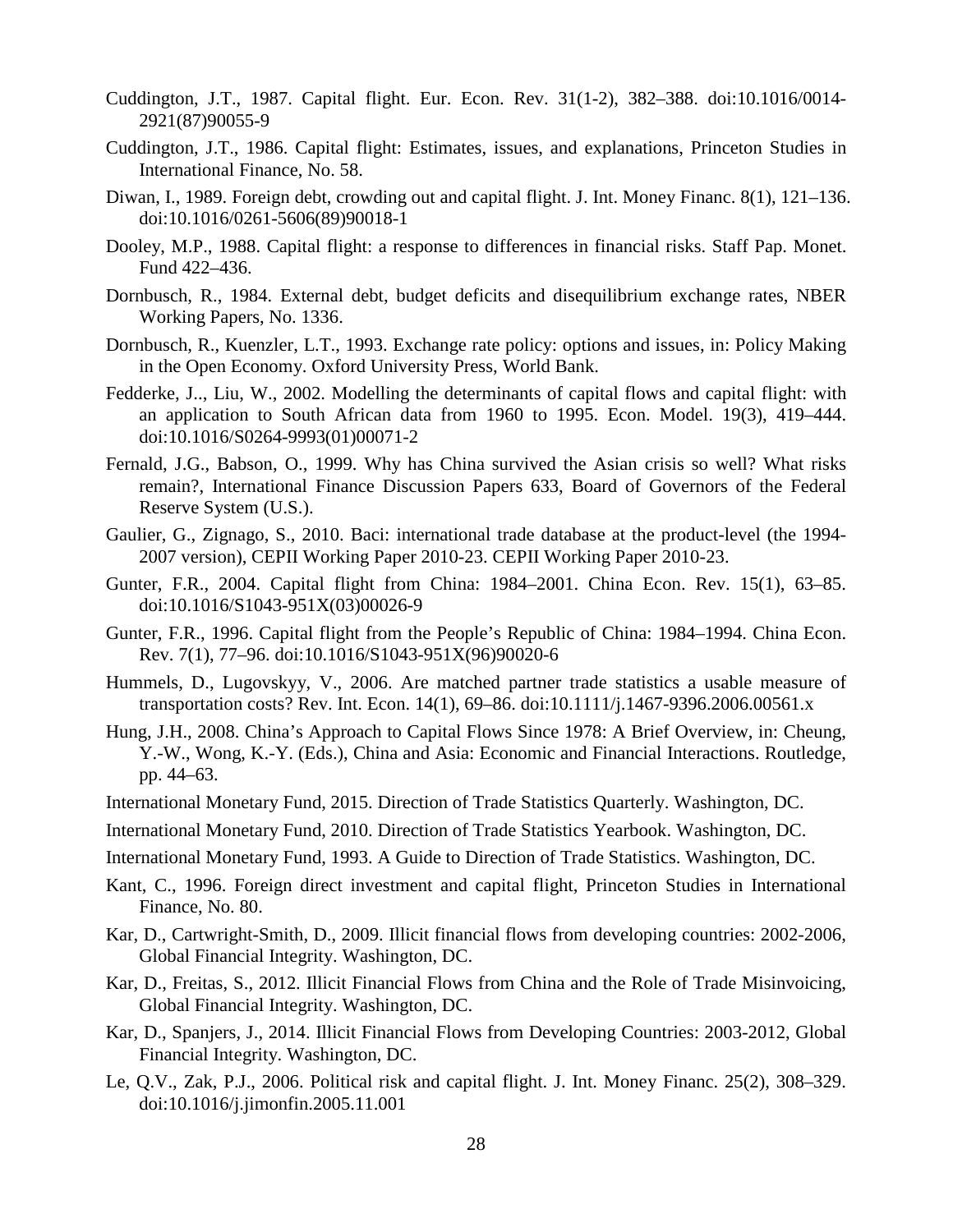- Lensink, R., Hermes, N., Murinde, V., 2000. Capital flight and political risk. J. Int. Money Financ. 19(1), 73–92. doi:10.1016/S0261-5606(99)00034-0
- Lewbel, A., 2012. Using Heteroscedasticity to Identify and Estimate Mismeasured and Endogenous Regressor Models. J. Bus. Econ. Stat. 30(1), 67–80. doi:10.1080/07350015.2012.643126
- Ma, G., McCauley, R.N., 2008. Efficacy of China's capital controls: evidence from price and flow data. Pacific Econ. Rev. 13(1), 104–123. doi:10.1111/j.1468-0106.2007.00392.x
- Maddison, A., 2007. Chinese Economic Performance in the Long Run, 2nd ed. Organization for Economic Cooperation and Development, Paris. doi:10.1787/9789264163553-en
- Mikkelsen, J.G., 1991. An econometric investigation of capital flight. Appl. Econ. 23(1), 73–85. doi:10.1080/00036849108841050
- Ndikumana, L., Boyce, J.K., 2003. Public Debts and Private Assets: Explaining Capital Flight from Sub-Saharan African Countries. World Dev. 31(1), 107–130. doi:10.1016/S0305- 750X(02)00181-X
- Pastor, M., 1990. Capital flight from Latin America. World Dev. 18(1), 1–18. doi:10.1016/0305- 750X(90)90099-J
- Prasad, E.S., Wei, S.-J., 2007. The Chinese Approach to Capital Inflows: Patterns and Possible Explanations, in: Edwards, S. (Ed.), Capital Controls and Capital Flows in Emerging Economies: Policies, Practices and Consequences. University of Chicago Press, pp. 421–480. doi:10.3386/w11306
- Rojas-Suarez, L., 1990. Risk and capital flight in developing countries, IMF Working Papers, No. 90/64.
- Sakakibara, E., Yamakawa, S., 2003a. Regional Integration in East Asia: Challenges and Opportunities-Part I: History and Institutions, World Bank Policy Research Working Paper Series No. 3078.
- Sakakibara, E., Yamakawa, S., 2003b. Regional Integration in East Asia: Challenges and Opportunities-Part II: Trade, Finance, and Integration, World Bank Policy Research Working Paper No. 3079.
- Schneider, B., 2003. Measuring capital flight: estimates and interpretations, Working Paper 194, Overseas Development Institute.
- UNCTAD, 2013. World Investment Prospects Survey, 2013-2015. United Nations, New York and Geneva.
- UNCTAD, 2005. Prospects for foreign direct investment and the strategies of transnational corporations, 2005-2008. United Nations, New York and Geneva.
- UNCTAD, 2004. Prospects for Foreign Direct Investment and the Strategies of Transnational Corporations, 2004-2007. United Nations, New York and Geneva.
- World Bank, 1985. World Bank Report. World Bank, Washington, DC.
- Yu, Y., 2009. The management of cross-border capital flows and macroeconomic stability in China, TWN Global Economic Series 14, Third World Network.
- Zhao, Y., de Haan, J., Scholtens, B., Yang, H., 2013. The Dynamics of Hot Money in China, in: BOFIT and CityU HK Conference on "Renminbi and the Global Economy."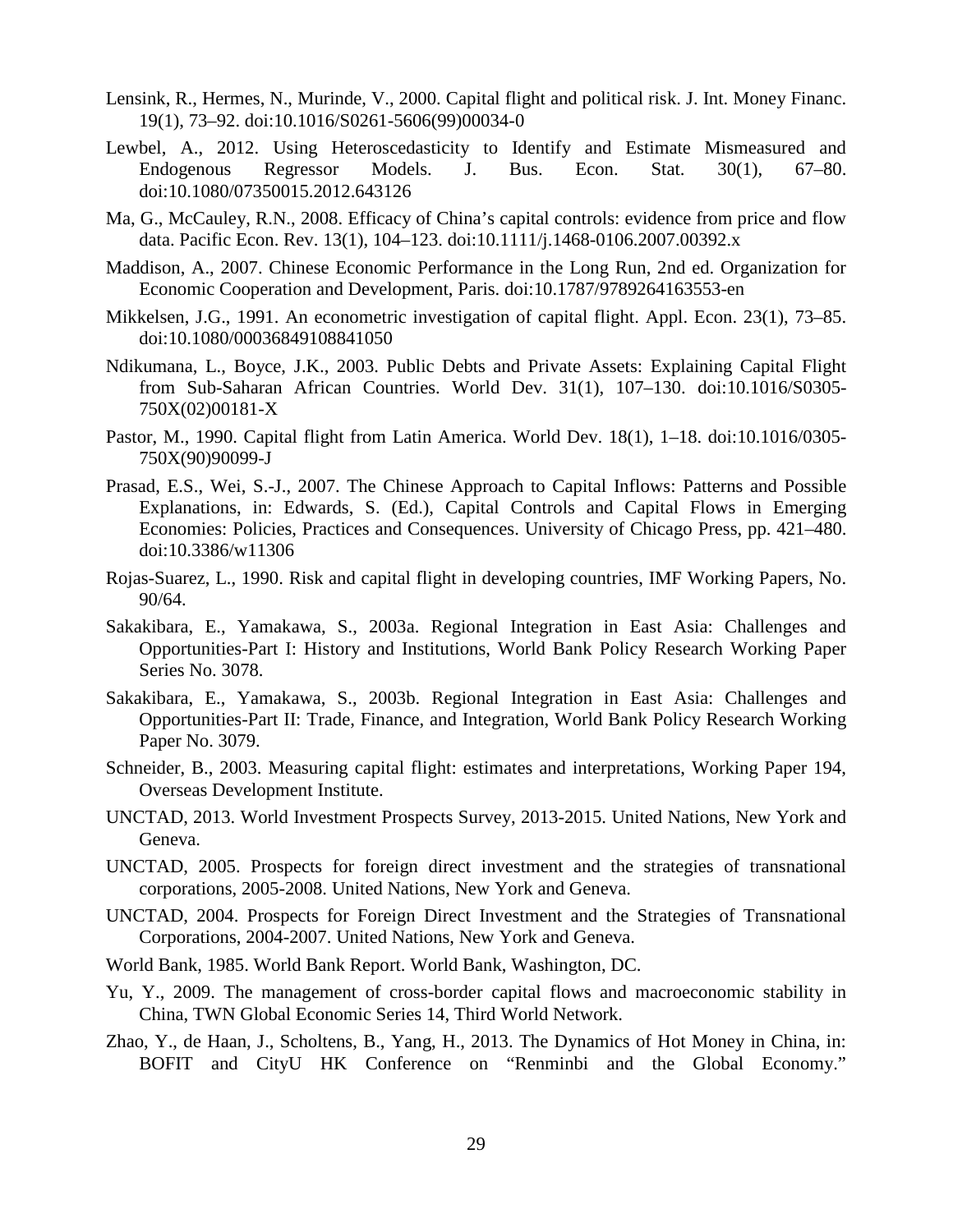|                             |                       | <b>WBR</b>            |                      |                       | TMI                   |                       |                       | CM                   |                      |
|-----------------------------|-----------------------|-----------------------|----------------------|-----------------------|-----------------------|-----------------------|-----------------------|----------------------|----------------------|
|                             | (1)                   | (2)                   | (3)                  | (1)                   | (2)                   | (3)                   | (1)                   | (2)                  | (3)                  |
| $\ensuremath{\mathrm{CID}}$ | $-0.070***$<br>(4.11) | $-0.074***$<br>(3.05) | $-0.074**$<br>(2.51) | $-0.076***$<br>(3.00) | $-0.031$<br>(1.18)    | $-0.002$<br>(0.15)    | $-0.146***$<br>(4.98) | $-0.100**$<br>(2.65) | $-0.077**$<br>(2.17) |
| Real GDP Growth             |                       | $-0.080$<br>(1.33)    | $-0.075$<br>(0.81)   |                       | 0.039<br>(0.98)       | $0.110*$<br>(1.80)    |                       | $-0.028$<br>(0.38)   | 0.036<br>(0.36)      |
| D(Gov. Balance)             |                       | $-0.245$<br>(1.25)    | $-0.238$<br>(1.16)   |                       | $-0.079$<br>(0.67)    | $-0.132$<br>(1.30)    |                       | $-0.378*$<br>(1.92)  | $-0.365$<br>(1.65)   |
| Inflation Diff.             |                       | 0.090<br>(1.47)       | 0.057<br>(0.80)      |                       | $-0.202***$<br>(3.41) | $-0.143***$<br>(3.97) |                       | $-0.126$<br>(1.44)   | $-0.085$<br>(1.18)   |
| D(Openness)                 |                       | $-0.176$<br>(1.00)    | $-0.071$<br>(0.37)   |                       | $0.185*$<br>(1.80)    | 0.157<br>(1.39)       |                       | 0.036<br>(0.17)      | 0.083<br>(0.37)      |
| D(Reserves)                 |                       |                       |                      |                       | $0.131**$<br>(2.28)   | $-0.014$<br>(0.26)    |                       |                      |                      |
| Exr. Regime                 |                       |                       | 0.210<br>(0.68)      |                       |                       | $-0.854***$<br>(3.57) |                       |                      | $-0.641**$<br>(2.23) |
| <b>Political Risk</b>       |                       |                       | $-0.026$<br>(0.60)   |                       |                       | $-0.035$<br>(1.30)    |                       |                      | $-0.063$<br>(1.28)   |
| <b>SED</b>                  |                       |                       | 0.259<br>(0.94)      |                       |                       | $-0.105$<br>(0.66)    |                       |                      | 0.156<br>(0.47)      |
| <b>Capital Controls</b>     |                       |                       | $-0.080$<br>(0.50)   |                       |                       | $-0.231**$<br>(2.51)  |                       |                      | $-0.310*$<br>(1.96)  |
| Adj. R2                     | 0.30                  | 0.37                  | 0.35                 | 0.23                  | 0.51                  | 0.74                  | 0.46                  | 0.47                 | 0.53                 |

#### **Table 1** Basic Capital Flight Specifications

*Note:* The results of estimating equations (4) and (5) for the WBR measure, *TMI* measure and combined measure of capital flight are presented. Column (1) gives results pertaining equation (4), column (2) includes economic control variables, and column (3) adds China-specific control variables. See the text and the Appendix for variable definitions. Robust *t*statistics are in parentheses; \*, \*\*, \*\*\* indicate significance at the 10%, 5%, and 1% level, respectively. An intercept and quarterly dummies are included but not reported for brevity.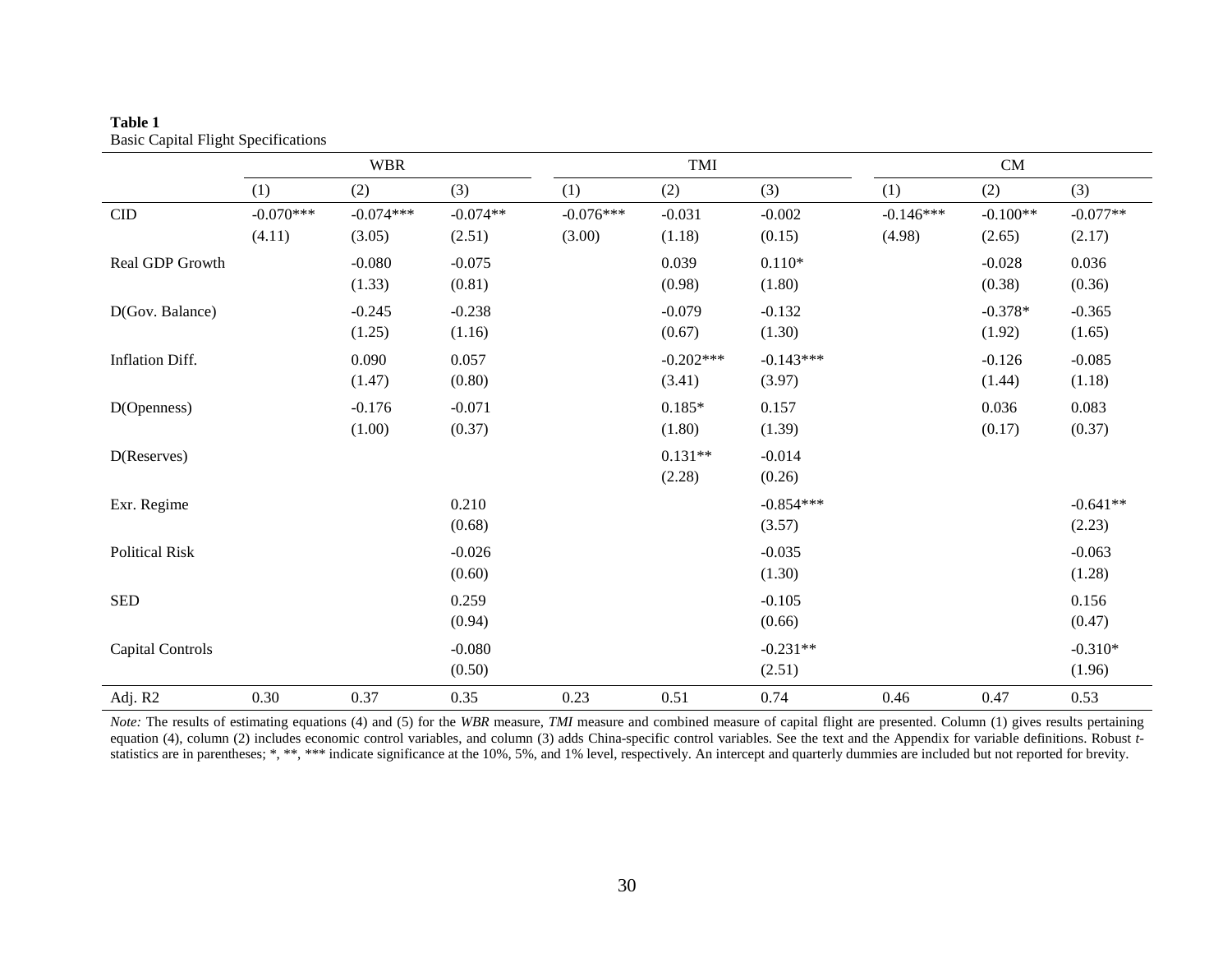|                 | <b>WBR</b>            |                       |                        | TMI                    |                        |                       | CM                    |                       |
|-----------------|-----------------------|-----------------------|------------------------|------------------------|------------------------|-----------------------|-----------------------|-----------------------|
|                 | (1)                   | (2)                   | (1)                    | (2)                    | (3)                    | (1)                   | (2)                   | (3)                   |
| CID             | $-0.157***$<br>(5.32) | $-0.149***$<br>(4.70) | $-0.074***$<br>(5.10)  | $-0.116***$<br>(5.94)  | $-0.100***$<br>(7.13)  | $-0.232***$<br>(8.24) | $-0.225***$<br>(7.50) | $-0.214***$<br>(7.23) |
| $CID*D$         | $0.098***$<br>(2.81)  | $0.105***$<br>(2.81)  | $0.059***$<br>(3.13)   | $0.097***$<br>(4.37)   | $0.090***$<br>(5.52)   | $0.158***$<br>(4.33)  | $0.166***$<br>(4.26)  | $0.167***$<br>(4.56)  |
| $\mathbf D$     | $0.452**$<br>(2.49)   | $0.433**$<br>(2.54)   | $-1.311***$<br>(14.48) | $-1.447***$<br>(13.66) | $-1.248***$<br>(11.08) | $-0.859***$<br>(4.22) | $-0.884***$<br>(4.82) | $-0.630***$<br>(2.89) |
| D(Gov. Balance) |                       | $-0.415**$<br>(2.60)  |                        |                        |                        |                       | $-0.421**$<br>(2.67)  | $-0.456***$<br>(2.73) |
| Inflation Diff. |                       |                       |                        | $0.071**$<br>(2.36)    | $0.077***$<br>(3.22)   |                       |                       |                       |
| D(Reserves)     |                       |                       |                        | $0.130***$<br>(3.26)   | $0.084**$<br>(2.29)    |                       |                       |                       |
| Exr. Regime     |                       |                       |                        |                        | $-0.447***$<br>(4.88)  |                       |                       | $-0.482**$<br>(2.04)  |
| Adj. R2         | 0.43                  | 0.46                  | 0.83                   | 0.85                   | 0.90                   | 0.62                  | 0.63                  | 0.65                  |

#### **Table 2** Capital Flight –Parsimonious Specifications of Post-Crisis CID Effects

*Note:* The results of estimating equations (6) and (7) for the *WBR* measure, *TMI* measure and combined measure of capital flight are presented. Column (1) gives results pertaining equation (6), column (2) includes economic control variables, and column (3) adds China-specific control variables. Only the parsimonious specifications are presented. See the text and the Appendix for variable definitions. Robust *t*-statistics are in parentheses; \*, \*\*, \*\*\* indicate significance at the 10%, 5%, and 1% level, respectively. An intercept and quarterly dummies are included but not reported for brevity.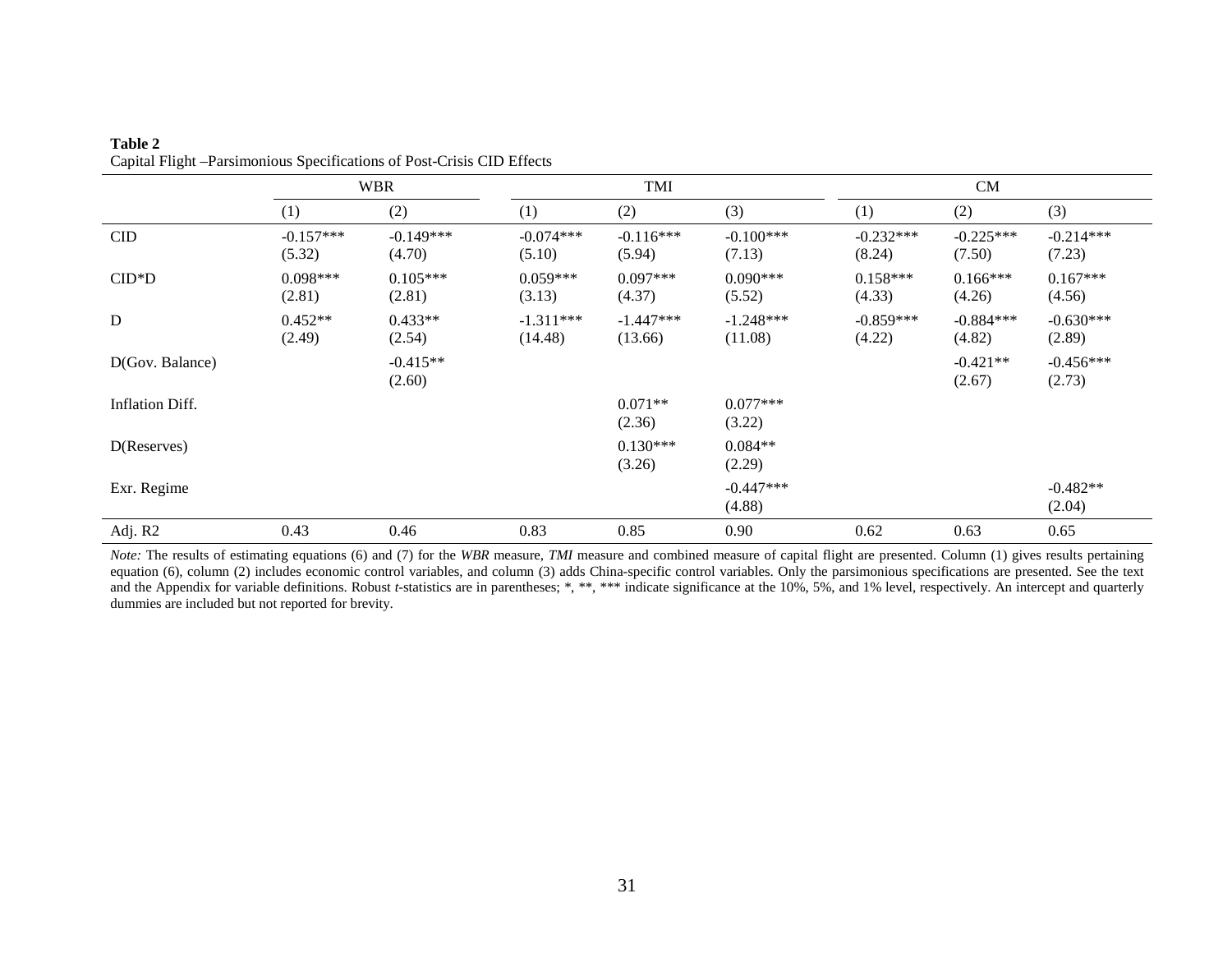|                 |                       | <b>WBR</b>            |                        | TMI                    |                       |                       | CM                    |                       |  |
|-----------------|-----------------------|-----------------------|------------------------|------------------------|-----------------------|-----------------------|-----------------------|-----------------------|--|
|                 | (1)                   | (2)                   | (1)                    | (2)                    | (3)                   | (1)                   | (2)                   | (3)                   |  |
| CID             | $-0.129***$<br>(3.84) | $-0.128***$<br>(3.59) | $-0.091***$<br>(5.77)  | $-0.122***$<br>(6.26)  | $-0.106***$<br>(7.51) | $-0.220***$<br>(7.05) | $-0.206***$<br>(5.99) | $-0.206***$<br>(5.99) |  |
| $CID*D$         | 0.069<br>(1.65)       | $0.083*$<br>(1.91)    | $0.077***$<br>(4.30)   | $0.104***$<br>(5.09)   | $0.097***$<br>(6.42)  | $0.146***$<br>(3.39)  | $0.159***$<br>(3.84)  | $0.159***$<br>(3.84)  |  |
| ${\bf D}$       | $0.417**$<br>(2.10)   | $0.389**$<br>(2.14)   | $-1.283***$<br>(16.26) | $-1.403***$<br>(14.18) | $-1.216***$<br>(9.60) | $-0.866***$<br>(4.03) | $-0.641***$<br>(2.93) | $-0.641***$<br>(2.93) |  |
| D(Gov. Balance) |                       | $-0.399**$<br>(2.62)  |                        |                        |                       |                       | $-0.451***$<br>(2.76) | $-0.451***$<br>(2.76) |  |
| Inflation Diff. |                       |                       |                        | $0.059*$<br>(1.79)     | $0.067**$<br>(2.61)   |                       |                       |                       |  |
| D(Reserves)     |                       |                       |                        | $0.113**$<br>(2.65)    | $0.070*$<br>(1.90)    |                       |                       |                       |  |
| Exr. Regime     |                       |                       |                        |                        | $-0.442***$<br>(4.36) |                       | $-0.491**$<br>(2.07)  | $-0.491**$<br>(2.07)  |  |
| Rel. M1         | $-0.258$<br>(1.52)    | $-0.234$<br>(1.39)    | $0.169***$<br>(2.86)   | 0.117<br>(1.67)        | 0.101<br>(1.60)       | $-0.089$<br>(0.50)    | $-0.086$<br>(0.49)    | $-0.086$<br>(0.49)    |  |
| Adj. R2         | 0.42                  | 0.47                  | 0.84                   | 0.86                   | 0.90                  | 0.59                  | 0.65                  | 0.65                  |  |

**Table 3** Capital Flight – Relative Monetary Policy Effects

*Note:* The results of estimating equations (8) and (9) for the *WBR* measure, *TMI* measure and combined measure of capital flight are presented. Column (1) gives results pertaining equation (8), column (2) includes economic control variables, and column (3) adds China-specific control variables. Only the parsimonious specifications are presented. See the text and the Appendix for variable definitions. Robust *t*-statistics are in parentheses; \*, \*\*, \*\*\* indicate significance at the 10%, 5%, and 1% level, respectively. An intercept and quarterly dummies are included but not reported for brevity.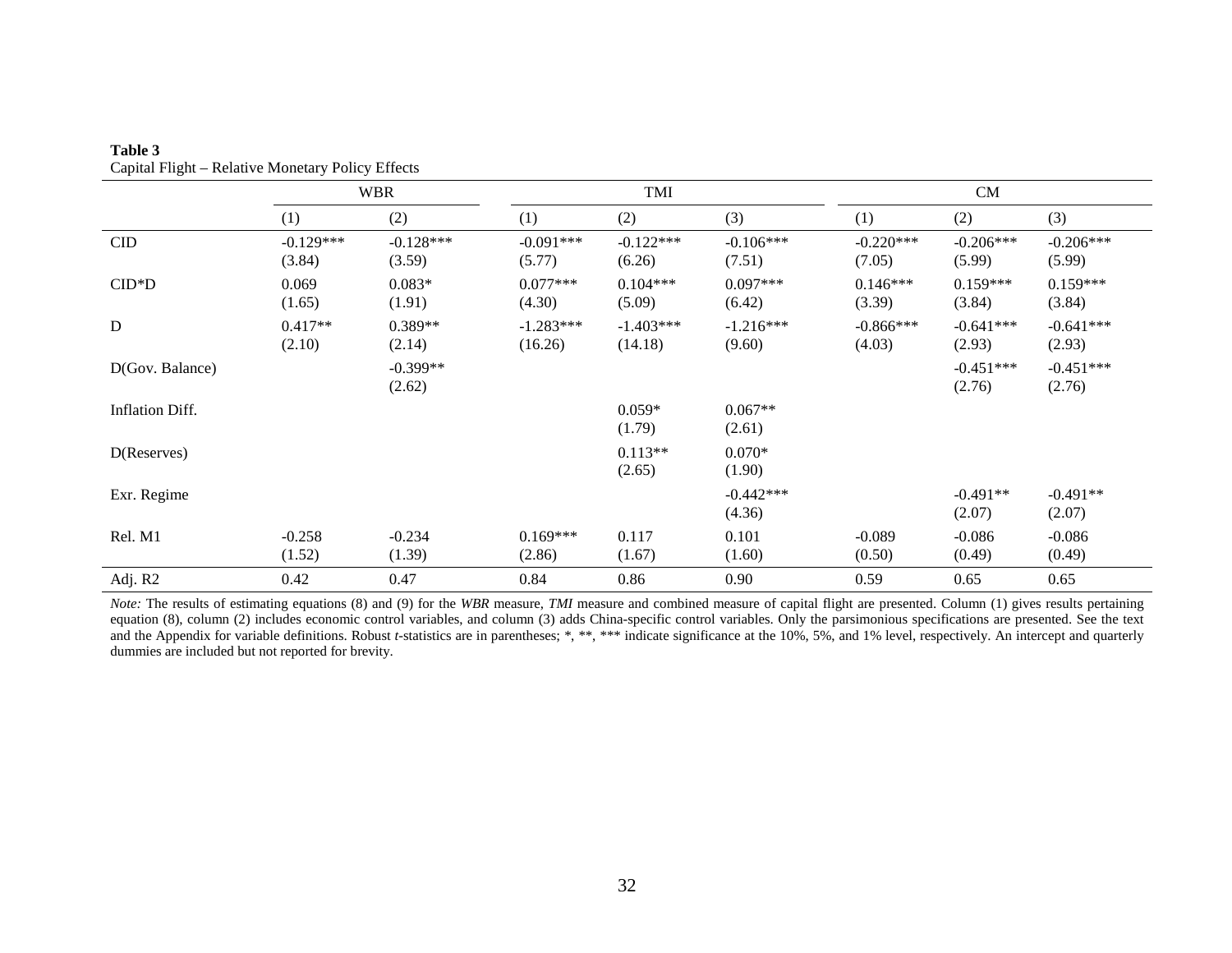|                 |                       | <b>WBR</b>            |                       | TMI                   |                       |                       | CM                    |                       |  |
|-----------------|-----------------------|-----------------------|-----------------------|-----------------------|-----------------------|-----------------------|-----------------------|-----------------------|--|
|                 | (1)                   | (2)                   | (1)                   | (2)                   | (3)                   | (1)                   | (2)                   | (3)                   |  |
| CID             | $-0.141***$<br>(3.29) | $-0.152***$<br>(3.60) | $-0.066***$<br>(4.22) | $-0.096***$<br>(5.05) | $-0.086***$<br>(5.51) | $-0.207***$<br>(5.20) | $-0.218***$<br>(5.46) | $-0.211***$<br>(5.18) |  |
| $CID*D$         | 0.080<br>(1.59)       | $0.107**$<br>(2.09)   | $0.054***$<br>(3.21)  | $0.080***$<br>(4.07)  | $0.078***$<br>(4.67)  | $0.134**$<br>(2.65)   | $0.159***$<br>(3.10)  | $0.165***$<br>(3.33)  |  |
| ${\bf D}$       | 1.323<br>(0.90)       | 2.157<br>(1.50)       | $-3.098***$<br>(5.19) | $-3.034***$<br>(5.04) | $-2.570***$<br>(5.02) | $-1.775$<br>(1.10)    | $-1.009$<br>(0.64)    | $-0.207$<br>(0.14)    |  |
| D(Gov. Balance) |                       | $-0.451***$<br>(3.08) |                       |                       |                       |                       | $-0.414***$<br>(2.81) | $-0.464***$<br>(3.01) |  |
| Inflation Diff. |                       |                       |                       | $0.057*$<br>(1.89)    | $0.065***$<br>(2.79)  |                       |                       |                       |  |
| D(Reserves)     |                       |                       |                       | $0.091**$<br>(2.34)   | 0.055<br>(1.51)       |                       |                       |                       |  |
| Exr. Regime     |                       |                       |                       |                       | $-0.413***$<br>(4.15) |                       |                       | $-0.504**$<br>(2.13)  |  |
| Rel. M1         | $-0.096$<br>(0.31)    | 0.087<br>(0.29)       | $-0.156$<br>(1.18)    | $-0.168$<br>(1.35)    | $-0.133$<br>(1.32)    | $-0.252$<br>(0.69)    | $-0.084$<br>(0.24)    | $-0.009$<br>(0.03)    |  |
| Rel. M1*D       | $-0.183$<br>(0.63)    | $-0.358$<br>(1.26)    | $0.367***$<br>(3.07)  | $0.329***$<br>(2.88)  | $0.271***$<br>(2.84)  | 0.184<br>(0.57)       | 0.023<br>(0.07)       | $-0.087$<br>(0.29)    |  |
| Adj. R2         | 0.42                  | 0.48                  | 0.86                  | 0.87                  | 0.92                  | 0.59                  | 0.62                  | 0.64                  |  |

**Table 4** Capital Flight – Post-Crisis Relative Monetary Policy Effects

*Note:* The results of estimating equations (10) and (11) for the *WBR* measure, *TMI* measure and combined measure of capital flight are presented. Column (1) gives results pertaining equation (10), column (2) includes economic control variables, and column (3) adds China-specific control variables. Only the parsimonious specifications are presented. See the text and the Appendix for variable definitions. Robust *t*-statistics are in parentheses; \*, \*\*, \*\*\* indicate significance at the 10%, 5%, and 1% level, respectively. An intercept and quarterly dummies are included but not reported for brevity.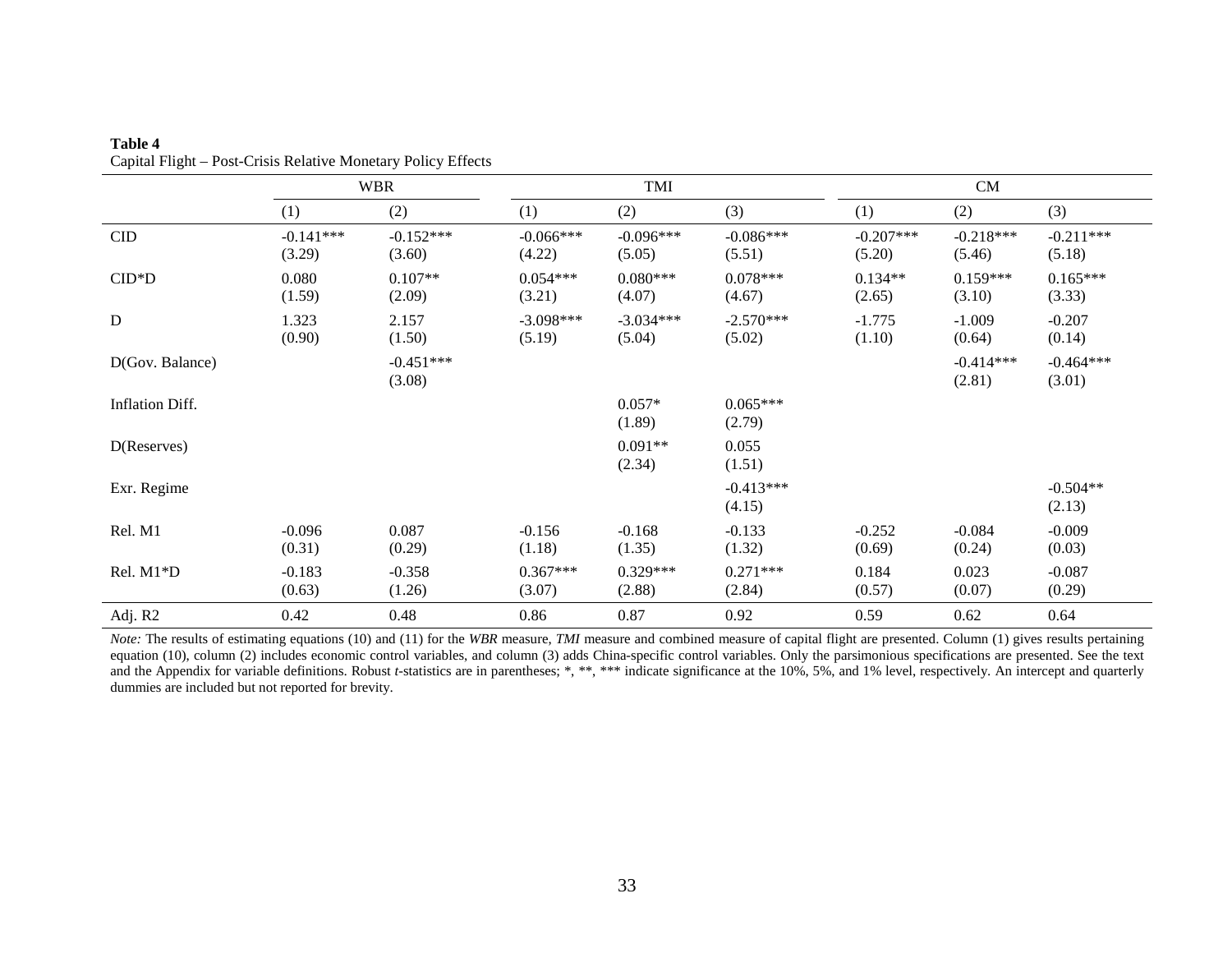|                   |                       | <b>WBR</b>            | TMI                   |                       |                       | CM                    |
|-------------------|-----------------------|-----------------------|-----------------------|-----------------------|-----------------------|-----------------------|
|                   | (3a)                  | (3b)                  | (3a)                  | (3b)                  | (3a)                  | (3b)                  |
| CID               | $-0.150***$<br>(4.77) | $-0.146***$<br>(4.77) | $-0.079***$<br>(5.05) | $-0.060***$<br>(5.14) | $-0.230***$<br>(8.29) | $-0.202***$<br>(6.98) |
| $CID*D$           | $0.106***$<br>(2.86)  | $0.100**$<br>(2.66)   | $0.079***$<br>(5.02)  | $0.068***$<br>(5.69)  | $0.171***$<br>(4.62)  | $0.167***$<br>(4.86)  |
| $\mathbf D$       | 2.666*<br>(1.76)      | 2.877*<br>(1.99)      | $1.440**$<br>(2.49)   | $1.143**$<br>(2.19)   | $3.664**$<br>(2.10)   | 4.847**<br>(2.61)     |
| D(Gov. Balance)   | $-0.365**$<br>(2.09)  | $-0.404**$<br>(2.38)  |                       |                       | $-0.348*$<br>(1.96)   | $-0.351*$<br>(1.99)   |
| Inflation Diff.   |                       |                       | 0.023<br>(1.07)       | $-0.015$<br>(0.67)    |                       |                       |
| D(Reserves)       |                       |                       | $0.072*$<br>(1.93)    | 0.030<br>(1.29)       |                       |                       |
| Exr. Regime       |                       |                       | $-0.576***$<br>(3.18) | $-0.679***$<br>(7.37) |                       | $-0.928***$<br>(3.81) |
| Rel. M1*D         |                       | $-0.267$<br>(1.62)    |                       | $0.219***$<br>(5.45)  |                       | $-0.044$<br>(0.31)    |
| Exr. Volatility   | $-0.058$<br>(0.80)    |                       | $-0.031$<br>(0.54)    |                       | $-0.249***$<br>(2.69) |                       |
| Exr. Volatility*D | 0.288<br>(1.50)       | 0.164<br>(0.83)       | $0.334***$<br>(4.52)  | $0.432***$<br>(7.12)  | $0.534**$<br>(2.48)   | $0.703***$<br>(2.80)  |
| Adj. R2           | 0.46                  | 0.49                  | 0.92                  | 0.95                  | 0.69                  | 0.70                  |

**Table 5** Capital Flight – Exchange Rate Volatility and Relative Money Supply

*Note*: The results of estimating equation (12) for the *WBR* measure, *TMI* measure and combined measure of capital flight are presented. The specification under Column (3a) is the one of Column (3) in Table 2 with the two exchange rate variability variables. Column (3b) adds the relative money supply variable and drops the insignificant exchange rate variability variable. See the text and the Appendix for variable definitions. Robust *t*-statistics are in parentheses; \*, \*\*, \*\*\* indicate significance at the 10%, 5%, and 1% level, respectively. An intercept and quarterly dummies are included but not reported for brevity.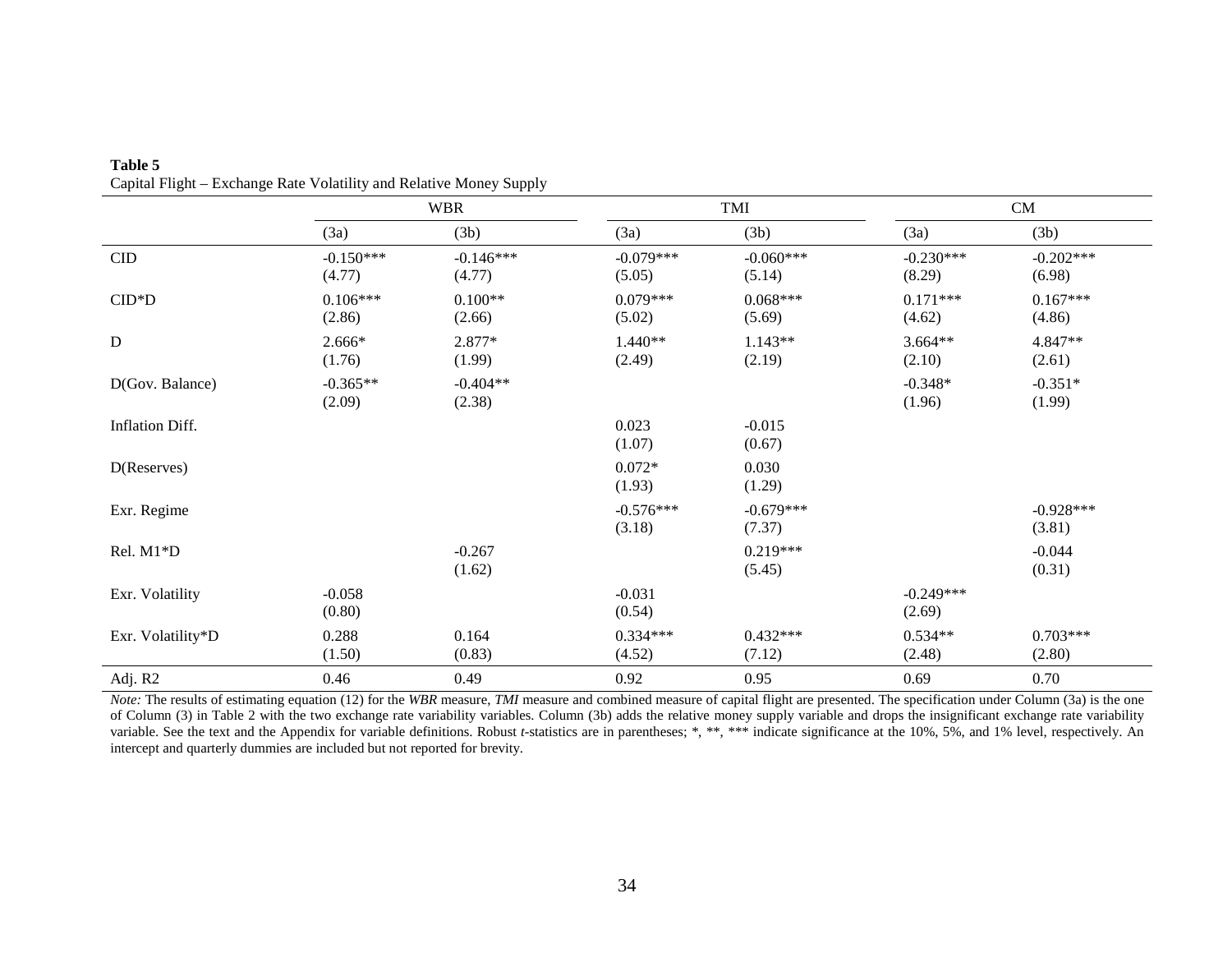|                         | <b>WBR</b>           |                       |                       | TMI                   |                       | CM                    |  |
|-------------------------|----------------------|-----------------------|-----------------------|-----------------------|-----------------------|-----------------------|--|
|                         | (3a)                 | (3b)                  | (3a)                  | (3b)                  | (3a)                  | (3b)                  |  |
| CID                     | $-0.131**$<br>(2.59) | $-0.147***$<br>(4.75) | $-0.059***$<br>(3.18) | $-0.046***$<br>(2.71) | $-0.188***$<br>(4.07) | $-0.204***$<br>(6.79) |  |
| $CID*D$                 | 0.080<br>(1.44)      | $0.095**$<br>(2.45)   | $0.048**$<br>(2.07)   | $0.038**$<br>(2.04)   | $0.137**$<br>(2.44)   | $0.155***$<br>(4.10)  |  |
| D                       | $-1.432**$<br>(2.02) | 0.064<br>(0.04)       | $-1.897***$<br>(6.24) | $-3.242***$<br>(8.68) | $-3.822***$<br>(4.88) | $-3.996***$<br>(2.84) |  |
| D(Gov. Balance)         | $-0.382**$<br>(2.37) | $-0.407**$<br>(2.53)  |                       |                       | $-0.421***$<br>(2.70) | $-0.422**$<br>(2.66)  |  |
| Inflation Diff.         |                      |                       | $0.056**$<br>(2.64)   | 0.026<br>(1.31)       |                       |                       |  |
| D(Reserves)             |                      |                       | $0.080**$<br>(2.23)   | 0.046<br>(1.39)       |                       |                       |  |
| Exr. Regime             |                      |                       | $-0.381***$<br>(3.62) | $-0.396***$<br>(4.09) | $-0.827***$<br>(3.25) | $-0.918***$<br>(4.05) |  |
| Rel. M1*D               |                      | $-0.226$<br>(1.26)    |                       | $0.211***$<br>(4.21)  |                       | 0.016<br>(0.09)       |  |
| <b>Outflow Controls</b> | 0.097<br>(0.57)      |                       | $0.196**$<br>(2.19)   | $0.194**$<br>(2.32)   | 0.100<br>(0.53)       |                       |  |
| Outflow Controls*D      | $-1.100**$<br>(2.50) | $-0.802$<br>(1.67)    | $-0.508***$<br>(2.70) | $-0.735***$<br>(5.15) | $-1.937***$<br>(4.07) | $-1.948***$<br>(3.70) |  |
| Adj. R2                 | 0.49                 | 0.51                  | 0.91                  | 0.94                  | 0.72                  | 0.72                  |  |

**Table 6** Capital Flight – Capital Outflow Controls and Relative Money Supply

*Note:* The results of estimating equation (13) for the *WBR* measure, *TMI* measure and combined measure of capital flight are presented. The specification under Column (3a) is the one of Column (3) in Table 2 with the two outflow control variables. Column (3b) adds the relative money supply variable and drops the insignificant outflow control variable. See the text and the Appendix for variable definitions. Robust *t*-statistics are in parentheses; \*, \*\*, \*\*\* indicate significance at the 10%, 5%, and 1% level, respectively. An intercept and quarterly dummies are included but not reported for brevity.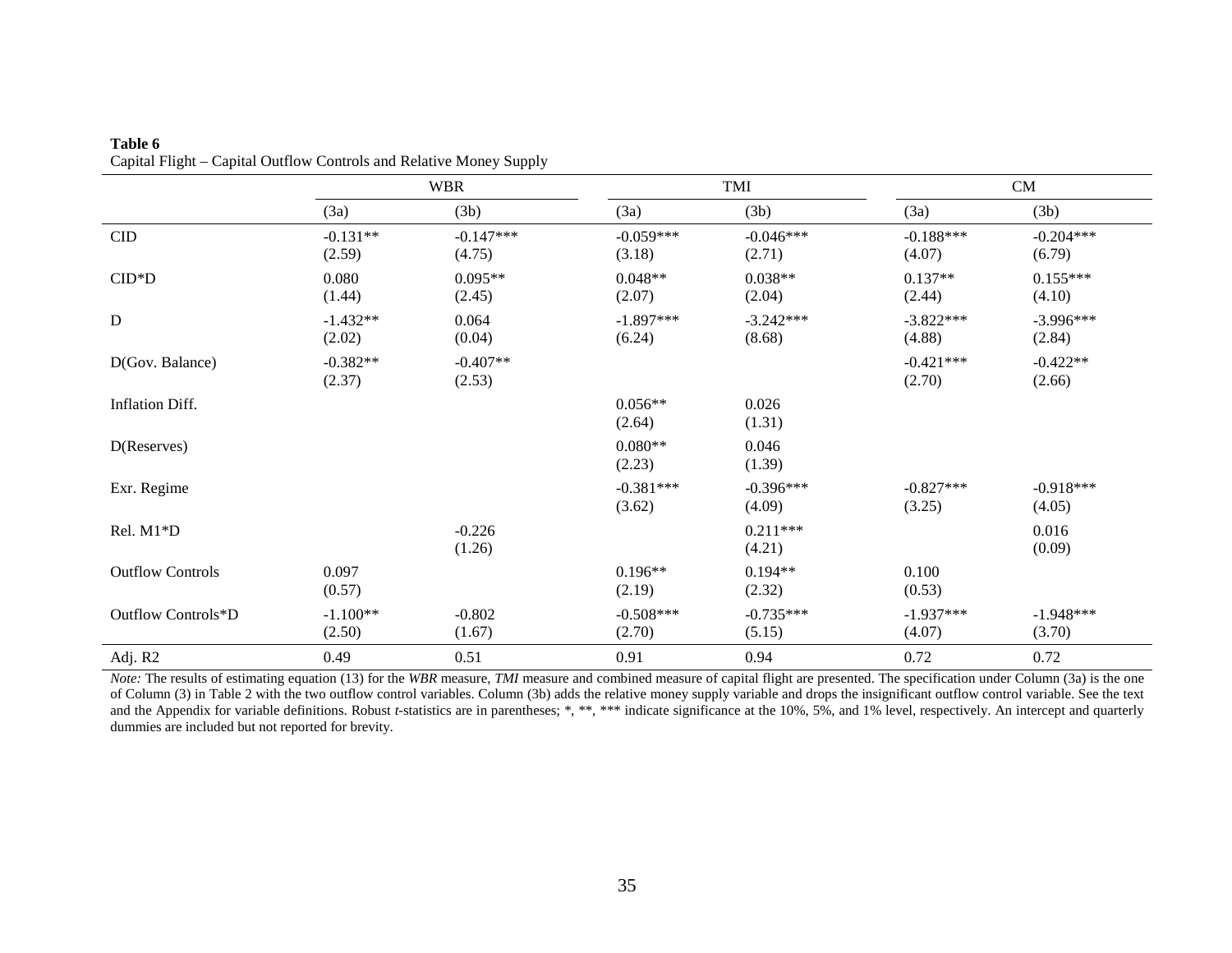|                         | <b>WBR</b>            |                       |                       | TMI                   |                      | CM                    |  |
|-------------------------|-----------------------|-----------------------|-----------------------|-----------------------|----------------------|-----------------------|--|
|                         | (3a)                  | (3b)                  | (3a)                  | (3b)                  | (3a)                 | (3b)                  |  |
| CID                     | $-0.115$<br>(1.45)    | $-0.149***$<br>(4.69) | $-0.035$<br>(1.36)    | $-0.059***$<br>(6.44) | $-0.151**$<br>(2.11) | $-0.204***$<br>(6.88) |  |
| $CID*D$                 | 0.059<br>(0.72)       | $0.098**$<br>(2.57)   | 0.036<br>(1.38)       | $0.065***$<br>(6.26)  | 0.105<br>(1.39)      | $0.155***$<br>(4.12)  |  |
| ${\bf D}$               | $-0.675$<br>(0.20)    | $-1.381*$<br>(1.99)   | $-0.387$<br>(0.35)    | $0.947*$<br>(1.96)    | $-0.716$<br>(0.20)   | $-3.898***$<br>(5.05) |  |
| D(Gov. Balance)         | $-0.474***$<br>(2.73) | $-0.382**$<br>(2.39)  |                       |                       | $-0.414**$<br>(2.52) | $-0.424***$<br>(2.74) |  |
| Inflation Diff.         |                       |                       | $-0.008$<br>(0.31)    |                       |                      |                       |  |
| D(Reserves)             |                       |                       | 0.037<br>(1.42)       |                       |                      |                       |  |
| Exr. Regime             |                       |                       | $-0.542***$<br>(4.16) | $-0.685***$<br>(7.57) | $-1.182**$<br>(2.33) | $-0.919***$<br>(4.09) |  |
| Rel. M1                 | 0.338<br>(0.86)       |                       | 0.005<br>(0.05)       |                       | 0.283<br>(0.74)      |                       |  |
| Rel. M1*D               | $-0.433$<br>(1.38)    |                       | $0.253***$<br>(3.22)  | $0.221***$<br>(5.60)  | $-0.051$<br>(0.16)   |                       |  |
| Exr. Volatility         | $-0.013$<br>(0.14)    |                       | $-0.002$<br>(0.04)    |                       | 0.109<br>(0.84)      |                       |  |
| Exr. Volatility*D       | $-0.150$<br>(0.53)    |                       | $0.313***$<br>(3.71)  | $0.413***$<br>(7.74)  | 0.304<br>(0.95)      |                       |  |
| <b>Outflow Controls</b> | 0.216<br>(0.87)       |                       | 0.149<br>(1.46)       |                       | 0.245<br>(1.01)      |                       |  |
| Outflow Controls*D      | $-1.269*$<br>(1.72)   | $-1.003**$<br>(2.48)  | $-0.308$<br>(1.47)    |                       | $-1.465*$<br>(1.79)  | $-1.935***$<br>(4.01) |  |
| Adj. R2                 | 0.48                  | 0.49                  | 0.95                  | 0.95                  | 0.72                 | 0.72                  |  |

**Table 7** Capital Flight - Relative Money Supply, Exchange Rate Volatility, and Capital Controls

*Note:* The results of estimating the combined effects of Relative Money Supply, Exchange Rate Volatility, and Capital Controls for the *WBR* measure, *TMI* measure and combined measure of capital flight are presented. The specification under Column (3a) is the one of Column (3) in Table 2 with the Relative Money Supply, Exchange Rate Volatility, and Capital Control variables. Column (3b) presents only the significant variables. See the text and the Appendix for variable definitions. Robust *t*-statistics are in parentheses; \*, \*\*, \*\*\* indicate significance at the 10%, 5%, and 1% level, respectively. An intercept and quarterly dummies are included but not reported for brevity.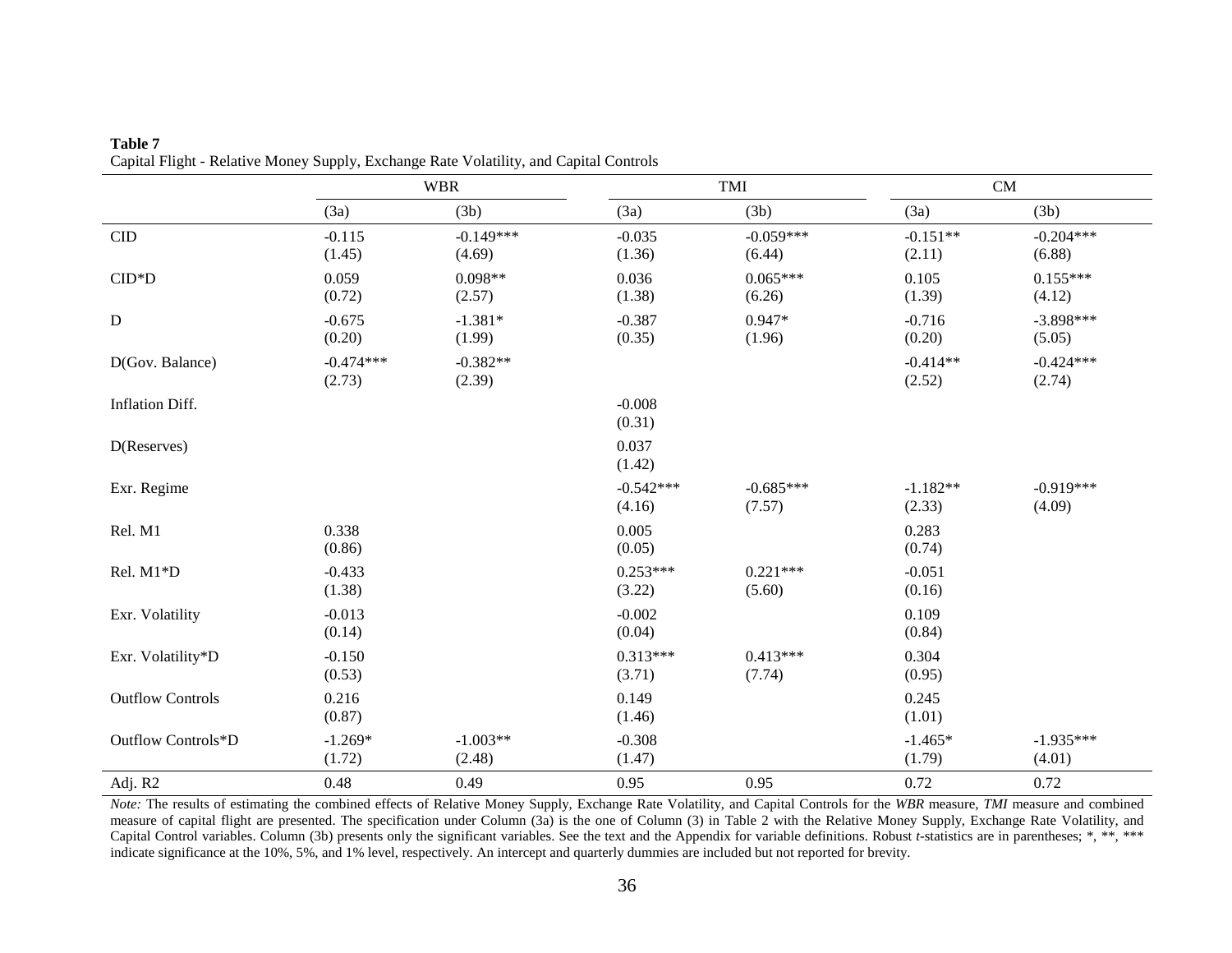|                   | $(10\%)$    | $(CEPII10\%)$ | (CEPII)     | (Oil)       | $(8\%)$     | (12%)       |  |
|-------------------|-------------|---------------|-------------|-------------|-------------|-------------|--|
| <b>CID</b>        | $-0.059***$ | $-0.053***$   | $-0.038***$ | $-0.067***$ | $-0.050***$ | $-0.068***$ |  |
|                   | (6.44)      | (6.06)        | (4.10)      | (5.95)      | (5.30)      | (7.54)      |  |
| $CID*D$           | $0.065***$  | $0.061***$    | $0.047***$  | $0.080***$  | $0.055***$  | $0.075***$  |  |
|                   | (6.26)      | (5.66)        | (4.21)      | (5.15)      | (5.32)      | (7.09)      |  |
| D                 | $0.947*$    | $0.828*$      | 0.653       | 0.021       | $0.786*$    | $1.109**$   |  |
|                   | (1.96)      | (1.68)        | (1.26)      | (0.02)      | (1.68)      | (2.20)      |  |
| Exr. Regime       | $-0.685***$ | $-0.655***$   | $-0.596***$ | $-1.318***$ | $-0.634***$ | $-0.736***$ |  |
|                   | (7.57)      | (7.44)        | (6.78)      | (10.34)     | (7.17)      | (7.89)      |  |
| $Rel. M1*D$       | $0.221***$  | $0.197***$    | $0.252***$  | $0.278***$  | $0.249***$  | $0.194***$  |  |
|                   | (5.60)      | (4.09)        | (4.93)      | (2.85)      | (6.26)      | (4.87)      |  |
| Exr. Volatility*D | $0.413***$  | $0.377***$    | $0.402***$  | $0.414***$  | $0.412***$  | $0.413***$  |  |
|                   | (7.74)      | (6.18)        | (6.14)      | (3.77)      | (7.92)      | (7.41)      |  |
| Adj. R2           | 0.95        | 0.93          | 0.93        | 0.94        | 0.94        | 0.95        |  |

**Table 8** Alternative Measures of Trade Misinvoicing

*Note:* The results of estimating the parsimonious specification in Table 7 of the *TMI* measure of capital flight, constructed under various transaction cost assumptions, are presented. See the text and the Appendix for variable definitions. Robust *t*-statistics are in parentheses; \*, \*\*, \*\*\* indicate significance at the 10%, 5%, and 1% level, respectively. An intercept and quarterly dummies are included but not reported for brevity.

#### **Table 9**

The role of Tariffs

|                    |                       | TMI                   |                       | <b>WBR</b>            | <b>CM</b>            |                       |
|--------------------|-----------------------|-----------------------|-----------------------|-----------------------|----------------------|-----------------------|
|                    | $(10\%)$              | (CEPII10%)            | (CEPII)               | (Oil)                 |                      |                       |
| <b>CID</b>         | $-0.030**$<br>(2.10)  | $-0.024$<br>(1.64)    | $-0.020$<br>(1.29)    | $-0.034*$<br>(1.85)   | $-0.130**$<br>(2.34) | $-0.183***$<br>(3.68) |
| $CID*D$            | $0.033**$<br>(2.16)   | $0.028*$<br>(1.70)    | 0.026<br>(1.44)       | $0.041*$<br>(1.71)    | 0.079<br>(1.32)      | $0.133**$<br>(2.28)   |
| D                  | 0.720<br>(1.52)       | 1.095**<br>(2.22)     | 1.090**<br>(2.07)     | 1.038<br>(1.29)       | $-0.974$<br>(0.86)   | $-3.367**$<br>(2.62)  |
| D(Gov. Balance)    |                       |                       |                       |                       | $-0.390**$<br>(2.44) | $-0.428***$<br>(2.84) |
| Exr. Regime        | $-0.558***$<br>(5.90) | $-0.502***$<br>(5.12) | $-0.487***$<br>(4.79) | $-1.108***$<br>(6.97) |                      | $-0.830***$<br>(3.44) |
| Rel. M1*D          | $0.233***$<br>(6.15)  | $0.199***$<br>(4.38)  | $0.249***$<br>(5.16)  | $0.267***$<br>(3.07)  |                      |                       |
| Exr. Volatility*D  | $0.357***$<br>(7.02)  | $0.307***$<br>(4.79)  | $0.350***$<br>(5.01)  | $0.314***$<br>(2.81)  |                      |                       |
| Outflow Controls*D |                       |                       |                       |                       | $-1.003**$<br>(2.42) | $-1.839***$<br>(3.82) |
| Tariffs            | $0.344**$<br>(2.43)   | $0.342**$<br>(2.54)   | 0.212<br>(1.53)       | $0.387**$<br>(2.16)   | 0.195<br>(0.49)      | 0.235<br>(0.61)       |
| Tariffs*D          | $-0.157$<br>(0.45)    | $-0.708*$<br>(1.81)   | $-0.743*$<br>(1.74)   | $-1.601**$<br>(2.23)  | $-0.319$<br>(0.31)   | $-0.303$<br>(0.28)    |
| Adj. R2            | 0.95                  | 0.94                  | 0.93                  | 0.94                  | 0.47                 | 0.71                  |

*Note:* The results of estimating the tariff revenue effect are presented. The three parsimonious specifications in Table 7 and those of the *TMI* measure allowing for time-varying transaction costs are considered. See the text and the Appendix for variable definitions. Robust *t*-statistics are in parentheses; \*, \*\*, \*\*\* indicate significance at the 10%, 5%, and 1% level, respectively. An intercept and quarterly dummies are included but not reported for brevity.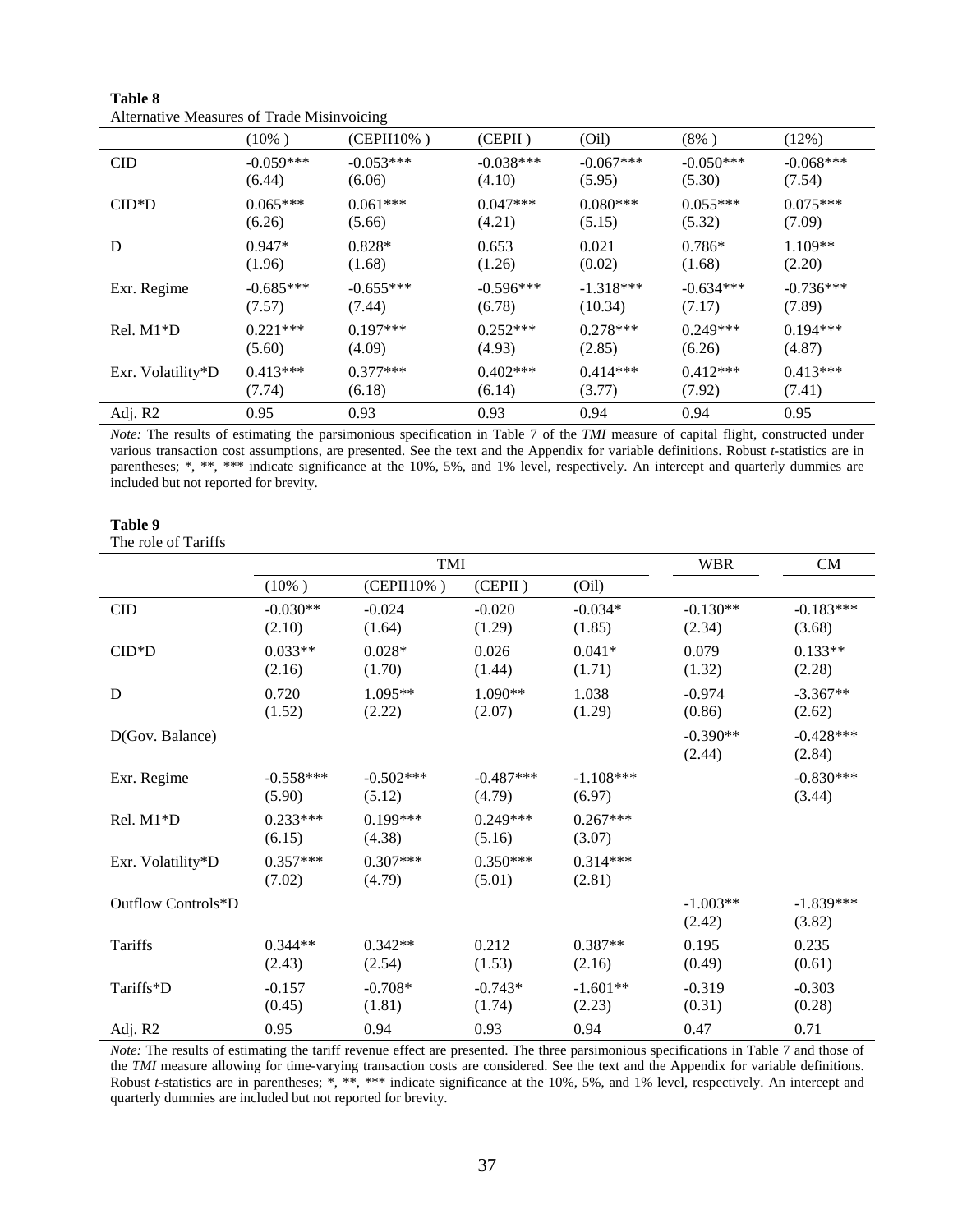|                    | TMI                   |                       |                       |                       | <b>WBR</b>            | CM                    |
|--------------------|-----------------------|-----------------------|-----------------------|-----------------------|-----------------------|-----------------------|
|                    | $(10\%)$              | (CEPII10%)            | (CEPII)               | (Oil)                 |                       |                       |
| <b>RDiff</b>       | $-0.065***$<br>(2.74) | $-0.070***$<br>(3.44) | $-0.066***$<br>(3.29) | $-0.044$<br>(1.59)    | $-0.069$<br>(0.96)    | $-0.129*$<br>(1.76)   |
| <b>NDF</b>         | $0.059***$<br>(5.16)  | $0.047***$<br>(4.27)  | $0.027**$<br>(2.56)   | $0.082***$<br>(5.55)  | $0.184***$<br>(6.39)  | $0.245***$<br>(7.99)  |
| RDiff*D            | $0.065*$<br>(1.79)    | 0.029<br>(0.91)       | 0.005<br>(0.16)       | $-0.073$<br>(1.36)    | 0.044<br>(0.43)       | 0.048<br>(0.44)       |
| $NDF*D$            | $-0.066***$<br>(5.32) | $-0.059***$<br>(4.57) | $-0.040***$<br>(3.26) | $-0.097***$<br>(5.49) | $-0.130***$<br>(3.61) | $-0.193***$<br>(5.34) |
| ${\bf D}$          | $1.051*$<br>(1.74)    | 1.549**<br>(2.47)     | 1.746***<br>(2.89)    | 0.981<br>(1.05)       | $-1.518**$<br>(2.18)  | $-3.586***$<br>(4.97) |
| D(Gov. Balance)    | $-0.694***$<br>(6.23) | $-0.685***$<br>(6.03) | $-0.652***$<br>(5.88) | $-1.186***$<br>(7.50) |                       | $-0.664**$<br>(2.57)  |
| Exr. Regime        | $0.210***$<br>(4.53)  | $0.096*$<br>(1.77)    | $0.107*$<br>(1.96)    | 0.028<br>(0.30)       |                       |                       |
| Rel. M1*D          | $0.417***$<br>(6.65)  | $0.391***$<br>(5.68)  | $0.428***$<br>(6.24)  | $0.355***$<br>(3.09)  |                       |                       |
| Exr. Volatility*D  |                       |                       |                       |                       | $-0.367**$<br>(2.26)  | $-0.411**$<br>(2.59)  |
| Outflow Controls*D |                       |                       |                       |                       | $-0.998**$<br>(2.32)  | $-1.674***$<br>(3.65) |
| Adj. R2            | 0.95                  | 0.94                  | 0.94                  | 0.95                  | 0.50                  | 0.72                  |

**Table 10** The Individual Roles of Interest Rate Differential and Exchange Rate Premium

*Note:* The results of estimating the individual roles of interest rate differential and exchange rate premium are presented. The specifications are those considered in Table 9. See the text and the Appendix for variable definitions. Robust *t*-statistics are in parentheses; \*, \*\*, \*\*\* indicate significance at the 10%, 5%, and 1% level, respectively. An intercept and quarterly dummies are included but not reported for brevity.